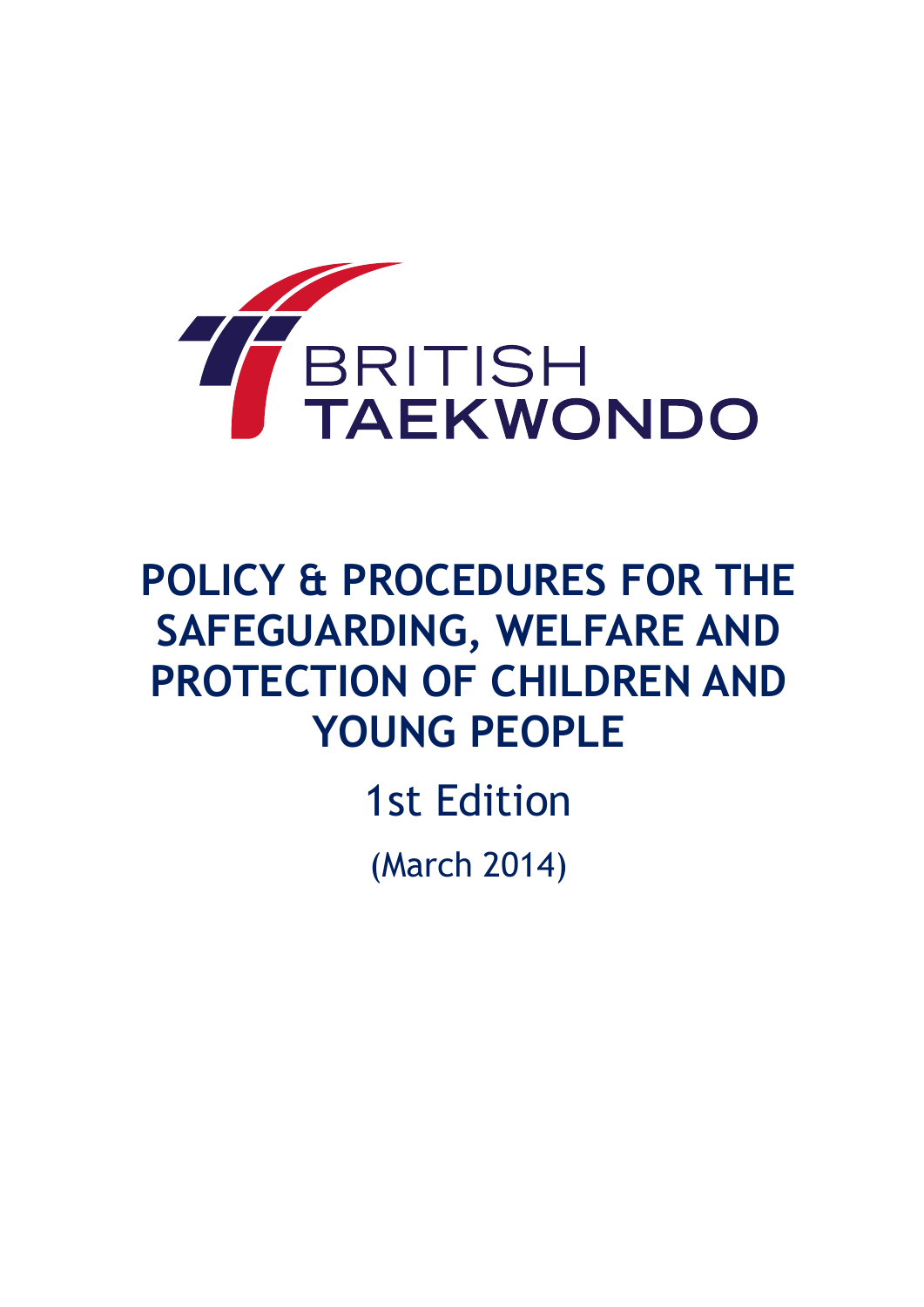#### **BRITISH TAEKWONDO® POLICY & PROCEDURES FOR THE SAFEGUARDING, WELFARE AND PROTECTION OF CHILDREN AND YOUNG PEOPLE**

1st edition, © British Taekwondo®, March 2014

No part of this publication may be reproduced, copied or transmitted save with the written permission of British Taekwondo or in accordance with the provisions of the Copyright, Design and Patent Act 1988, or under the terms of any licence permitting limited copying issued by the Copyright Licensing Agency, 90 Tottenham Road, London, W1T 4LP.

Send enquiries about this publication or requests for copies to:

W. Darlington, 13 Lednock Road, Stepps, Glasgow, G33 6LP;

bill.darlington@britishtaekwondo.org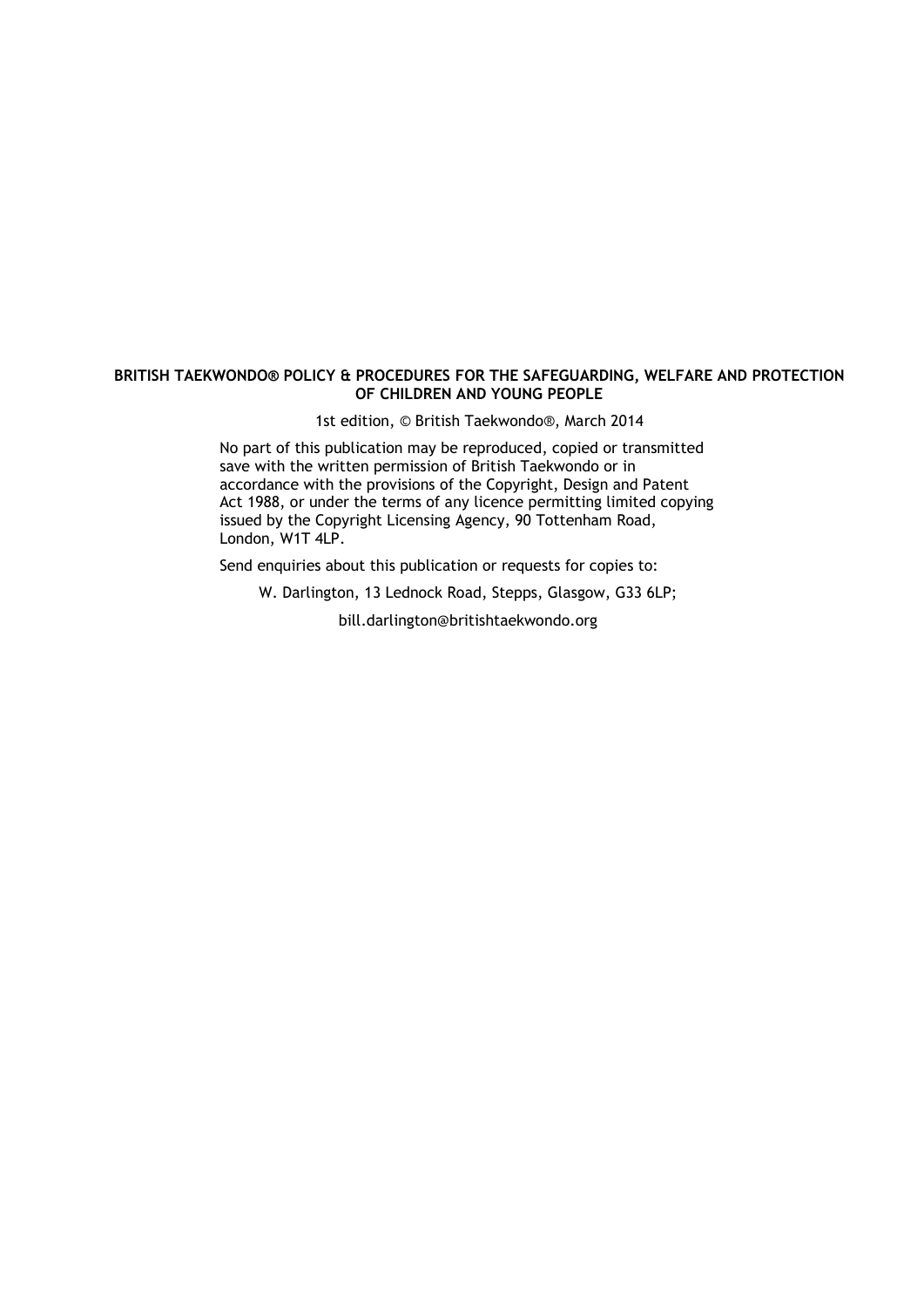# **CONTENTS**

| <b>SECTION 1:</b>  |                                                                  |  |
|--------------------|------------------------------------------------------------------|--|
| <b>SECTION 2:</b>  |                                                                  |  |
| <b>SECTION 3:</b>  |                                                                  |  |
| <b>SECTION 4:</b>  |                                                                  |  |
| <b>SECTION 5:</b>  |                                                                  |  |
| <b>SECTION 6:</b>  | RECRUITMENT, SUPERVISION AND TRAINING FOR STAFF AND VOLUNTEERS 8 |  |
| <b>SECTION 7:</b>  |                                                                  |  |
| <b>SECTION 8:</b>  |                                                                  |  |
| <b>SECTION 9:</b>  | RAISING AWARENESS OF POTENTIAL VULNERABILITY  12                 |  |
| <b>SECTION 10:</b> |                                                                  |  |
| <b>SECTION 11:</b> |                                                                  |  |
| <b>SECTION 12:</b> |                                                                  |  |
| <b>SECTION 13:</b> |                                                                  |  |
|                    |                                                                  |  |

| APPENDIX 1: VOLUNTEER/STAFF APPLICATION FORM TEMPLATE  24                    |  |
|------------------------------------------------------------------------------|--|
|                                                                              |  |
| APPENDIX 3: SAMPLE CONSENT FORM FOR THE USE OF PHOTOGRAPHS OR VIDEO (PARENTS |  |
|                                                                              |  |
| APPENDIX 5: TASK DESCRIPTION FOR THE ROLE OF THE CLUB WELFARE OFFICER 32     |  |

### **[ADDITIONAL GUIDELINES](#page-36-0)**

| (1) RECRUITMENT, SUPERVISION AND TRAINING FOR STAFF AND VOLUNTEERS 34 |  |
|-----------------------------------------------------------------------|--|
|                                                                       |  |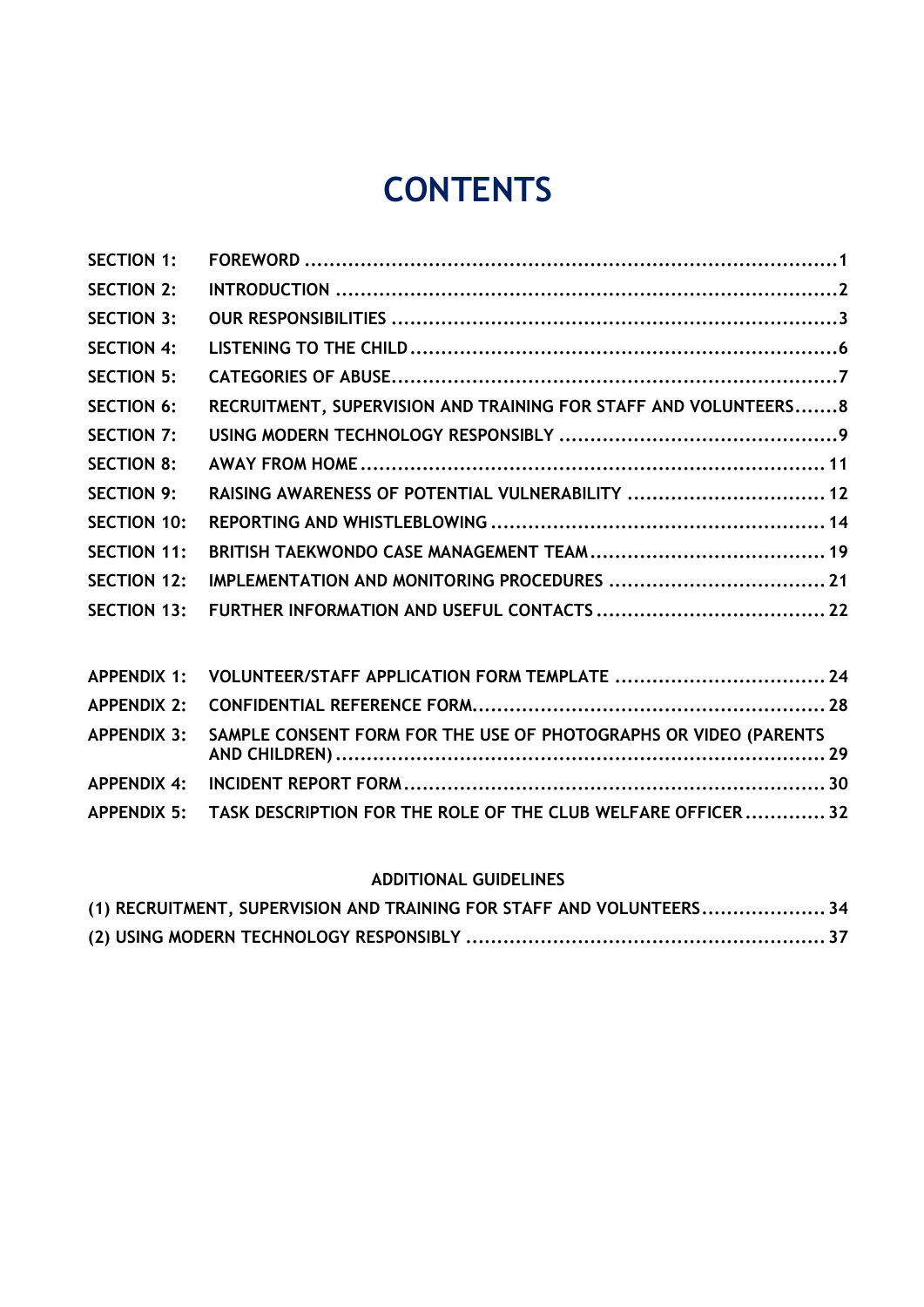### <span id="page-3-0"></span>**SECTION 1: FOREWORD**

As the President of British Taekwondo, I am very aware of the challenges that safeguarding children presents to our organisation and clubs. Keeping children safe and creating a network of safe clubs is a key priority for British Taekwondo and we are providing the necessary resources to ensure that safeguarding and welfare is built into everything we do.

This new policy and procedures aims to help our staff and volunteers to find your way around the safeguarding agenda, including the new responsibilities laid out by the Disclosure and Barring Service and to act as a guide through practical tasks such as recruitment and deployment. It has signposts to additional resources and activities that I hope you will find helpful in working towards making our clubs safer places for children, young people and families.

If you have any feedback on the content, please let us know by writing to the Safeguarding Lead Officer, British Taekwondo, Office 6 Park Road, Mansfield Woodhouse, Nottinghamshire NG19 8ER.

#### **Adrian Tranter**

President, British Taekwondo

### **Acknowledgements**

British Taekwondo would very much like to thank those who have made an invaluable contribution to the review the safeguarding policy and procedures. They include British Taekwondo Council and the Child Protection in Sport Unit.

### **Definitions & terminology**

**Child** Someone who is under the age of 18. **Pronouns** Throughout this document, a number of pronouns are interchangeable and are intended to be inclusive: • he, she him, her player, participant, student coach, instructor, staff, volunteer • parent(s), carer(s), guardian(s) **Club** A place that offers Taekwondo activity. **Members** In this document, '*members'* refers to individual persons affiliated directly to British Taekwondo or people who are members of British Taekwondo-affiliated clubs.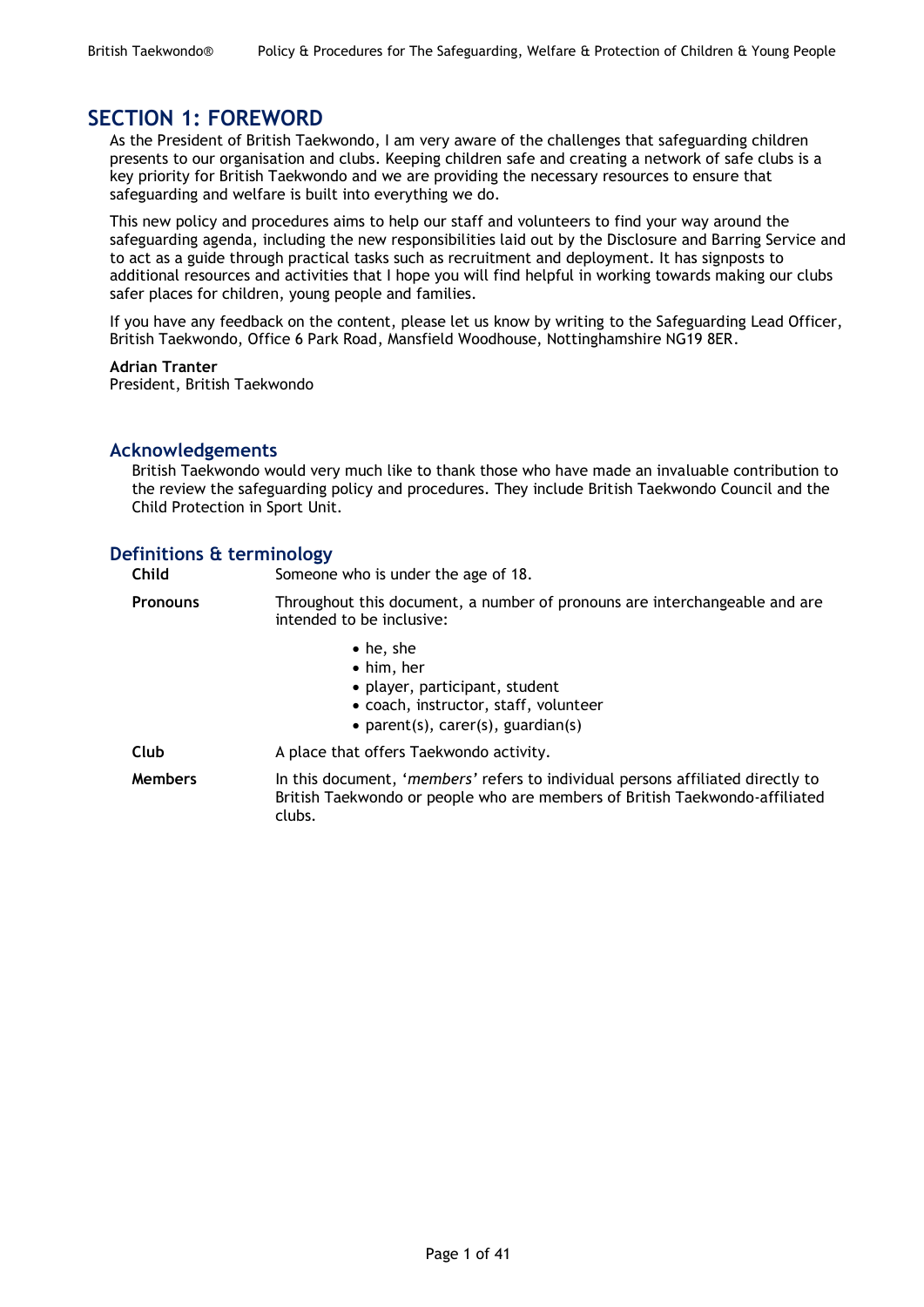### <span id="page-4-0"></span>**SECTION 2: INTRODUCTION**

From a very young age, children develop their skills and capabilities by exploring limits and trying out new experiences. To do that means taking risks, but children also need to stay safe and secure. Taekwondo clubs are familiar with the need to balance risk and safety, the need to provide a dynamic and challenging environment while ensuring that the children in their care do not come to avoidable harm.

Taekwondo can have a powerful and positive influence on everyone involved and we have a responsibility to provide opportunities for both enjoyment and achievement. Our players and coaches can help students to develop valuable qualities, such as leadership, confidence and self-esteem.

It is essential that our members understand and act on their responsibilities so everyone can enjoy Taekwondo within a safe and secure environment where they feel protected and *Positive outcomes can only be achieved if British Taekwondo and our affiliated clubs prioritise safeguarding the welfare of our members and if our coaching provides the highest possible standard.*

empowered to make the most suitable choices. Providing positive sporting experiences means that our members, especially children, will be more likely to achieve their true potential.

British Taekwondo makes provisions for children and young people to ensure that:

- Their welfare is paramount.
- Whatever their age, culture, disability, gender, language, racial origin, religious beliefs and/or sexual identity, they have the right to protection from abuse.
- All suspicions and allegations of abuse and poor practice will be taken seriously and responded to swiftly and appropriately.

All staff and volunteers have a responsibility to report concerns to the appropriate officer.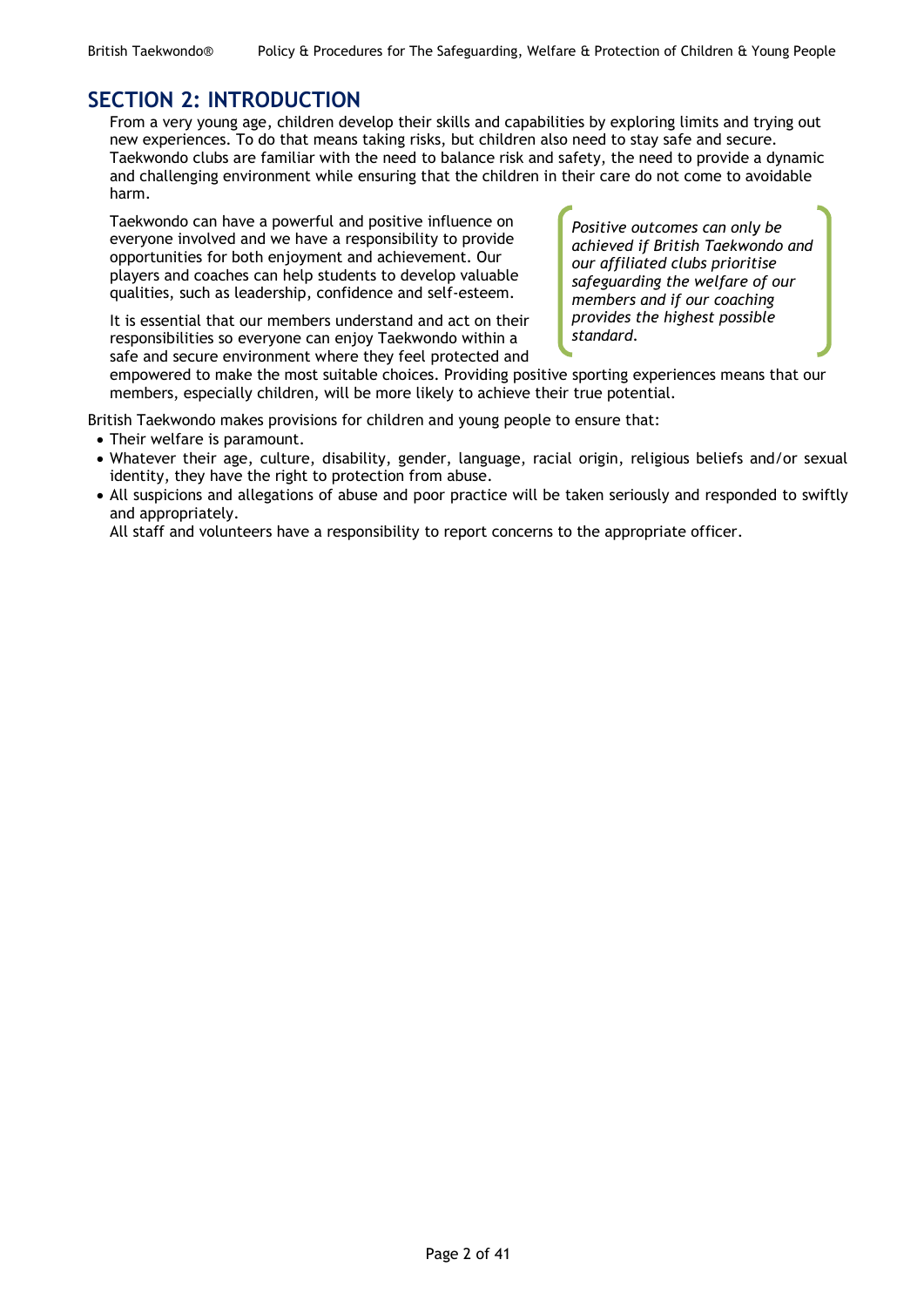# <span id="page-5-0"></span>**SECTION 3: OUR RESPONSIBILITIES**

### **Our Commitment**

British Taekwondo believes that it is always unacceptable for a child to experience abuse of any kind and recognises its moral and legal responsibility to safeguard the welfare of children and young people in our care. In particular we recognise that:

- The welfare of the child comes first.
- All children, regardless of age, disability, gender,
	- racial heritage, religious belief, sexual orientation or identity, have the right to equal protection from all types of harm and abuse.
- Working in partnership with children their parents, carers and their agencies is essential in promoting young people's welfare.
- Clubs with junior members require clear guidance and support to create safe environments.

The purpose of this policy is to:

- Provide protection for the children who take part in taekwondo, including juniors and adults
- Provide staff and volunteers at national and club level with guidance on procedures they should adopt in the event that they suspect a child may be experiencing, or be at risk of, harm.
- Reduce the likelihood of concerns arising.

British Taekwondo and its affiliated clubs will seek to safeguard children and young people by:

- valuing them, listening to and respecting them
- adopting and implementing this policy and procedures for staff and volunteers adhering to the code of conduct
- appointing officers with responsibility for child protection, at national and club level
- recruiting staff and volunteers safely, ensuring that all necessary checks are made
- sharing information about Safeguarding and good practice with children, parents, staff and volunteers
- sharing information about concerns with agencies and individuals who need to know
- involving parents and children appropriately
- providing effective management for staff and volunteers through supervision, support and training
- convening a disciplinary panel when necessary
- making decisions and informing individuals and agencies within agreed timescales
- ensuring all cases of poor practice that may be abuse and any allegations of abuse are investigated and where appropriate referred to appropriate agencies
- keeping a list of all suspended, disciplined and disqualified persons and adhering to the requirements of the appropriate national criminal records agency (Disclosure and Barring Service for England, Wales and the Isle of Man; Access NI; the Scottish Criminal Records Office, *via* Disclosure Scotland; Gibraltar Police).
- monitoring and evaluating the implementation of the policy
- reviewing our policy and good practice at least every 3 years.

### **Promoting Good Practice**

British Taekwondo requires all of our staff, volunteers, players and parents to demonstrate exemplary behaviour and respect in order to promote safeguarding and welfare and to reduce the likelihood of allegations being made. As part of British Taekwondo membership all members are required to adhere to the code of conduct and create a positive culture and climate.

### **Practices to be avoided**

The following should be avoided except in emergencies. If cases arise where these situations are unavoidable, it should be with the full knowledge and consent of someone in charge in the club or the child's parents. For example, if a child sustains an injury and needs to go to hospital or a parent fails to arrive to pick a child up at the end of a session:

- Avoid spending time alone with children away from others.
- Avoid taking or dropping off a child to an event or activity.

### **Practices never to be sanctioned**

The following should never be sanctioned. You should never:

- engage in rough, physical or sexually provocative games, including horseplay
- share a room with a child
- allow or engage in any form of inappropriate touching

*As a British Taekwondo member you are bound by this policy and procedures so ensure you know what you can and cannot do.* 

*If in doubt – contact the Lead Safeguarding Officer!*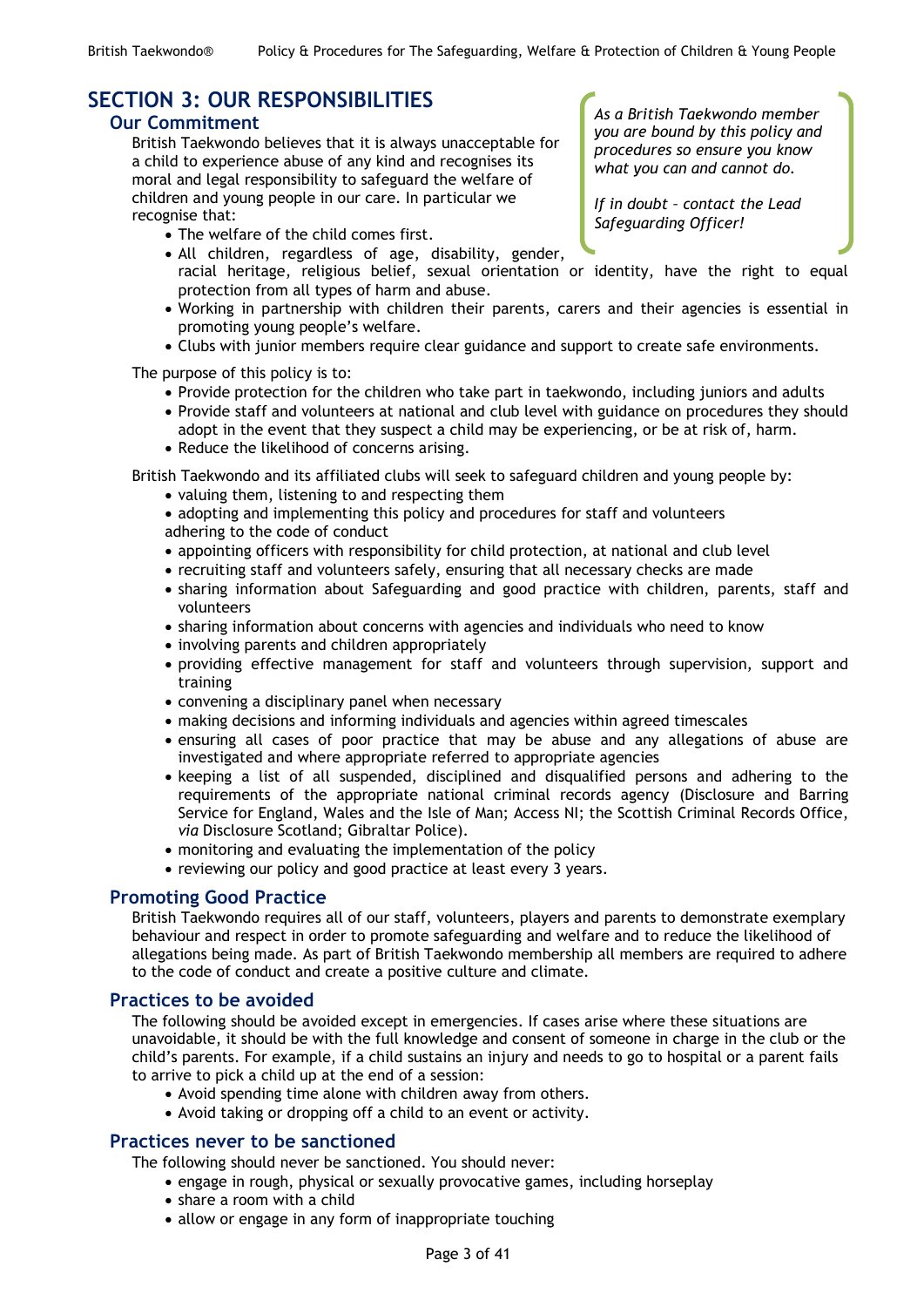- allow children to use inappropriate language unchallenged
- make sexually suggestive comments to a child, even in fun
- reduce a child to tears as a form of control
- fail to act upon and record any allegations made by a child
- do things of a personal nature for children that they can do for themselves
- invite or allow children to stay with you at your home.

#### **Note**

It may sometimes be necessary for staff or volunteers to do things of a personal nature for children, particularly if they are injured. These tasks should only be carried out with the full understanding and written consent of parents and the players involved.

There is a need to be responsive to a person's reactions. If a person becomes fully dependent on you due to an emergency situation, talk with him/her about what you are doing and give choices where possible. This is particularly so if you are involved in any dressing or undressing of outer clothing, or where there is physical contact, lifting or assisting a child to carry out particular activities. Avoid taking on the responsibility for tasks for which you are not appropriately trained.

#### **Incidents that must be reported/recorded**

If any of the following occur you should report this immediately to the appropriate officer and record the incident. You should also ensure the parents of the child are informed:

- if you accidentally hurt a player
- if he/she seems distressed in any manner
- if a player appears to be sexually aroused by your actions
- if a player misunderstands or misinterprets something you have done.

#### **Code of Conduct**

The British Taekwondo Code of Conduct is based on the principles of good practice set out above and has been drawn up for all staff and volunteers who are required to sign up to this code as part of their British Taekwondo membership.

It is divided into four key areas:

| <b>Rights</b>      | To respect and champion the rights of every individual to participate in<br>Taekwondo. |
|--------------------|----------------------------------------------------------------------------------------|
| Personal standards | Demonstrate high standards of personal behaviour and conduct at all<br>times.          |

**Relationships** Develop relationships based on openness, honesty, mutual trust and respect.

**Professional standards** Maximise benefits and minimise risk to Taekwondo students.

Coaches and officials must attain a high level of competence through qualifications and a commitment to on-going training that ensure safe and correct practice.

More information about the Code of Conduct can be found on the British Taekwondo website [www.britishtaekwondo.org.uk.](http://www.britishtaekwondo.org.uk/)

#### **Duty of Care**

Duty of care is defined as *'the duty which rests upon an individual or organisation to ensure that all reasonable steps are taken to ensure the safety of any person involved in any activity for which that individual or organisation is responsible'*.

#### **Positions of Trust**

British Taekwondo considers any person as being in a *position of trust* if he is regularly involved in caring for, coaching, instructing, training, supervising or being in charge of children and, in the course of his/her involvement has unsupervised contact, whether face to face or by any other means.

 British Taekwondo staff and volunteers working with children and young people will be subject to the receipt of two satisfactory references and, if eligible, subject to a criminal record check by the appropriate criminal records agency, as specified below: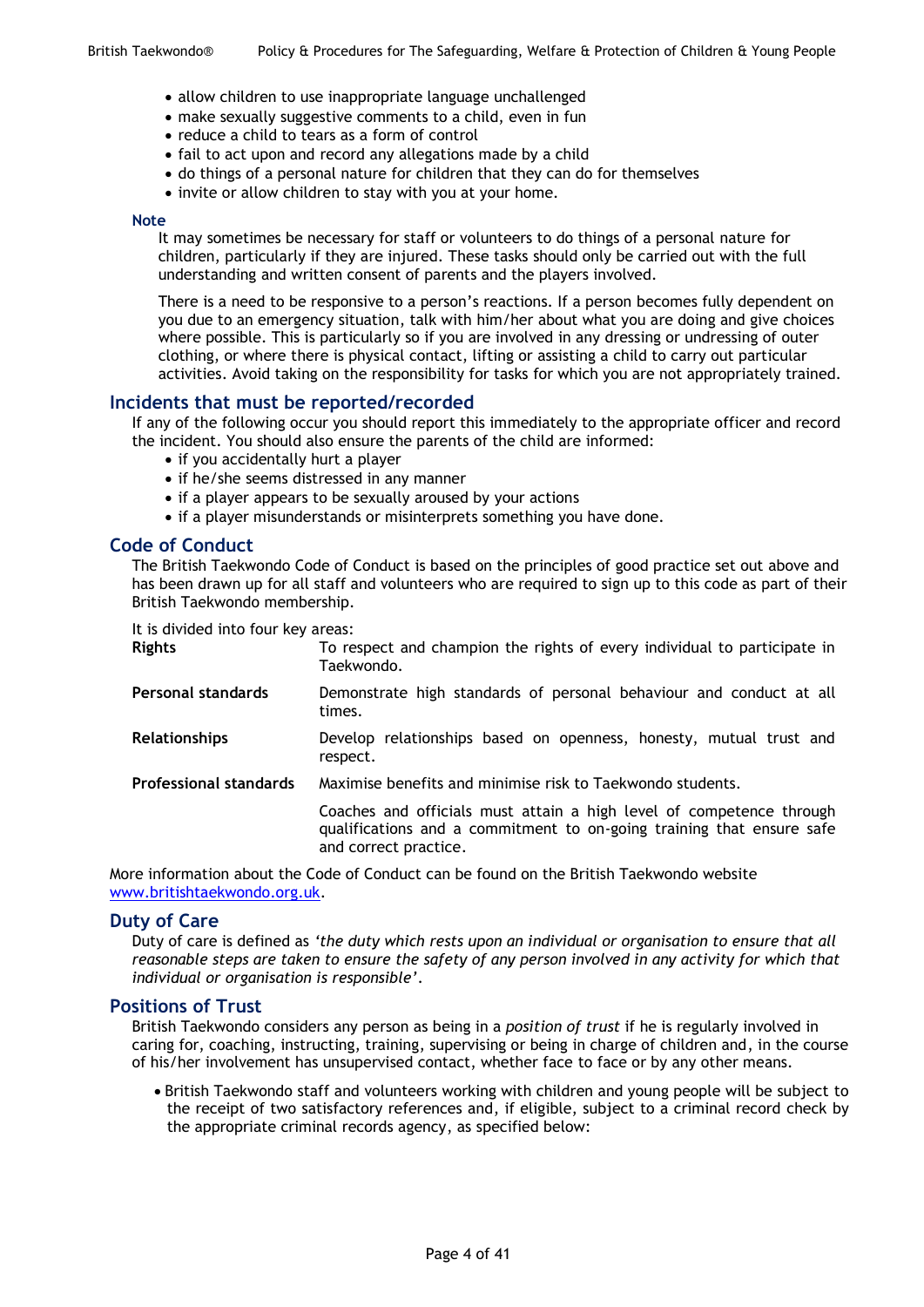| England, Wales and Isle of Man<br>Scotland | Current Disclosure & Barring Service enhanced disclosure<br>Registered with the Disclosure Scotland Protection of<br>Vulnerable Groups Scheme |
|--------------------------------------------|-----------------------------------------------------------------------------------------------------------------------------------------------|
| Northern Ireland                           | Registered with Access Northern Ireland                                                                                                       |
| Gibraltar                                  | Police Certificate of Good Conduct.                                                                                                           |

- The competitive nature of any sporting activity places children and the adults working with them in vulnerable situations. Relationships between staff, volunteers and young people must be totally professional at all times.
- Sport is uniquely placed to contribute towards safeguarding the welfare of children and young people.
- Everyone has a legal and moral duty to report a child protection concern. This is not always easy. Loyalty to a friend or colleague is misplaced if a young person's welfare is at risk.
- Reporting a concern means that the issue will be carefully considered by people with experience and expertise.
- Remember that the welfare of the child comes first.

British Taekwondo recognises that its staff and volunteers have built good, trusting relationships with young people and that they may be the type of people whom young people see as someone they can confide in and to whom they may go for help and protection.

In the course of their work with young people, staff and volunteers must be prepared to hear information about abuse and to take seriously what they hear. The young people may communicate that something is upsetting them, not just verbally but through their attitude, actions and behaviour. A slow but definite change in a young person's behaviour (for example changing from an outgoing, happy person to a withdrawn, passive personality) may cause an alert.

These procedures are intended to help staff and volunteers understand more about child protection, confront some issues and consider how they might respond to a given situation. The protection of all young people who are in the care of the British Taekwondo clubs is the responsibility of all staff and volunteers. The aim is to create a safe, secure environment to enable those young people to achieve their full potential.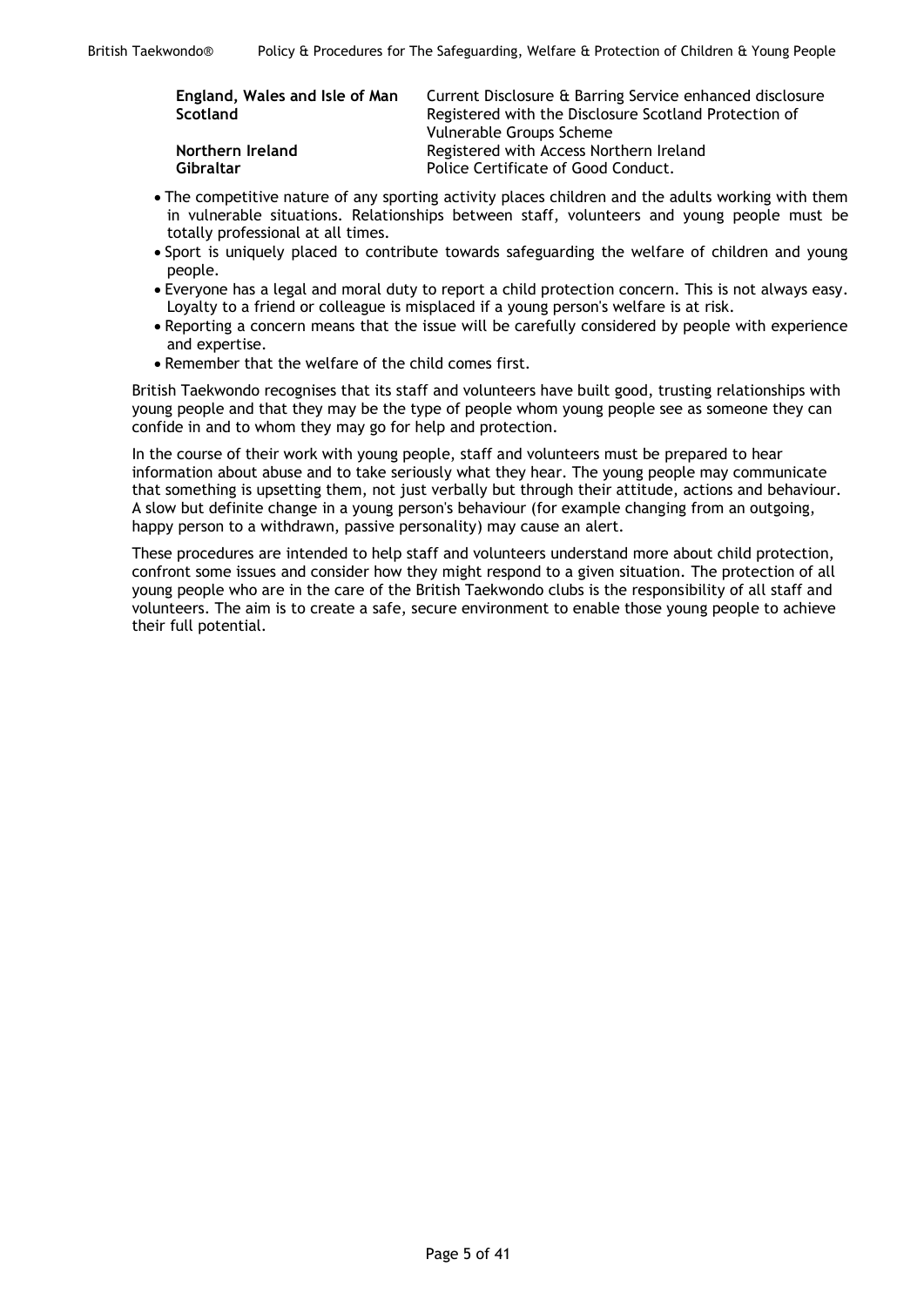## <span id="page-8-0"></span>**SECTION 4: LISTENING TO THE CHILD**

Children who are being abused will only tell people they trust and with whom they feel safe. Coaches who share a close relationship with their players may be the sort of person the child might place his/her trust. Children want the abuse to stop.

By listening and taking what a child is telling you seriously, you will already be helping to protect them. These concerns may arise because:

- A young person discloses he/she is being abused
- Of the behaviour of an adult towards a child
- Of a cluster of indicators observed in a child over a period of time

What you should do:

- Stay calm: ensure the child is safe and feels safe.
- Make time to listen to the child: this won't be a 10 minute conversation.
- Be honest and explain that you will have to tell someone else to help with the situation.
- Make sure that you can understand what the child is saying.
- Show and tell the child that you are taking what they say seriously.
- Reassure the child and stress that he/she is not to blame.
- Make a note of what the child has said (using their own words) as soon as possible after the event.
- Involve parents, where appropriate.
- Maintain confidentiality: only tell others if it will help protect the child.
- Tell the designated officer. (This may be at a club, leisure centre or in school.)

Please do not:

- make promises you cannot keep
- panic or allow your shock or distaste to show
- rush into actions that may be inappropriate
- probe for more information than is offered
- take sole responsibility consult someone else (the person in charge or the designated officer) so you can begin to protect the child and gain support for yourself

Once the child has left, make an accurate written record of what was said and:

- Sign and date it.
- Provide your club welfare officer and others with copies.

*Children who are being abused will only tell people they trust. By listening and taking what a child is telling you seriously, you will already be helping to protect them.*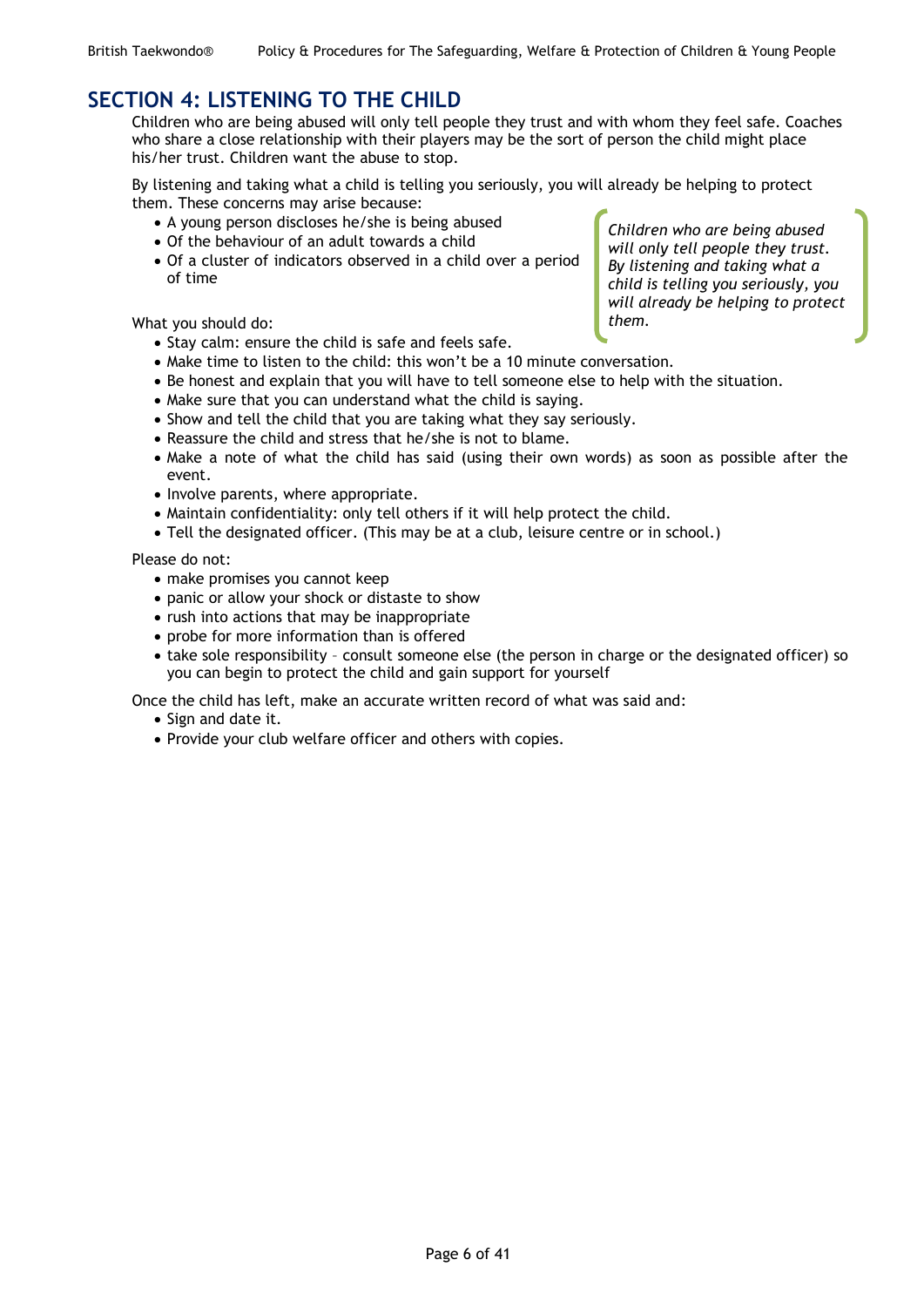### <span id="page-9-0"></span>**SECTION 5: CATEGORIES OF ABUSE**

The term child abuse is used to describe a range of ways that people harm children. They can be inflicted on a child or knowingly not prevented. In many cases, children are subjected to a combination of forms of abuse. There are five main categories of abuse:

**1. Neglect** Occurs when people fail to meet a child's basic physical and/or psychological needs and is likely to result in the serious impairment of the child's health or development.

> In Taekwondo this could include a coach failing to carry out a risk assessment, provide safety equipment or exposing children to unnecessary risk of injury

**2. Physical abuse** Occurs when someone causes physical harm or injury.

In Taekwondo this could include over-training, physical punishments for a poor result or using drugs to delay puberty, control diet or enhance performance

**3. Sexual abuse** Occurs when adults or other children use children to meet their own sexual needs.

> In Taekwondo this could include the use of physical contact, within a coaching role, to mask inappropriate touching of children or taking inappropriate photographs or videos of sportspeople (including young and disabled participants) in vulnerable positions

**4. Emotional abuse** The emotional ill-treatment of a child that results in severe and persistent adverse effects on his or her emotional development. Although it can occur in isolation, children who have suffered neglect or physical/sexual abuse will also have suffered some level of emotional abuse.

> In Taekwondo this could include subjecting children and young people to constant criticism, name-calling, sarcasm, bullying, racism or unrealistic pressure to perform to high expectations.

**5. Bullying and harassment** Deliberately hurtful behaviour, usually repeated over a period of time, where it is difficult for those bullied to defend themselves. It can be verbal, written or physical; and can occur via the internet, phone or through text messaging.

Children especially relate to bullying. British Taekwondo endeavours to ensure that every child has the right to experience sport in a safe environment free from abuse and bullying. British Taekwondo clubs should create a positive ethos that challenges bullying by empowering young people to understand the impact of bullying and how best to deal with it and to agree standards of behaviour.

Indications that a child may be being abused include the following:

- Unexplained or suspicious injuries such as bruising, cuts or burns, particularly if situated on a part of the body not normally prone to such injuries
- Any injury for which the explanation seems inconsistent
- The child describes what appears to be an abusive act involving him/her
- Someone else (a child or adult) expresses concern about the welfare of another child
- Unexplained changes in behaviour (eg becoming very quiet, withdrawn or displaying sudden outbursts or temper)
- Inappropriate sexual awareness
- Engaging in sexually explicit behaviour
- Distrust of adults, particularly those with whom a close relationship would normally be expected
- Difficulty in making friends
- Is prevented from socialising with other children
- Displays variations in eating patterns including overeating or loss of appetite
- Loses weight for no apparent reason
- Becomes increasingly dirty or unkempt.

However it should be recognised that this list is not exhaustive and the presence of one or more of the indicators is not proof that abuse is actually taking place.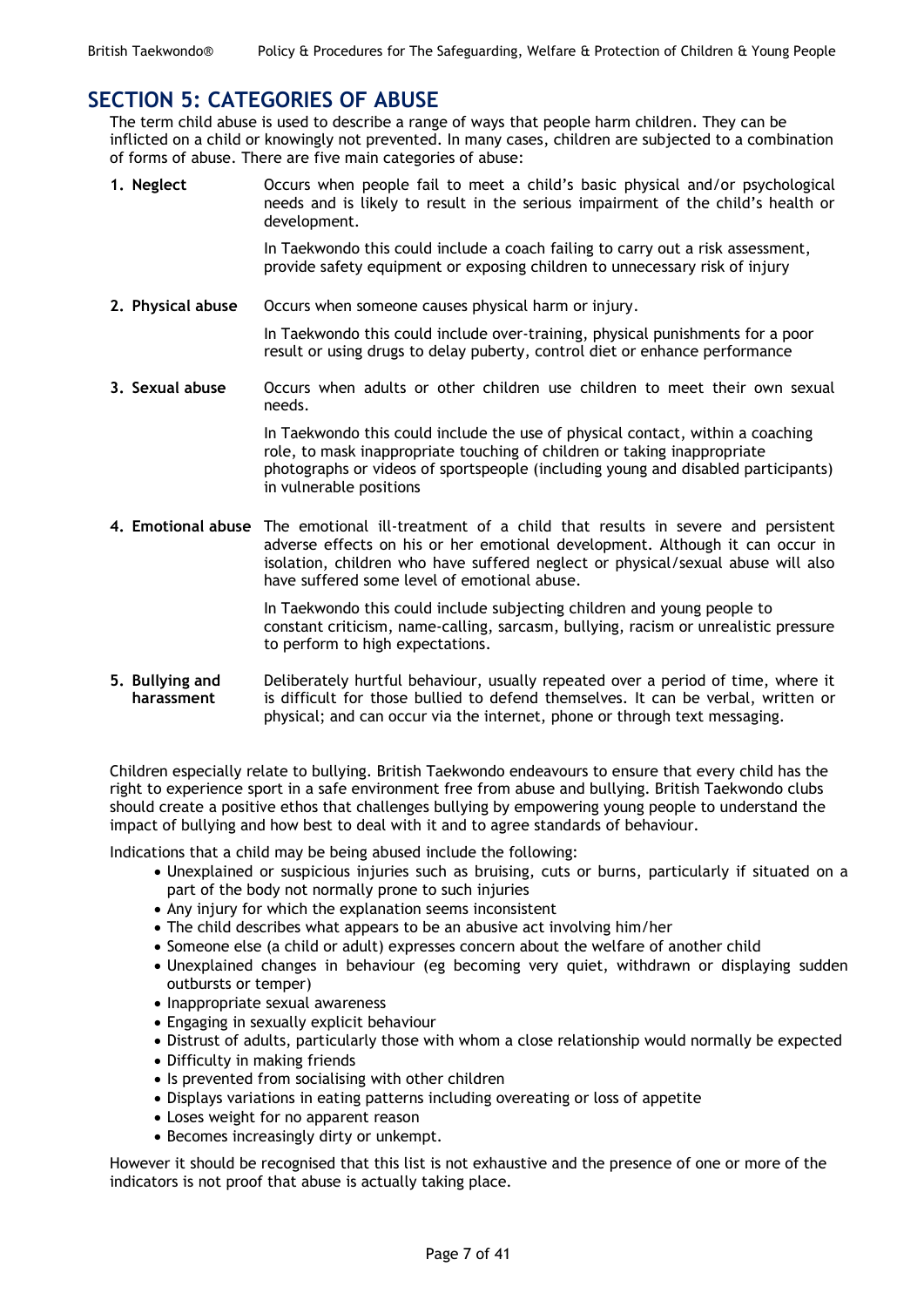# <span id="page-10-0"></span>**SECTION 6: RECRUITMENT, SUPERVISION AND TRAINING FOR STAFF AND VOLUNTEERS**

The majority of people who want to work or volunteer with children within sport are well-motivated and without them clubs and organisations could not operate. Unfortunately some individuals are not appropriate to work with children. It is therefore essential that British Taekwondo and its clubs have effective recruitment and selection procedures for staff and volunteers to help screen out and discourage those who are not suitable from joining and to help send out a message that British Taekwondo and its clubs are safe places for children, young people and families. Through the recruitment process, we expect staff and volunteers to:

- Take and maintain British Taekwondo membership
- Adhere to the code of conduct
- Complete an application form.
- Confirm their identity.
- Attend an interview.
- Agree to references and screening checks being undertaken.
- Have an induction and trial period.
- Be supervised.
- Receive appraisals and training.

Further guidance is available at end of this policy

*British Taekwondo and our clubs have legal and moral responsibilities when it comes to recruiting and selecting staff and volunteers.* 

*These guidelines will help you to ensure that we are keeping our sport safe!*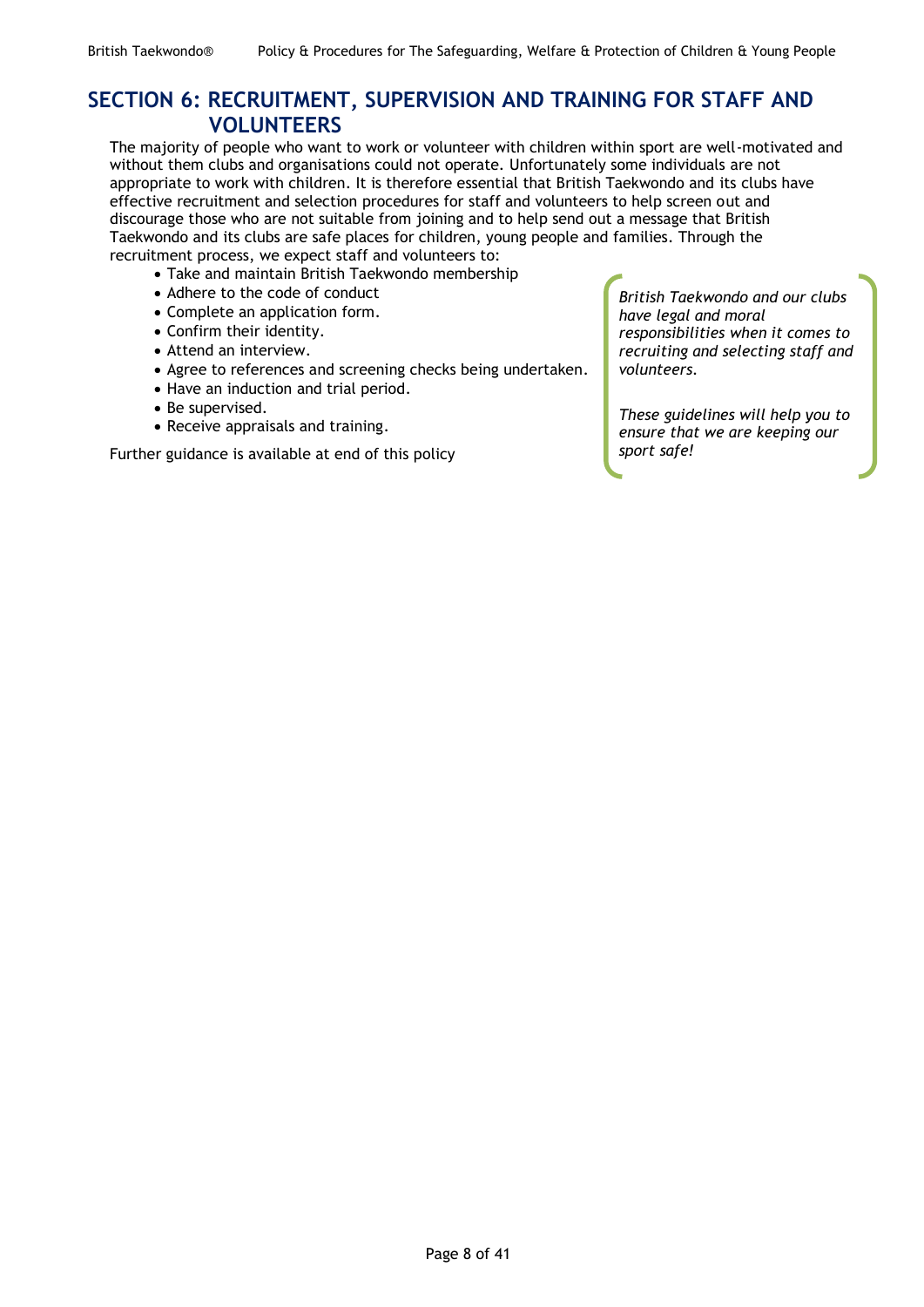# <span id="page-11-0"></span>**SECTION 7: USING MODERN TECHNOLOGY RESPONSIBLY**

### **Photography / Filming**

Parents/carers, clubs and British Taekwondo may want to celebrate the achievements of their players through photographs or videos.

While we do not advocate the banning of photography and the use of images and videos, we do recommend that appropriate and proportionate safeguards should be in place to ensure a safe sporting environment for children and young people. This will help to ensure that all necessary steps are taken to protect children and young people from the inappropriate use of their images in resources and media publications, on the internet and elsewhere. This applies whether images are taken using cameras, mobile phones or any other equipment.

Unfortunately there have been concerns about the risks posed directly and indirectly to children and young people through the use of images (photographs and videos) on sports websites, social networks and other publications. Images can be used as a means of identifying children when associated with personal information: *e.g., this is X who lives at y; X is a member of the z sports club and likes a certain music grou*p.

*Photography, Video, Facebook, Twitter, Text Messaging and Websites are fantastic 'tools of the trade', these new guidelines will make sure you know how to use them correctly and effectively.* 

This information can make a child vulnerable to an individual who

may wish to contact and start to 'groom' that child for abuse, online (e.g., through websites or social networking) or through direct contact in the off-line, 'real' world. Information placed on the internet has also been used by estranged parents (e.g., in adoption or domestic violence circumstances) to identify, trace and cause significant difficulties for children. Secondly the content of photographs can itself be inappropriate, or be used or adapted for inappropriate use. There is evidence of inappropriate or adapted material finding its way onto sites showing child abuse images and of inappropriate images being shared between groups of offenders.

British Taekwondo is aware of the potential risks and aims to reduce the potential for misuse of images by adopting the following principles:

- The interests and welfare of children taking part in sporting activities is paramount.
- Children and their parents/carers have a right to decide whether their images are taken and how these may be used.
- Children and their parents/carers must provide written consent for their images to be taken and used.
- Consent is only meaningful when the club or organisation ensures that children and their parents/carers understand the nature of potential risks associated with the intended type, use and distribution of the images.

### **Videoing as a coaching aid**

Video can be a legitimate coaching aid for club coaches and teachers. However, if it is used make sure that children and their parents/carers give consent, understand that it is part of the coaching programme and how and where it is going to be used. Make sure that the films are then stored safely.

We have included a photograph & video usage form at appendix 3.

### **Text and Email Messaging**

With so many children owning web enabled mobile phones it makes sense to use text and email messaging to keep them informed of news, activities and forthcoming events, not only is it cheap, but it is one of the most direct forms of communication as most young people have mobile phones with them at all times.

British Taekwondo supports the use of text and email messaging when used responsibly by staff and volunteers as it can help to:

- attract more people to sessions, events and clubs.
- improve retention rates.
- signpost young people to high quality sessions to help them develop.

However there are safeguarding risks associated with sending text and email messages, including:

- inappropriate access to, use or sharing of personal details
- unwanted contact with children by adults and young people with poor intentions
- text and email bullying
- being sent offensive or otherwise inappropriate materials
- grooming for sexual abuse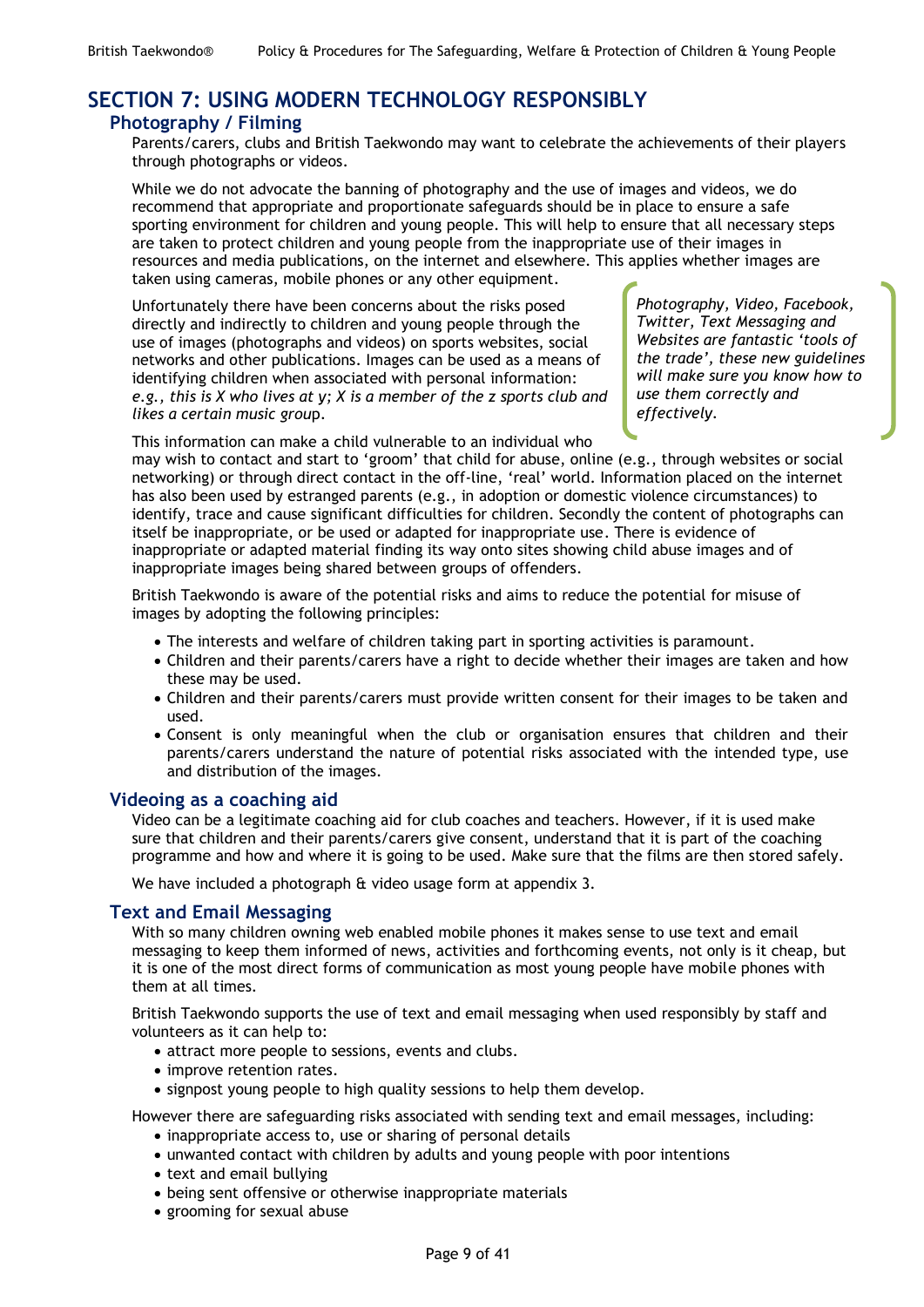- direct contact and actual abuse
- misinterpretation of adult communication with young people
- potential investigations by internal/statutory agencies
- potential disciplinary action

### **Website and Social Media (including Facebook, Bebo and Twitter)**

Your organisation may have a website or use social media to engage with its members and promote its activities. While these tools can be used effectively to reach a much wider audience and provide speed of response, it also brings potential risks to children and young people online, including sexual exploitation, online grooming and cyber-bullying.

Further guidance is available at end of this policy.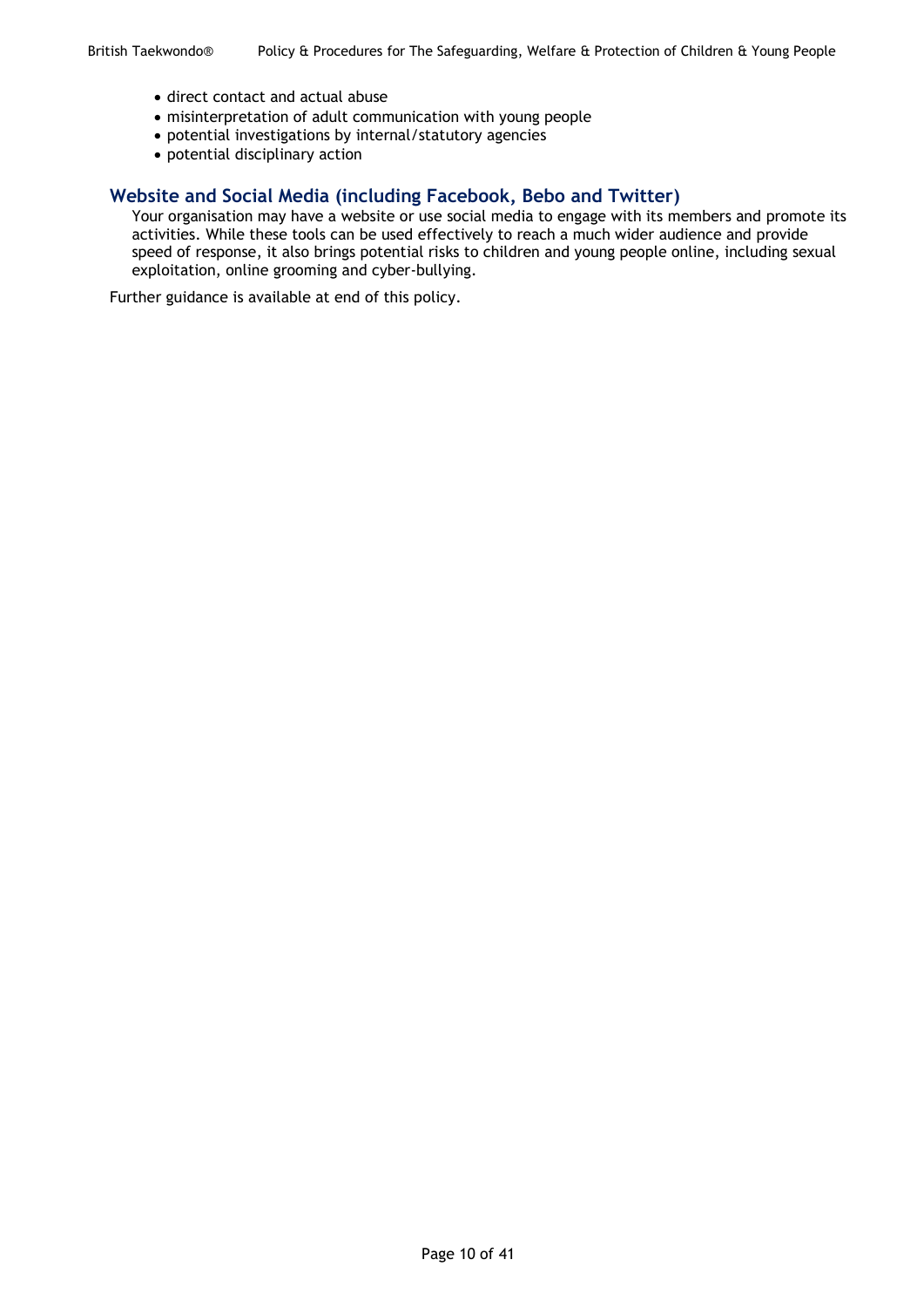*Planning and communication are key factors when you are taking athletes away from home. Keep yourself, your athletes and your volunteers safe at all times!*

### <span id="page-13-0"></span>**SECTION 8: AWAY FROM HOME**

Most children will have an enjoyable experience when training or participating away from home, but some are particularly vulnerable to abuse when they are in unfamiliar surroundings, with unfamiliar people, homesick, pressured to perform and more dependent on other adults. Even the most straightforward of trips will require some level of planning.

The following will outline a number of issues that need to be considered when travelling with children.

### **Communication with:**

| <b>Children</b>            | Should be aware of the travel plans, venue and time for collection,<br>time of return and any costs. Children should also have a clear<br>understanding of what standard of behaviour is expected of them.<br>Children must know what sports kit they need to bring with them. |
|----------------------------|--------------------------------------------------------------------------------------------------------------------------------------------------------------------------------------------------------------------------------------------------------------------------------|
| <b>Parents</b>             | Should be made aware of the above and must have completed a<br>consent form detailing any medical issues that the team manager<br>should be aware of. Parents should also have the name and contact<br>details of the team manager in the event of an emergency.               |
| Other coaches / volunteers | Need to be made aware of what their responsibilities are in advance of<br>the trip. If the trip is a long journey, it is important that all coaches<br>and volunteers have an itinerary                                                                                        |

### **Transport**

- Ensure the driver has an appropriate and valid driving licence.
- Allow an appropriate length of time to complete the journey.
- Consider the impact of traffic and weather conditions.
- If using a mini-bus ensure that all seats are forward facing and they all have seat belts fitted if carrying children. Is the driver experienced in driving a mini-bus?
- Ensure leaders and children wear seat belts.
- Check there is appropriate insurance for the journey.
- Clarify supervision requirements with other leaders. The driver should not be considered as a supervisor during the journey.
- Ensure that the vehicle is roadworthy.
- Ensure the appropriate booster seats are provided when required.

### **Accommodation for overnight stays**

- Room allocation should be done by someone who is familiar with the group of participants.
- Children of the same gender may share rooms.
- Adults must not share a room with children (unless family).
- Carers for disabled participants can have adjoining rooms.
- Adults should not enter a player's room alone except in an emergency.
- There must be arrangements for access to rooms at all times for emergency situations

Further guidance is available on the NSPCC website (www.nspcc.org.uk) and their Safe Sports Events resource.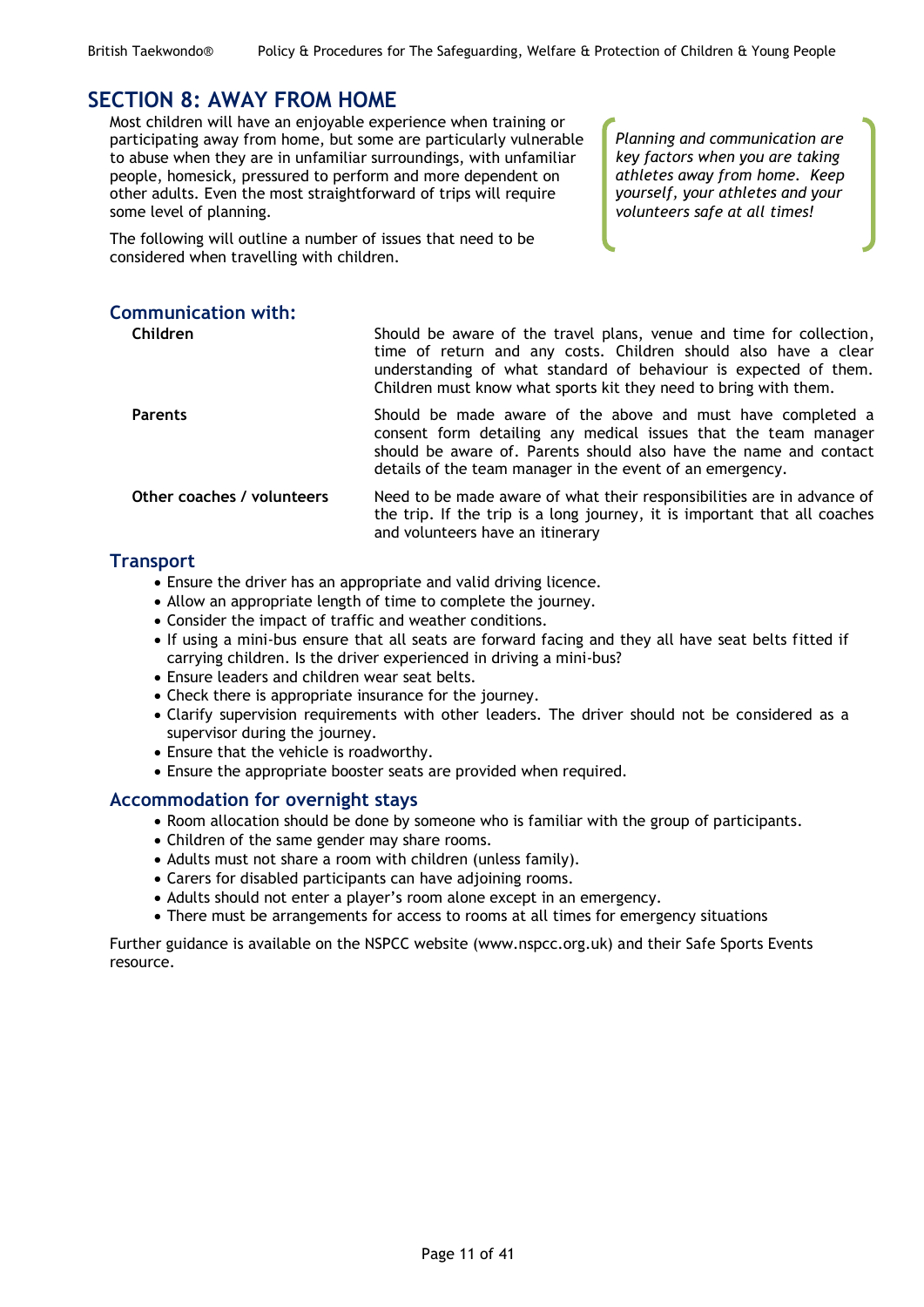# <span id="page-14-0"></span>**SECTION 9: RAISING AWARENESS OF POTENTIAL VULNERABILITY**

This Safeguarding policy is inclusive and the same actions should be taken regardless of the needs and

background of the child or young person. British Taekwondo recognises that some children and young people are disadvantaged by their experiences or have additional vulnerabilities and would want to highlight the following.

Children and young people with disabilities might be additionally vulnerable because they may:

- lack a wide network of friends who support and protect them
- have significant communication differences this may include very limited verbal communication of they may use sign language or other forms of non-verbal communication
- be subject to the prejudices and/or misconceptions of others
- require personal intimate care
- have a reduced capacity to resist either verbally or physically
- not be believed
- depend on the abuser for their involvement in sport
- lack access to peers to discover what is acceptable behaviour
- have medical needs that are used to explain abuse

Children and young people from minority ethnic groups are additionally vulnerable because they may be:

- experiencing racism and racist attitudes
- experiencing racism through being ignored by people in authority
- afraid of further abuse if they challenge others
- subjected to myths, e.g., all people of a particular culture are good with or hit their children
- wanting to fit in and not make a fuss
- using or learning English as a second language

If you should identify specific needs for materials for groups or individuals where they have additional vulnerabilities and barriers to getting help please contact British Taekwondo Safeguarding Lead Officer.

### **Equality Training**

In addition to sports-specific Equality training courses, your sports development officer and Local Safeguarding Children's Board will provide equality training. Details can be found on the internet.

### **Children and young people who take on leadership roles**

Taking on a leadership role within Taekwondo is intended to be enjoyable and a positive learning experience. However coaches, club officials, players, parents/spectators in both adult and junior Taekwondo often lose sight of the fact that an individual in a leadership role who is under 18 is still legally a child.

As a consequence young coaches, medics and referees can also carry out abusive behaviour verbally, physically and emotionally as well as experiencing it themselves. This behaviour is not acceptable in adult or junior Taekwondo. Young officials should always be supervised by an appropriated qualified adult and should never have sole responsibility for other young people, as they are themselves subject to British Taekwondo's Safeguarding policy and procedures.

The increased potential harm that verbal, physical and emotional abuse can cause to children and young people in these roles needs to be recognised.

It is important that clubs acknowledge their role in ensuring that club officials, players and spectators behave appropriately towards young people who take on such roles.

It is necessary to recognise that, like adults, children and young people can and do make mistakes when they are learning. Overly critical and unsupportive responses may constitute verbal and or emotional abuse. Some young officials have experienced physical abuse from coaches, spectators and players.

### **Reducing the potential for vulnerability**

Bearing in mind that children and young people can be and are disadvantaged by these and other experiences, it is important to all clubs, British Taekwondo and event managers to be extra vigilant in creating a safe culture, including:

*Some people are vulnerable because of who they are; others become vulnerable because of their surroundings.* 

*Get to know the people who take part in our activities and adapt your sessions to accommodate their needs.*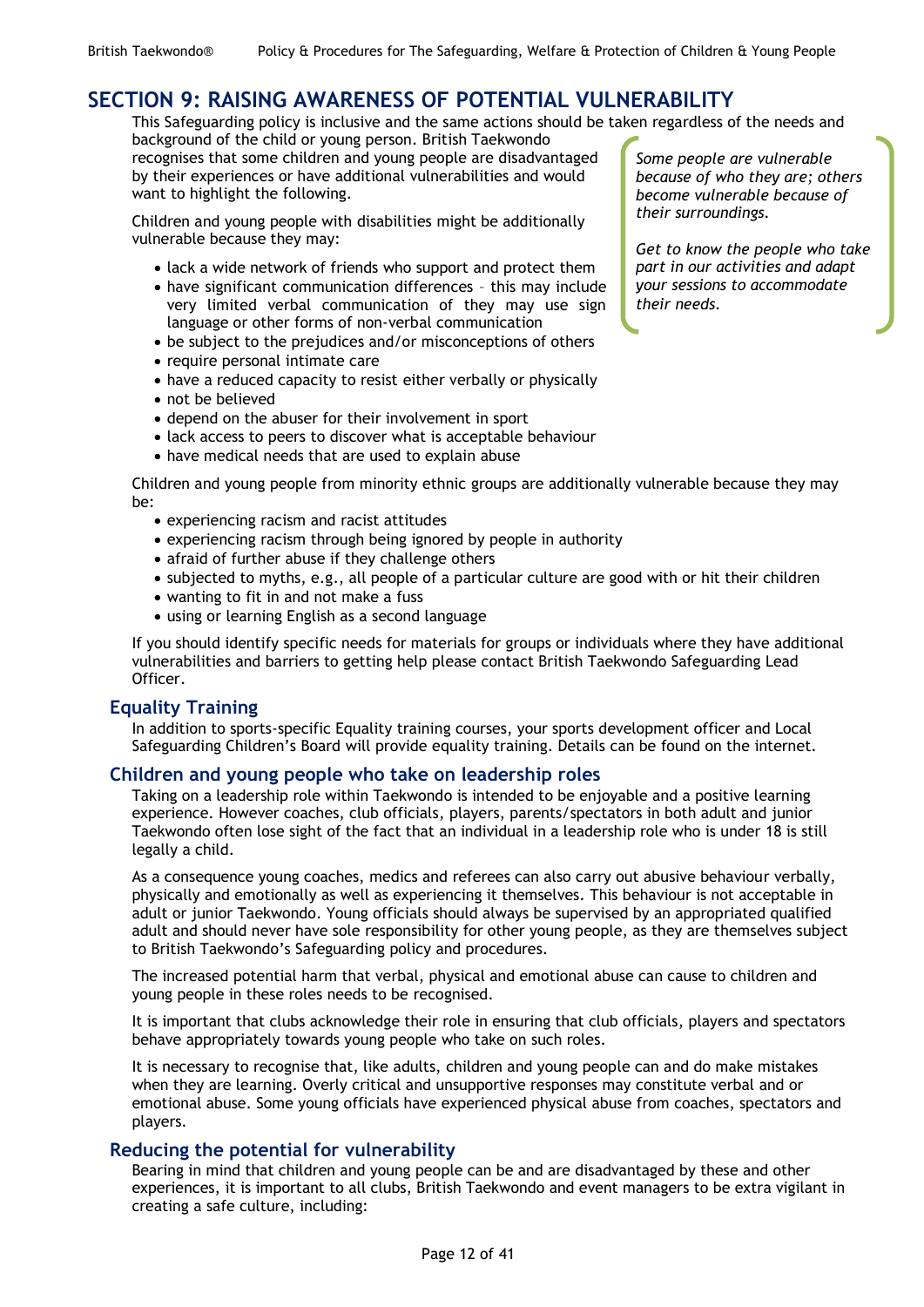- finding ways of understanding and communicating with all children and young people
- ensuring best practice at all times in physical and health care
- developing knowledge of the diverse cultures they serve
- respecting cultural differences
- building relationships with parents and carers and including the families of players in club activities
- Observing carefully changes in mood, appearance and behaviour and discussing those concerns with families, carers or the designation person if suspicions or concerns are significantly aroused about the care of the child or young person
- Acknowledging that disabled children and young people are additionally vulnerable and that vigilance is essential
- Acknowledging that abusive behaviour directed towards young people whilst they are carrying out a leadership role is not acceptable and will be reported to the appropriate designated person as poor practice and or abuse
- Implementation of a club code of conduct for spectators and players
- Acceptance of the special role club officials have in setting a good example of the way in which people should behave towards children and young people in leadership roles.

It may be necessary to ask other specialist agencies for help and advice in including some children and young people in Taekwondo. It should be seen as a strength of the club to approach families, education, health, social care services, voluntary agencies and community groups for advice about supporting a child or young person to participate or ensuring more vulnerable children are afforded appropriate safeguarding and protection.

The mentoring of young officials is particularly helpful in supporting individuals if they are faced with abusive behaviour and indeed preventing the continuation of such behaviour.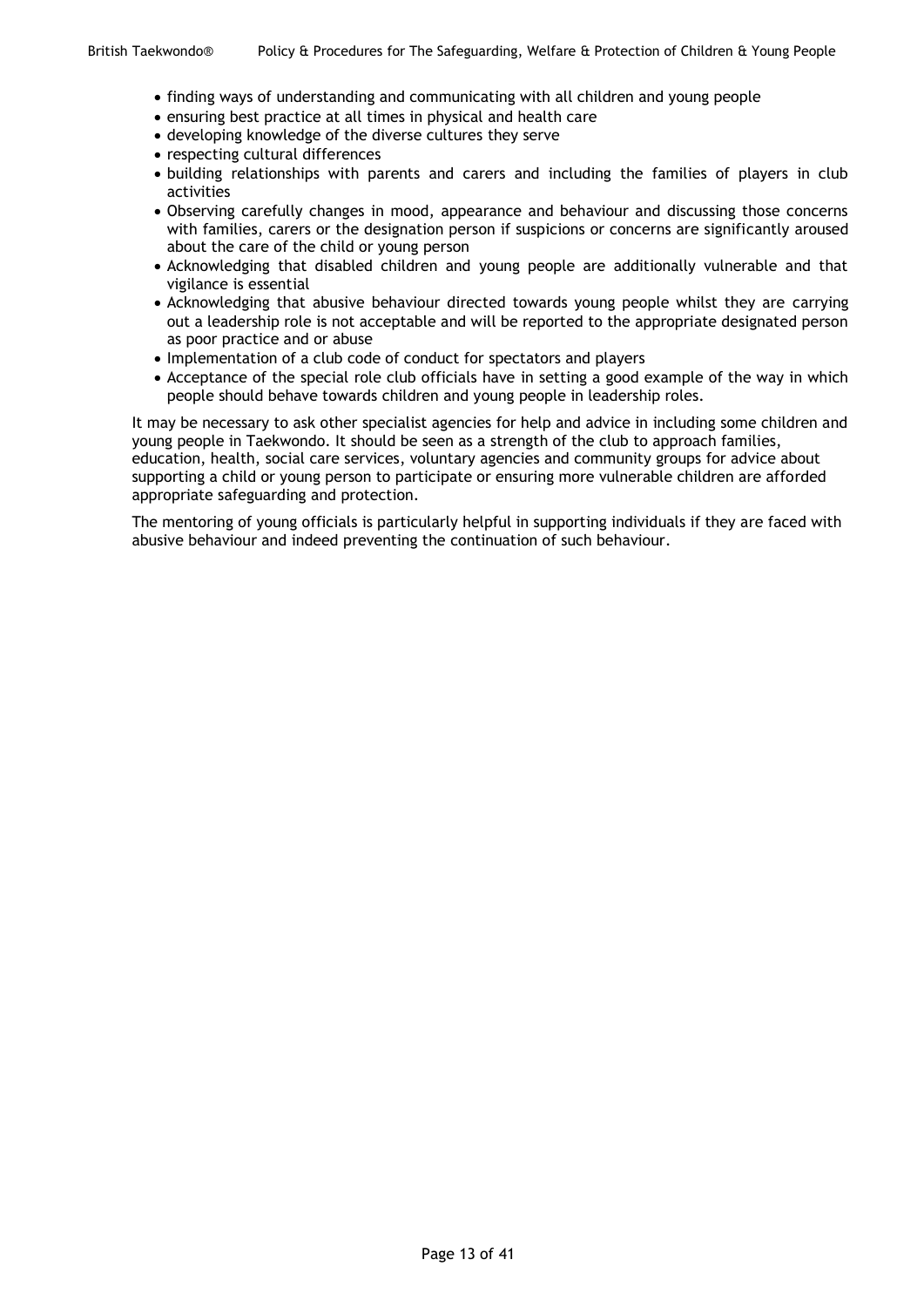# <span id="page-16-0"></span>**SECTION 10: REPORTING AND WHISTLEBLOWING**

Whistleblowing can be defined as raising a concern about a wrong doing within an organisation. In the case of safeguarding it is important that the welfare of the child must not get lost in the emotions or investigations that follow. British Taekwondo acknowledges that poor practice and abuse could take place at the club, events and competitions.

*It is not your responsibility to decide if a situation is poor practice, abuse or bullying, but it is your responsibility to report your concerns.*

British Taekwondo will fully support and protect anyone, who in good faith reports his/her concern that a colleague is, or may be, abusing a child. Individuals can also report their concerns to the Police and the Social Care Services department.

### **What to record and report**

Always make an accurate record of the things you have observed or have been told. This should include a note of the date and time of a particular incident, or when a particular concern came to your attention. If a young person has told you something, it is essential that you write this down in their own words (not yours). The written record should include a note about the size and appearance of any injury (a sketch is helpful). Injuries a young person arrives with at the start of any session should be noted: any injuries received during a session should always be recorded in the "Accident Book". This information will be useful when making a referral about suspected abuse. There is an incident report form at appendix 4.

### **Reporting concerns about poor practice**

If, following consideration, the allegation is clearly about poor practice British Taekwondo's Safeguarding Lead Officer, or the Club Welfare Officer, will deal with it as a misconduct issue.

If the allegation is about poor practice by the Club Welfare Officer, or if the matter has been handled inadequately and concerns remain, it should be reported to British Taekwondo's Safeguarding Lead Officer who will decide how to deal with the allegation and whether or not to initiate disciplinary proceedings.

### **Confidentiality of Information**

The purpose of confidentiality is to protect young people, by providing appropriate privacy to young people and their families. British Taekwondo will ensure that abusers are not assisted by access to confidential information. Information (written or verbal) should be shared only on a need to know basis. All Safeguarding records should be kept separately from a young person's open records. They should be kept in a secure place and be accessed only by designated persons. Parents, volunteers and officials have no right of access to separate Safeguarding records, which remain confidential at all times.

Once British Taekwondo's Safeguarding Lead Officer is aware of an allegation or concern:

- He/she will refer the allegation to and seek appropriate advice from, the Social Care Services department/Police
- The parents of the child will be contacted, if appropriate
- British Taekwondo's President will be notified so that necessary steps can be taken to deal with any media enquiries and implement any immediate disciplinary proceedings (check BT rules on suspension – including whether the President can:
	- $\circ$  Impose an interim suspension based on the risk to the child, the serious nature of the allegation and the need to ensure a full investigation can be instituted.
	- o Withdraw, with immediate effect, any BT qualification.
	- o Impose suspension from attending any BT event, club or venues.
- British Taekwondo's Safeguarding Lead Officer will make a full report to the BT Disciplinary Committee. Irrespective of the findings of the Social Care Services or Police, BT will assess all individual cases and determine whether or not the person can be reinstated and how this can be handled sensitively. This decision must be made on the available information which could suggest that, on the balance of probability, it is more likely than not that the allegation is true.
- If British Taekwondo's Safeguarding Lead Officer is the subject of the suspicion/allegation, the report must be made directly to the President who will then be responsible for taking further action.
- There is a right of appeal to the Appeals Panel against the decision of the President/Disciplinary Panel.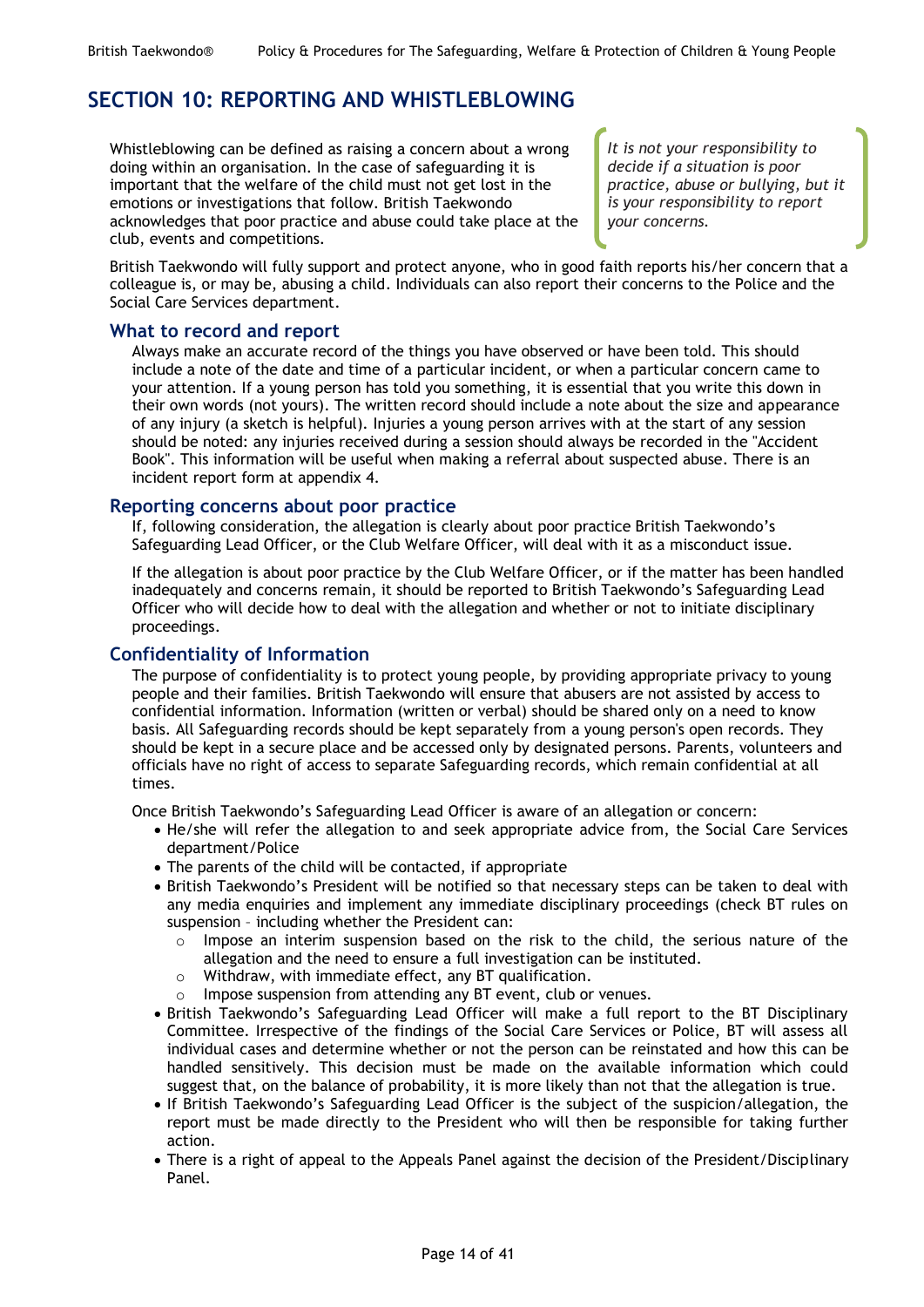#### **Other sources of concern – reports, allegations or suspicions of abuse**

In addition to a child making a direct disclosure of abuse to you, concerns may arise in a number of other ways. These include:

- a conversation with an adult (e.g., another parent, spectator or colleague) or another child
- direct observation of a worrying incident
- observation of signs, indicators or behaviour that suggest possible abuse
- receipt of an anonymous allegation (e.g., by phone, text, email or letter)

These should be recorded and reported in the same way, using the incident report form (Appendix 4).

#### **Whom to tell**

- If you are part of an affiliated club…you should inform the designated Club Welfare Officer, who will refer the matter to British Taekwondo's Safeguarding Lead Officer.
- If you are taking part in an event, competition, camp, etc…you should inform the designated Event Welfare Officer, who will refer the matter to British Taekwondo's Safeguarding Lead Officer.
- If you work in schools... you should inform the head teacher who will follow normal Local Safeguarding Children Board procedures. Send a copy of your report to the Club Welfare Officer, who will refer the matter to British Taekwondo's Safeguarding Lead Officer.
- If you are working in a local authority facility…you should inform the local authority sports development officer or the manager of the facility, who will follow normal Local Safeguarding Children Board procedures. Send a copy of your report to the Club Welfare Officer, who will refer the matter to British Taekwondo's Safeguarding Lead Officer.

To ensure appropriate action is taken, British Taekwondo:

- Has trained an employee to act as the designated Safeguarding Lead Officer
- Has trained employees to act as Deputies for the Safeguarding Lead Officer
- Requires all affiliated clubs to recruit, appoint and train a designated club member to become the Club Welfare Officer.
- Requires all events, tournaments, competitions to appoint a designated person to act as the Event Welfare Officer.

A task description for the role of the Club Welfare Officer is provided at appendix 5.

If British Taekwondo's Safeguarding Lead Officer, or nominated deputies are unavailable, seek advice from the NSPCC helpline (0808 800 5000); the Safeguarding officer at the nearest Police station (101); or the duty officer at local Social Care Services department (local telephone number available in your phone directory). Please inform British Taekwondo's Safeguarding Lead Officer as soon as possible.

In another other situation, or if the designated person is not available, if concern is about that person or no action is taken, you should make direct contact with British Taekwondo's Safeguarding Lead Officer.

#### **British Taekwondo Safeguarding Officers**

| Lead Safeguarding<br>Officer (UK) | Liz Behnke | safeguarding@britishtaekwondo.org   07717 740 125 |  |
|-----------------------------------|------------|---------------------------------------------------|--|
|-----------------------------------|------------|---------------------------------------------------|--|

#### **What happens next?**

- Allegations of abuse against members of staff, volunteers or other children can have far-reaching consequences. Other children, parents and members of staff may need to be interviewed by the police and social care services. This may result in any or all of the following types of investigation:
	- $\circ$  a criminal investigation (dealt with by the Police)
	- o a Safeguarding investigation (dealt with by the Police/Social Care Services)
	- $\circ$  a disciplinary or misconduct investigation (dealt with by the club/British Taekwondo)

Civil proceedings may also be initiated by the alleged victim, their family, or the person accused.

### **Confidentiality**

Every effort will be taken to ensure that confidentiality is maintained for all concerned. Information should be handled and disseminated on a *need to know* basis only. This includes the following people:

- The Club Welfare Officer
- The parents of the person who is alleged to have been abused
- The person making the allegation
- Social care services/police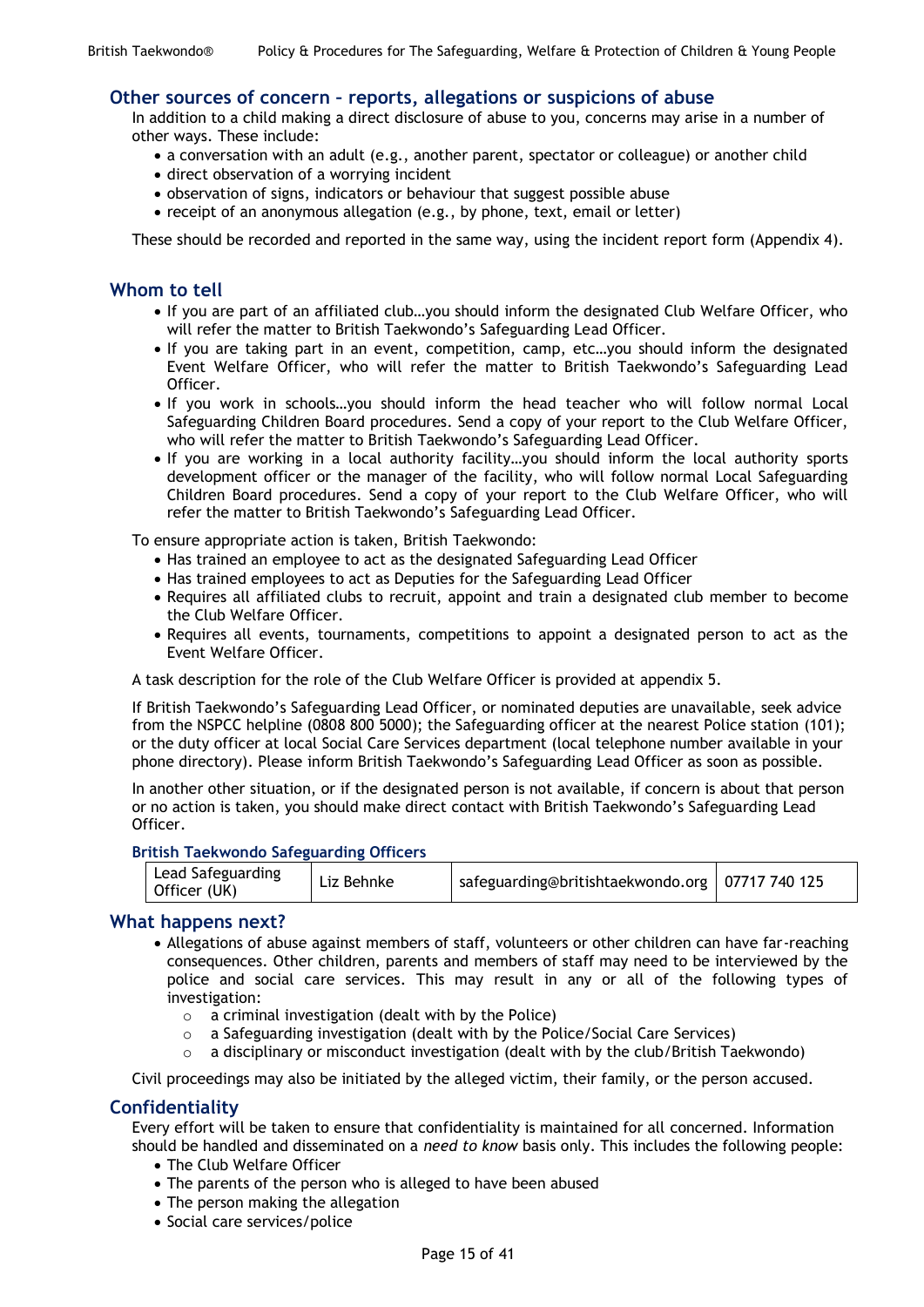• British Taekwondo's safeguarding lead Officer

Seek Social Services' advice on who should approach the alleged abuser (or parents if the alleged abuser is a child).

Information should be stored in a secure place with limited access to designated people, in line with data protection laws (e.g., that information is accurate, regularly updated, relevant and secure).

British Taekwondo's Case Management Team will decide whether or not an individual accused of abuse should be temporarily suspended from membership pending Police and Social Care Services inquiries. The results such an investigation may influence and inform the disciplinary investigation, but all available information will be used to reach a decision.

#### **Support to deal with the aftermath of abuse**

Consideration should be given to the kind of support children, parents and Taekwondo members may need. Use of helplines, support groups and open meetings will maintain an open culture and help the healing process. A list of organisations that can give support is provided in Section 13. Consideration should be given to what kind of support may be appropriate for the alleged perpetrator.

#### **Allegations of previous abuse**

Allegations of abuse may be made some time after the event (e.g., by an adult who was abused as a child or by a member of staff who is still currently working with children).

Where such an allegation is made, the club should follow the procedures as detailed above and report the matter to the Social Care Services or the Police. This is because other children, either within or outside sport, may be at risk from this person. Anyone who has a previous criminal conviction for offences related to abuse is automatically excluded from working with children. This is reinforced by the details of the Protection of Children Act 1999.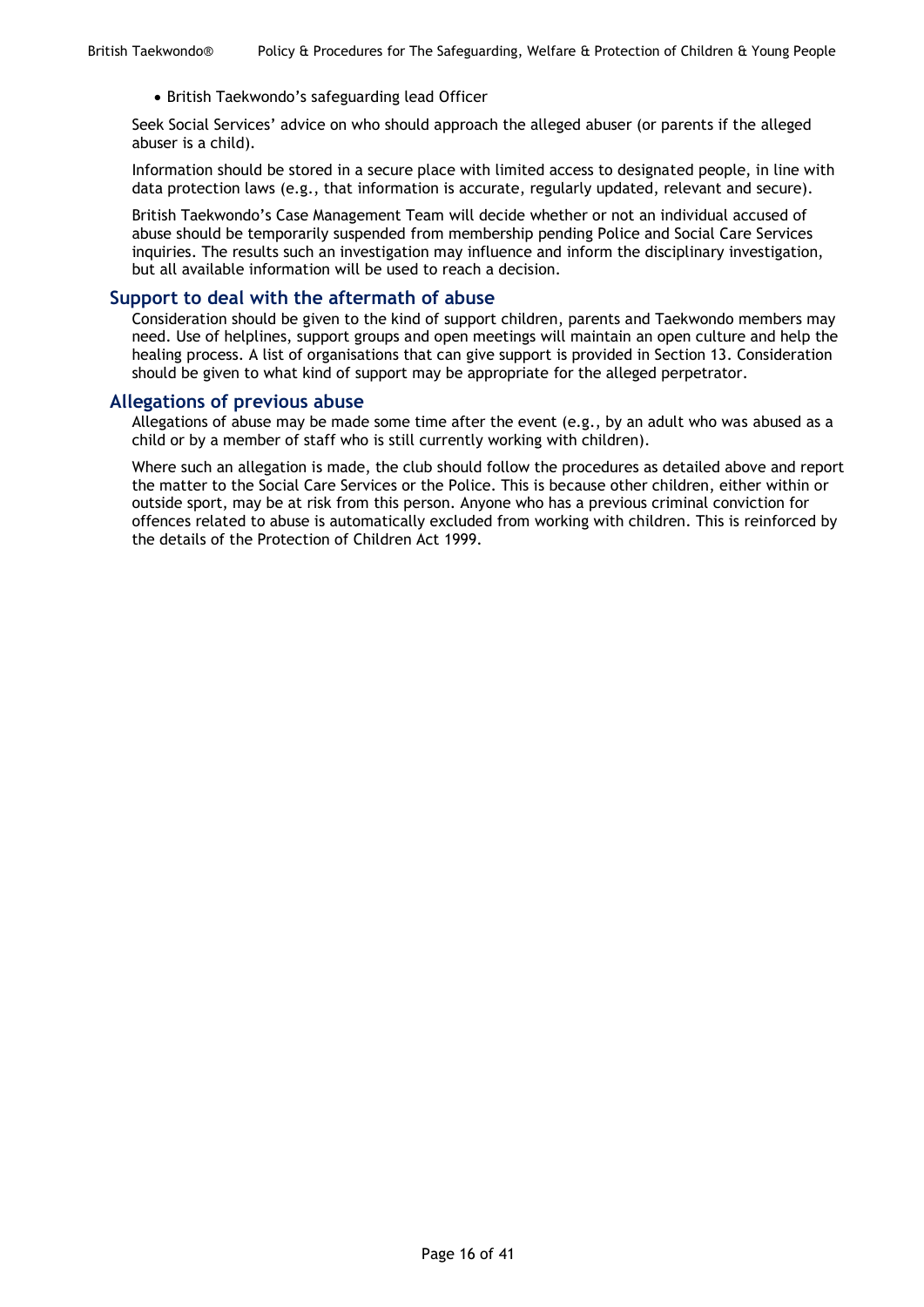#### Dealing with possible child abuse within a Taekwondo setting

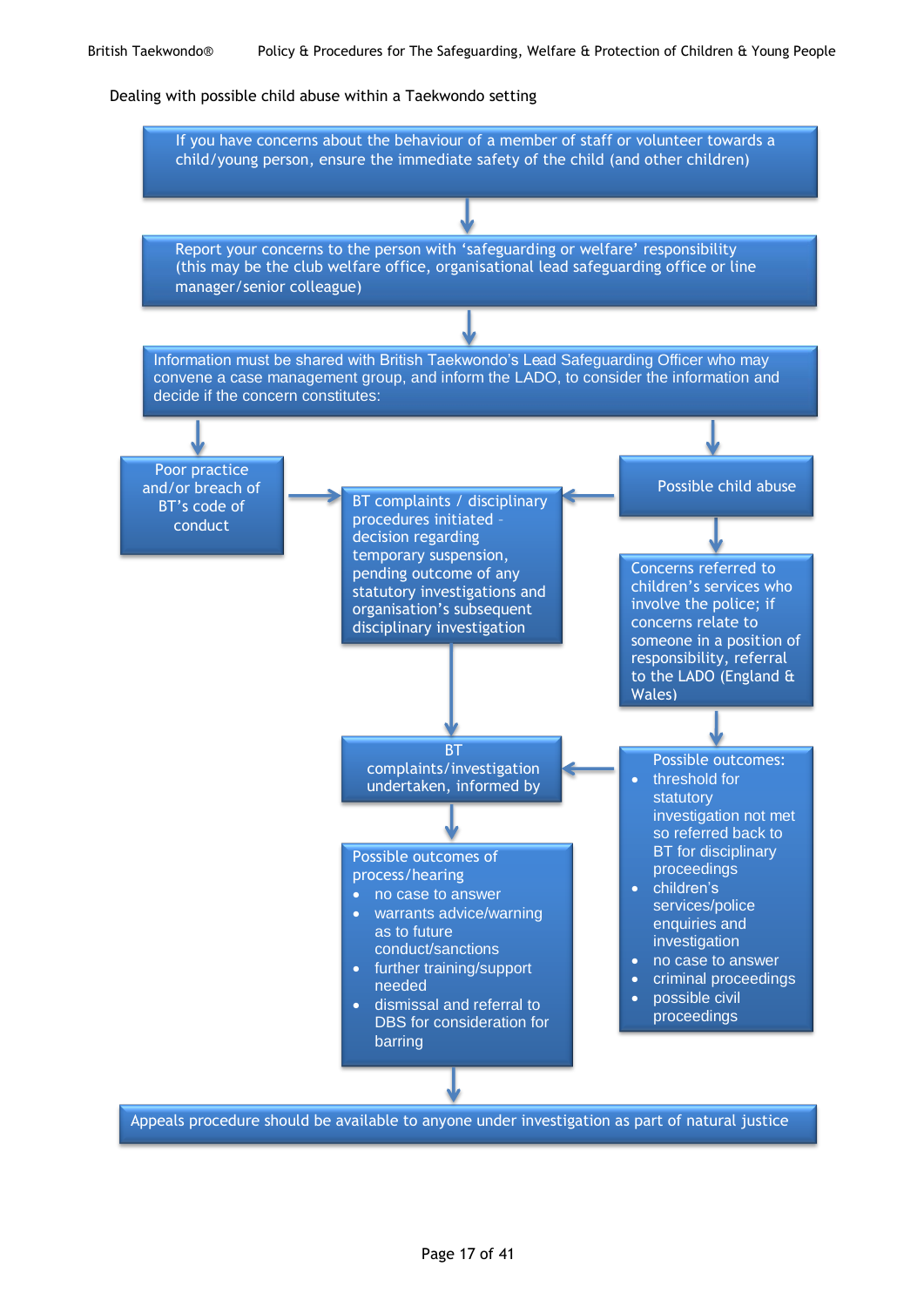$\bar{\Gamma}$ 

#### Dealing with possible child abuse outside of a Taekwondo setting



Provide support to the person whom has raised the concern

Page 18 of 41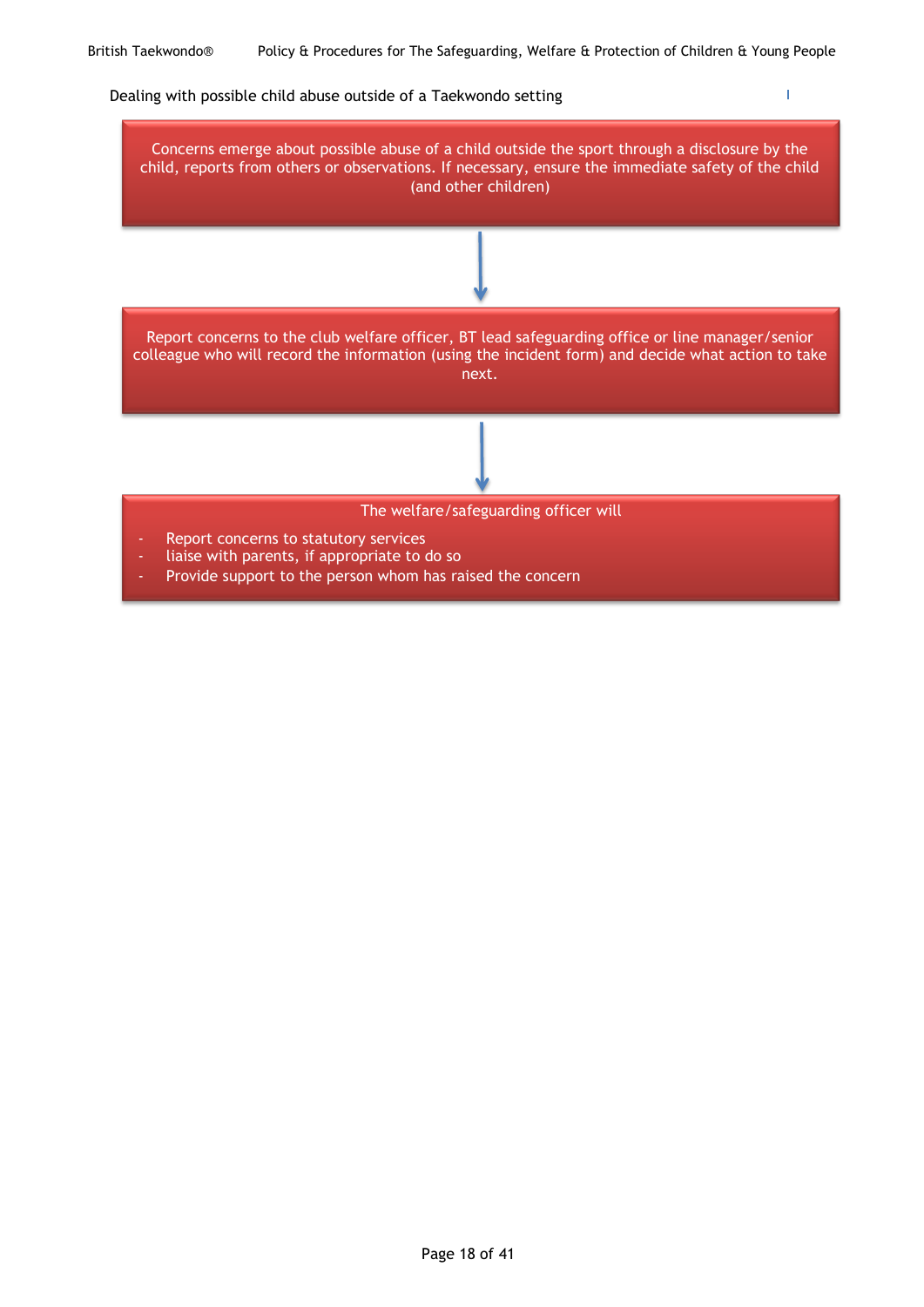# <span id="page-21-0"></span>**SECTION 11: BRITISH TAEKWONDO CASE MANAGEMENT TEAM**

This group should be set up to provide backup and support for the welfare Officer at club or national level.

#### **Purpose of the Case Management Team**

- To make decisions on the initial approach to all reported cases related to the welfare and protection of children and vulnerable adults. Principally these relate to the "route" a case will take internally and/or via external referral to statutory agencies
- To make initial decisions as to what level each case will be dealt with, ie, minor poor practice which may be referred back to a club complaints and disciplinary procedures with advice, or suspected abuse of a child or vulnerable adult which requires dealing with at national level through disciplinary procedures.

*Sometimes, investigating an incident is like putting a jigsaw together without the picture box. Lots of different people may be holding pieces – British Taekwondo needs to find those pieces so that we can see the full picture! Then we can do the right thing.*

- To advise others within the organisation about actions they may need to take, such as initiating disciplinary proceedings.
- To monitor and review progress on all cases and to identify any trends emerging which may require a review or revision of existing policies and procedures.

#### **Principles**

Independence: It is essential that the group is empowered by the management to make decisions on the "route" that cases will take without influence or prejudice by others in the organisation.

Confidentiality: all child and vulnerable adult welfare matters must be regarded as highly confidential and not for disclosure outside the group unless so agreed, on a strictly need to know basis in line with the Data Protection Act and Human Rights Act.

Expertise: The group should include people who have the relevant knowledge and expertise to enable the group to fulfil its purpose such as HR/ Personnel Manager/ Clerk to disciplinary panel etc. It is recommended that at least one member of the group is external to the management group and has current professional child and vulnerable adult protection knowledge and experience, such as a child protection social work manager or policy protection team officer.

Equity and Anti-discriminatory Practice: All decisions made by the group need to be fair, open and transparent. An open mind needs to be kept in all cases until they have been investigated and concluded. The group should be guided by the NGB's equity policy and the principle that ALL children and vulnerable people have the right to protection from abuse.

### **The Welfare of the Child (or At Risk Adult) is Paramount**

The principle in relation to the child is enshrined in the Children Act 1989 and for At Risk Adults in the Care Standards Act 2000. In any decision taken by the group the welfare of the individual involved is the paramount concern and takes precedence over those of an adult where there is a perceived conflict of interest.

The following table supports British Taekwondo in managing concerns and understanding the role of statutory agencies (the Police and Children's Social Care/Social Services) when the concerns mean that their involvement is required. Most cases will be managed at the first stage and will not require a referral to other agencies.

|                          | <b>British Taekwondo</b>                                                         | <b>Statutory services</b>                                                                                                              |
|--------------------------|----------------------------------------------------------------------------------|----------------------------------------------------------------------------------------------------------------------------------------|
| Initial concern received | Organisational procedures followed.                                              | 1. Info Gathering<br>2. Investigation<br>3. Assessment<br>LADO involvement if concerns<br>relate to someone in a position of<br>trust. |
| Decision about action    | Referral to police/social care if<br>relevant.<br>Case Management Group discuss. | 1. Info Gathering<br>2. Investigation<br>3. Assessment<br>LADO involvement if concerns<br>relate to someone in a position of<br>trust. |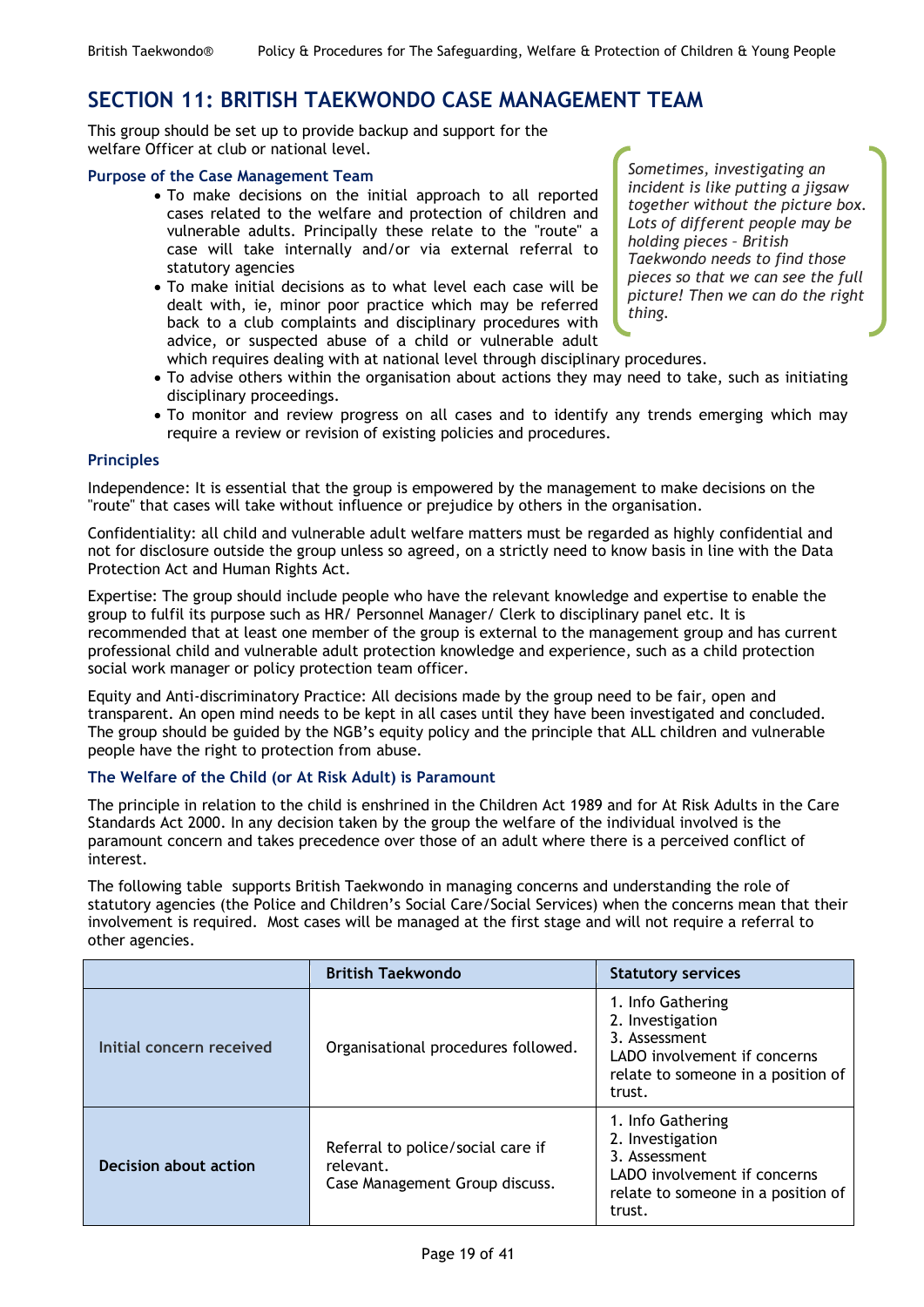| Action planning with other<br>agencies     | Strategy meeting.                                                                         |                                                                       |  |
|--------------------------------------------|-------------------------------------------------------------------------------------------|-----------------------------------------------------------------------|--|
| <b>Further</b><br>enquiries/investigations | Internal investigations / assessment.<br>Follow up assessment<br>Complex risk assessment. |                                                                       |  |
| Outcome of<br>investigations/actions       | Disciplinary proceedings.<br>DBS referral.                                                | Child protection conference<br>(multi agency)<br>Criminal proceedings |  |
| <b>Appeal</b>                              | Appeal procedures.<br>External referral.                                                  | Statutory appeal procedures                                           |  |

Remember: if you think a child is in immediate danger call the Police.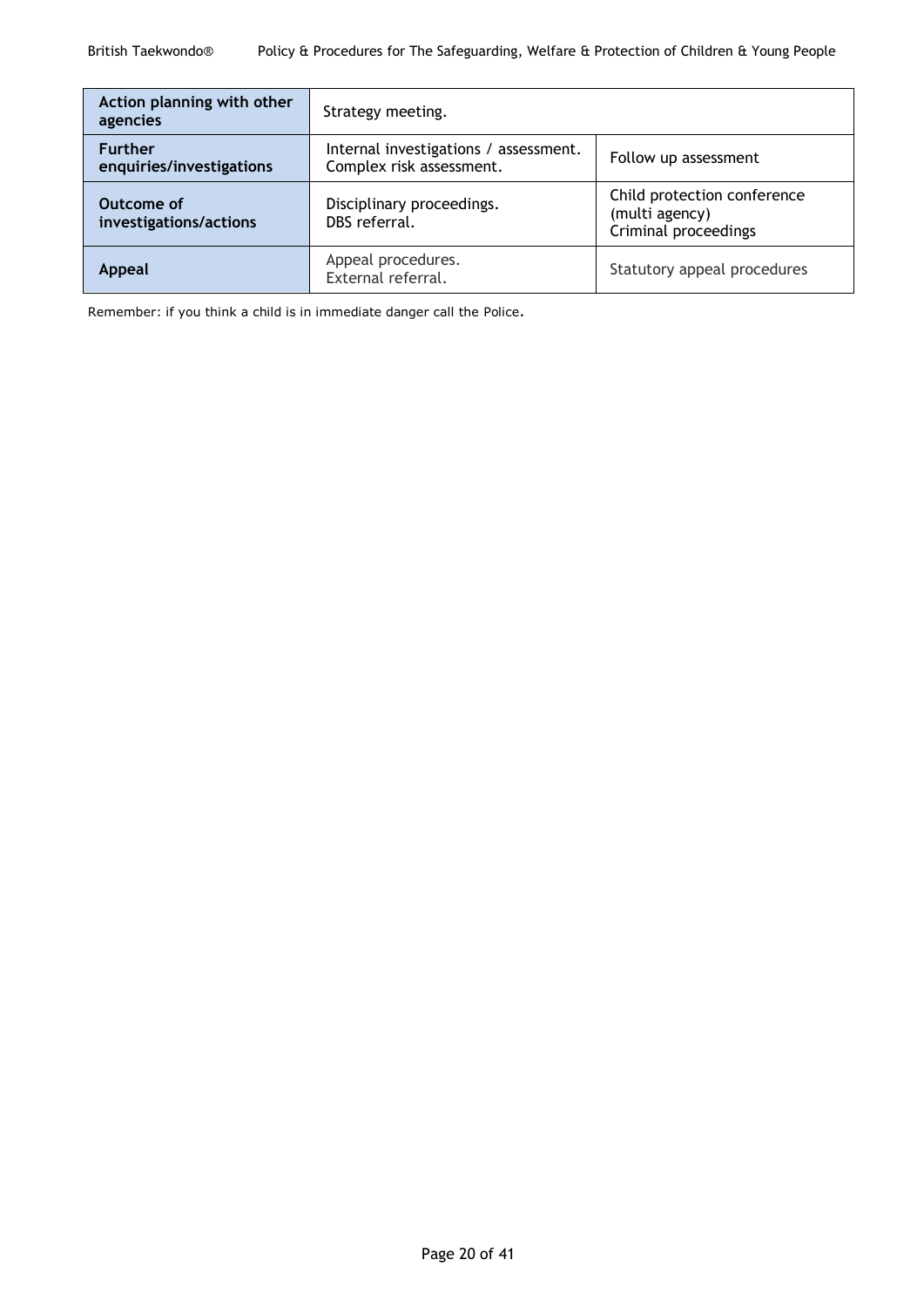### <span id="page-23-0"></span>**SECTION 12: IMPLEMENTATION AND MONITORING PROCEDURES**

To be effective, British Taekwondo good practice and Safeguarding policy and procedures must be integrated into current practice and implemented in a planned and staged way. This will involve the:

- Design and dissemination of information
- Piloting of procedures
- Execution of recruitment strategies for volunteers as well as employees
- Identification of club welfare officers
- Further development of good practice codes
- Provision of training and review of existing training
- Institution of committees and procedures
- Selling the concept to key personnel and committees

*All British Taekwondo Clubs, with members under the age of 18, are encouraged to appoint a Welfare Officer to help to protect our members and our sport.*

During the implementation, it will be important to evaluate levels of awareness, knowledge, perceptions and attitudes and monitor the impact and effectiveness of the procedures.

### **British Taekwondo will endeavour to ensure that this policy reflects best practice and legislation at all times. Monitoring**

It will be the responsibility of British Taekwondo management team to establish and implement the strategy. This might include:

- Number of leaflets distributed
- Number of allegations made and breakdown of no case, poor practice and abuse incidence
- Number of recommendations made for training programmes
- Number of welfare officers in place
- Feedback from clubs on the implementation of the policy
- Reports from the disciplinary and appeals panel
- Number of personnel trained in Safeguarding awareness
- Feedback reports from tours and camps
- Number of members able to work with young people (disclosure register)
- Reports from case management group
- Recommendations for changes to policy, procedures and resources
- Number of checks made.

*British Taekwondo will send out information in different formats so that our message of creating and keeping the sport safe reaches all of our members regardless of their age and abilities.*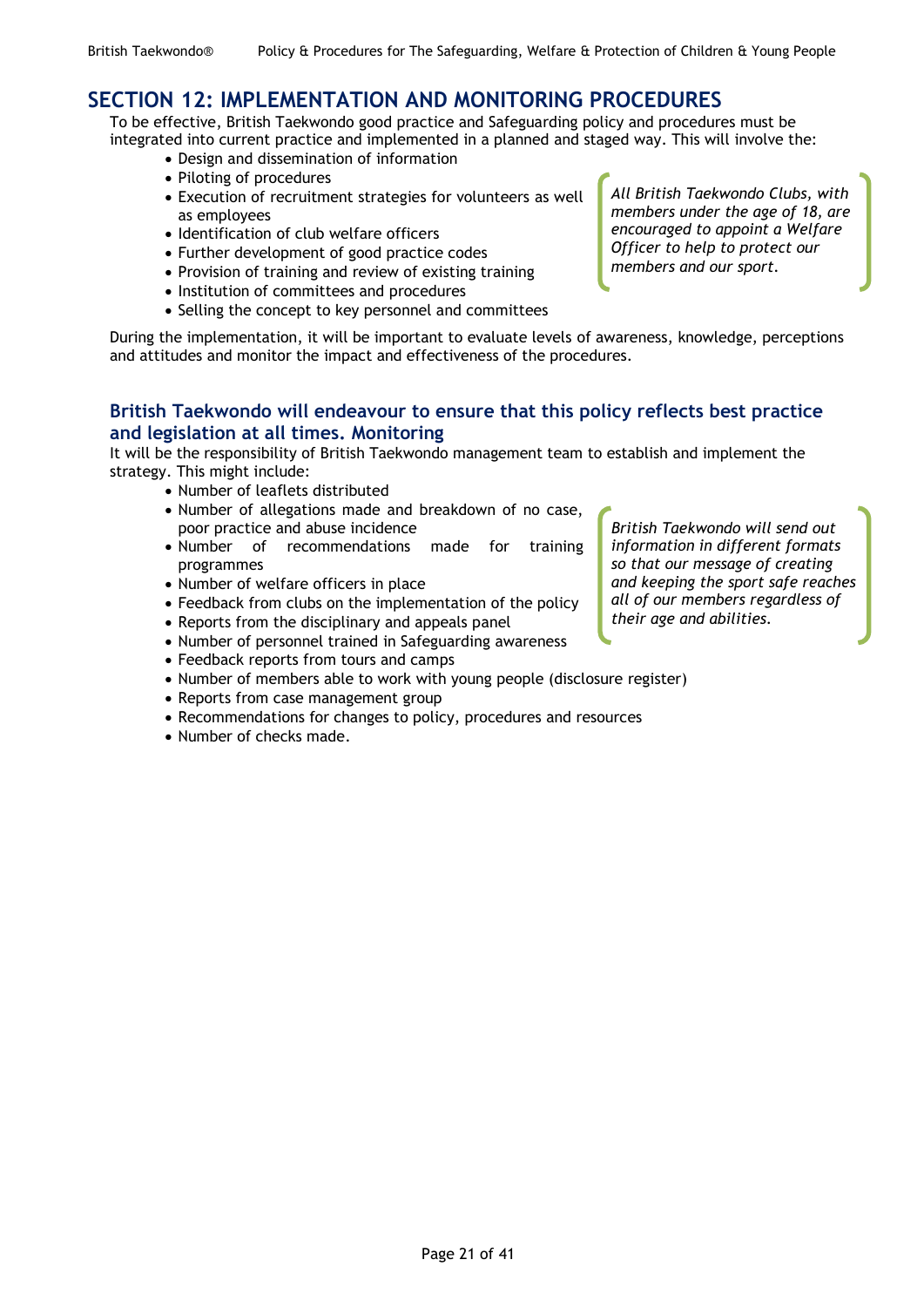# <span id="page-24-0"></span>**SECTION 13: FURTHER INFORMATION AND USEFUL CONTACTS**

This section is a selection of organisations that can provide support and guidance on Safeguarding issues.

|  | <b>Confidential Helplines</b> |  |  |
|--|-------------------------------|--|--|
|  |                               |  |  |

| <b>Albany Trust</b>                             | Albany Trust Charity is a specialist counselling and<br>psychotherapy service promoting sexuality and<br>relationships. Originally the Trust was set up to help<br>sexual minorities who had nowhere to turn for expert<br>professional help with issues of sexuality and<br>relationships. It has been providing that help for over 60<br>years and offers help for a wide range of issues - from<br>sexual orientation to sexual difficulties, to coping with an<br>affair. | 020 8767 1827 |
|-------------------------------------------------|-------------------------------------------------------------------------------------------------------------------------------------------------------------------------------------------------------------------------------------------------------------------------------------------------------------------------------------------------------------------------------------------------------------------------------------------------------------------------------|---------------|
| <b>Childline</b>                                | Free confidential helpline for children and adults who<br>have concerns. If you're feeling worried, scared, stressed<br>or just want to talk to someone, they can offer<br>information and support whenever you need them.                                                                                                                                                                                                                                                    | 0800 1111     |
| <b>Local Rape Crisis</b><br><b>Centres</b>      | Centres that offer help to survivors of abuse. The<br>telephone number of your local centre can be found in<br>the telephone directory.                                                                                                                                                                                                                                                                                                                                       |               |
| <b>NSPCC</b><br>Safeguarding<br><b>Helpline</b> | Providing advice and support for children who have been<br>abused and for adults or other children who are<br>concerned that a child is being abused.                                                                                                                                                                                                                                                                                                                         | 0808 800 5000 |

### **National Organisations**

| Safeguarding in Sport Service (Glasgow)          | 0141 418 5674 |
|--------------------------------------------------|---------------|
| Children 1 <sup>st</sup> (Edinburgh)             | 0131 446 2300 |
| Child Protection in Sport Unit (England & Wales) | 0116 234 7278 |
| <b>Safeguarding Board for Northern Ireland</b>   | 028 9031 1611 |

| <b>UK-WIDE ORGANISATIONS</b> |                                                                                             |                     |
|------------------------------|---------------------------------------------------------------------------------------------|---------------------|
| <b>Anti-bullying</b>         | Works to stop bullying and create a safer environment in                                    | aba@ncb.org.uk      |
| alliance                     | which children and young people can live, grow, play and                                    |                     |
|                              | learn.                                                                                      |                     |
| <b>Child Exploitation</b>    | Part of UK policing. Dedicated to eradicating the sexual                                    | 0870 000 3344       |
| and Online                   | abuse of children. Tracks and brings offenders to account                                   |                     |
| <b>Protection Centre</b>     | either directly or in partnership with local and                                            |                     |
| (CEOP)                       | international forces.                                                                       |                     |
| <b>ChildLine</b>             | Counselling service for young people up to 18, who can                                      | 0800 1111           |
|                              | contact the service with any problem, such as bullying,                                     |                     |
|                              | exam stress, family problems etc.                                                           |                     |
| <b>Children's</b>            | Services for children provided by local councils. You will                                  |                     |
| <b>Services</b>              | find details of your local children's services on the website                               |                     |
|                              | of your council.                                                                            |                     |
| Cybersmile                   | Cyberbullying charity, offering practical help, support and                                 | info@cybersmile.org |
|                              | advice for anybody affected by cyberbullying and hate                                       |                     |
|                              | campaigns including parents, children, teachers and                                         |                     |
|                              | carers.                                                                                     |                     |
| Disclosure and               | To help employers make safer recruitment decisions and                                      | 020 7035 4848       |
| <b>Barring Service</b>       | prevent unsuitable people from working with vulnerable                                      |                     |
|                              |                                                                                             |                     |
| (DBS)                        | groups including children.                                                                  |                     |
| <b>ECPAT UK</b>              | Children's rights organisation campaigning against the                                      | 020 7233 9887       |
|                              | commercial sexual exploitation of children in the UK and                                    |                     |
|                              | internationally.                                                                            |                     |
| <b>Kidscape</b>              | Support and advice about bullying and child sexual abuse                                    | 08451 205 204       |
|                              | for parents. Information is available from the helpline,                                    |                     |
|                              | through online resources and from training courses.<br>Training courses are based in London |                     |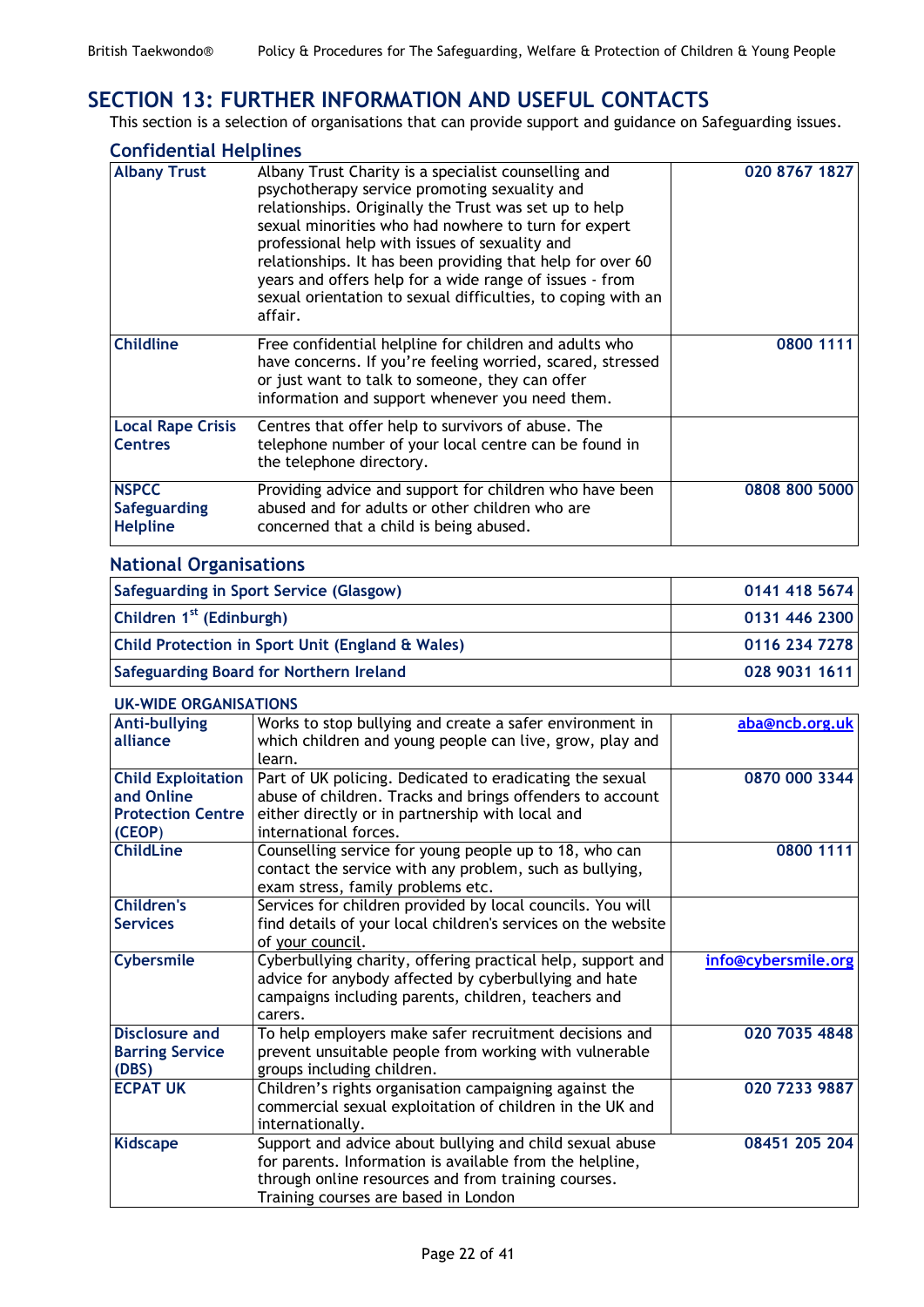| <b>Mosac</b>                                | Voluntary organisation supporting all non-abusing parents<br>and carers whose children have been sexually abused.                                        | 0800 980 1958                                                                                                                      |
|---------------------------------------------|----------------------------------------------------------------------------------------------------------------------------------------------------------|------------------------------------------------------------------------------------------------------------------------------------|
|                                             | Provides support services and information to parents,<br>carers and professionals.                                                                       |                                                                                                                                    |
| <b>National</b>                             | NAPAC provides support and information for adults abused                                                                                                 | 0203 176 0560                                                                                                                      |
| <b>Association for</b>                      | in childhood.                                                                                                                                            |                                                                                                                                    |
| <b>People Abused in</b><br><b>Childhood</b> |                                                                                                                                                          |                                                                                                                                    |
| <b>NSPCC</b>                                | The UK's leading charity specialising in Safeguarding and<br>the prevention of cruelty to children. Provides<br>information and advice to adults.        | 0808 800 5000                                                                                                                      |
| <b>One in Four</b>                          | Provides support and resources to people who have<br>experienced sexual abuse and sexual violence.                                                       | 020 8697 2112                                                                                                                      |
| <b>Police</b>                               | Police services for children in immediate danger. You may<br>find the address of your local police station on the<br>website of your local police force. | 999 (emergencies)<br>101 (non-emergencies)<br>Or find the telephone<br>number of your local<br>police force (non-<br>emergencies). |
| <b>Reunite</b>                              | UK charity specialising in international parental child<br>abduction and the movement of children across<br>international borders.                       | 0116 2555 345                                                                                                                      |
| <b>Stop It Now</b>                          | Campaign dedicated to preventing child sexual abuse.<br>Provides a confidential helpline for parents, carers and<br>professionals.                       | 01527 598184                                                                                                                       |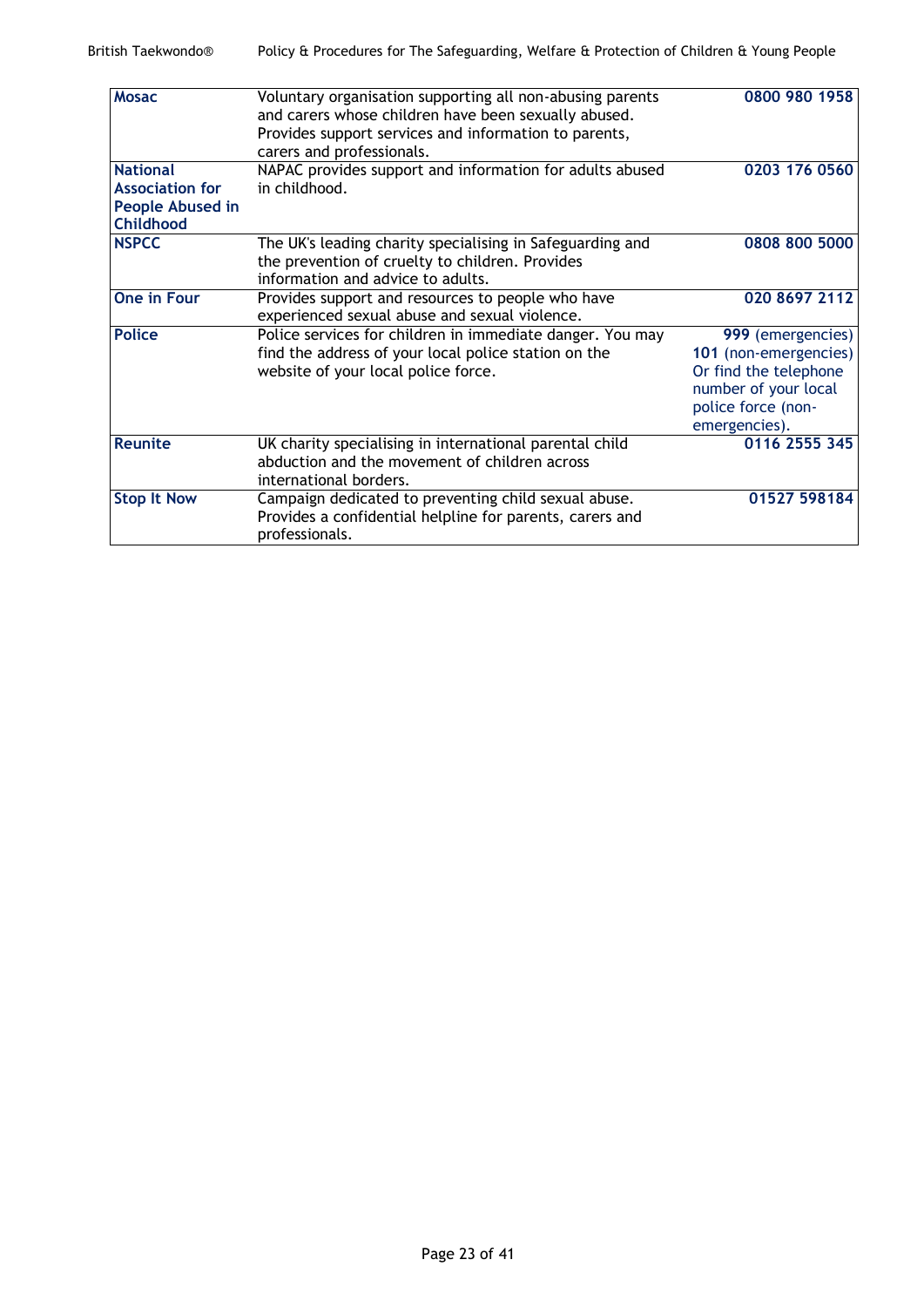# <span id="page-26-0"></span>**APPENDIX 1: VOLUNTEER/STAFF APPLICATION FORM TEMPLATE**

Please complete the information below, which will be treated with confidence.

### **(1) PERSONAL DETAILS**

| <b>NAME</b>                                                                                                                |  |
|----------------------------------------------------------------------------------------------------------------------------|--|
| <b>Address</b>                                                                                                             |  |
|                                                                                                                            |  |
|                                                                                                                            |  |
| Post code                                                                                                                  |  |
| <b>Email</b>                                                                                                               |  |
| Phone                                                                                                                      |  |
| Mobile                                                                                                                     |  |
| Age                                                                                                                        |  |
| Gender                                                                                                                     |  |
| <b>Ethnicity</b>                                                                                                           |  |
| <b>Disability</b>                                                                                                          |  |
| Access needs, e.g., induction<br>loop, wheelchair access                                                                   |  |
| Are there any restrictions<br>regarding your eligibility for<br>employment? (yes*/no) e.g do<br>you require a work permit? |  |

### \*If you answer **YES** you **MUST** supply details on a separate sheet of paper

| Current club(s) | <b>Position held</b> | Start date | Summary of duties |
|-----------------|----------------------|------------|-------------------|
|                 |                      |            |                   |
|                 |                      |            |                   |
|                 |                      |            |                   |
|                 |                      |            |                   |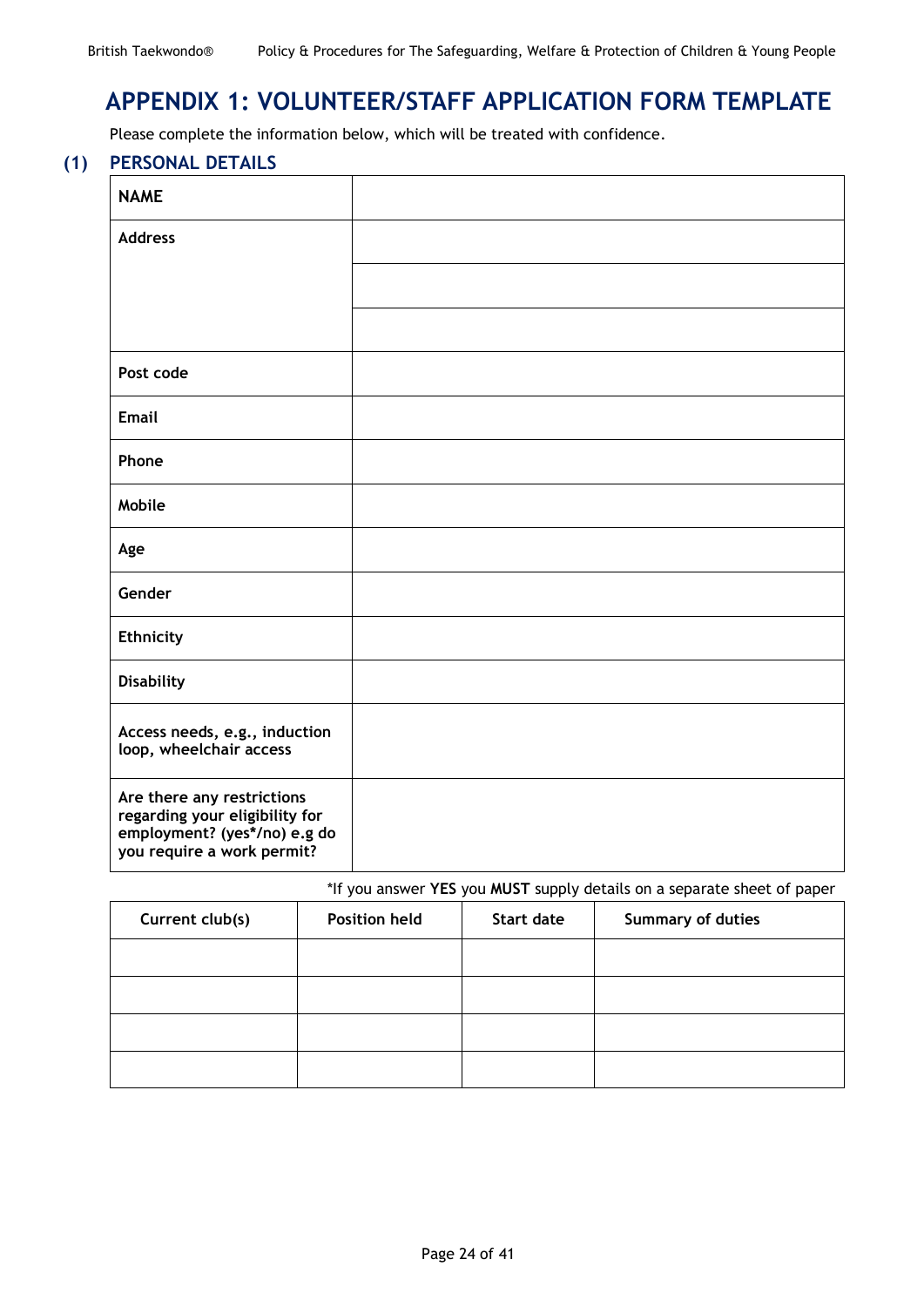### **(2) ROLE APPLIED FOR:**

| Which volunteer roles are you<br>interested in?                                                                                                           | Administration       |  |
|-----------------------------------------------------------------------------------------------------------------------------------------------------------|----------------------|--|
| (Tick)                                                                                                                                                    | Website              |  |
|                                                                                                                                                           | Fundraising          |  |
|                                                                                                                                                           | Press & Publicity    |  |
|                                                                                                                                                           | Coaching/Instructing |  |
|                                                                                                                                                           | Not sure yet         |  |
| Please list up to five skills,<br>knowledge or abilities you                                                                                              | $\mathbf{1}$         |  |
| would like bring to our<br>organisation.                                                                                                                  | $\overline{2}$       |  |
|                                                                                                                                                           | $\overline{3}$       |  |
|                                                                                                                                                           | $\overline{4}$       |  |
|                                                                                                                                                           | 6                    |  |
| Please tell us about any work,<br>volunteering, personal<br>experience or skills that you<br>have that are relevant to the<br>role you are interested in. |                      |  |
| Tell us how many hours you<br>would like to give                                                                                                          |                      |  |
| Which days and evenings are<br>you available?                                                                                                             |                      |  |
|                                                                                                                                                           |                      |  |
|                                                                                                                                                           |                      |  |
|                                                                                                                                                           |                      |  |
|                                                                                                                                                           |                      |  |

# **(3) EDUCATION, QUALIFICATIONS & TRAINING (LIST MOST RECENT FIRST):**

| Name of school/<br>college/university /training<br>body | Dates:      |    | Qualifications gained/examinations |
|---------------------------------------------------------|-------------|----|------------------------------------|
|                                                         | <b>From</b> | To | passed/grades                      |
|                                                         |             |    |                                    |
|                                                         |             |    |                                    |
|                                                         |             |    |                                    |
|                                                         |             |    |                                    |
|                                                         |             |    |                                    |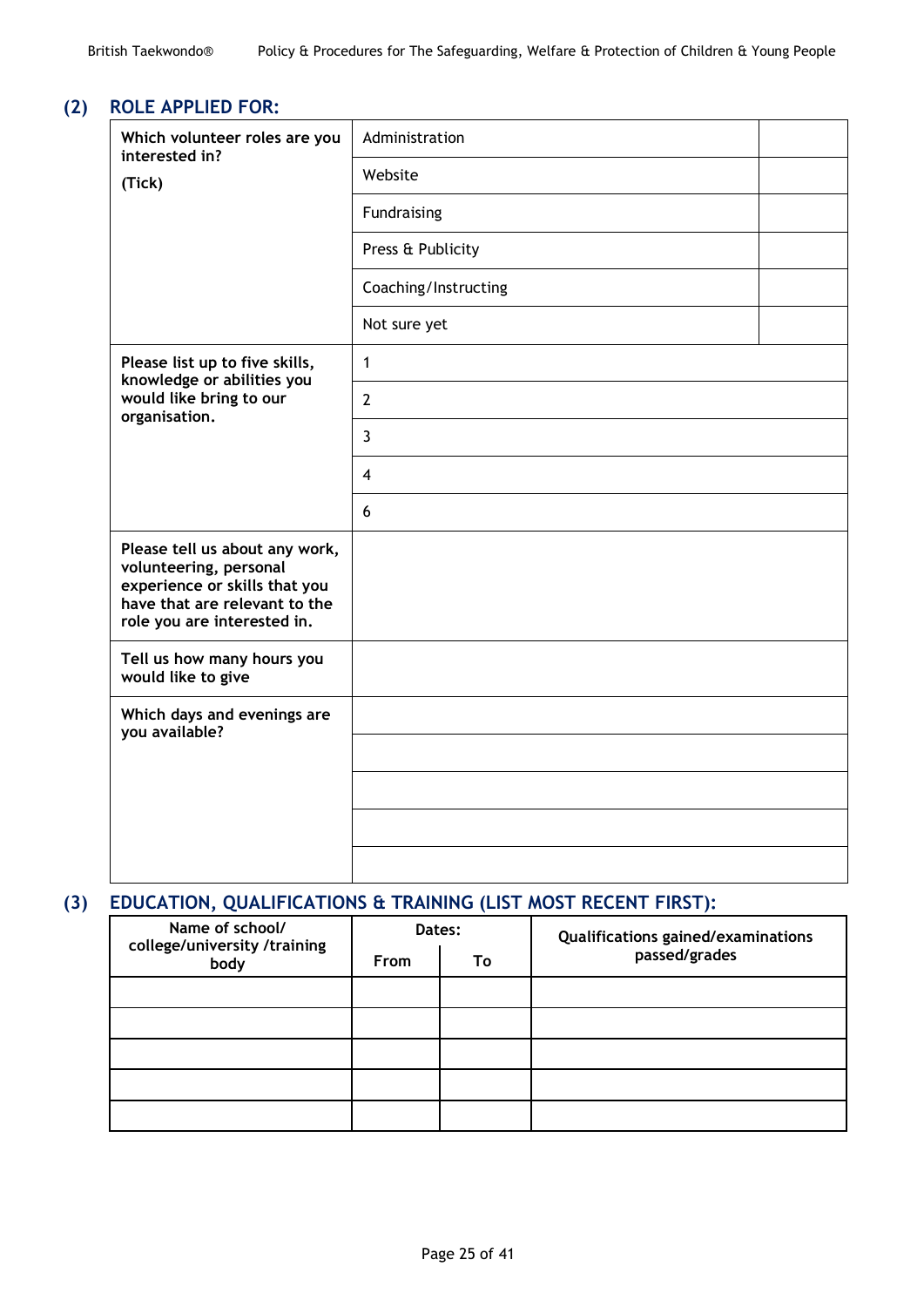### **(4) MEMBERSHIP OF PROFESSIONAL BODES (PLEASE IDENTIFY)**

| Status no: | <b>Registration Number:</b> | <b>Date Obtained:</b> |
|------------|-----------------------------|-----------------------|
|            |                             |                       |

### **(5) EMPLOYMENT RECORD (CURRENT EMPLOYER)**

| Name of employer                      |  |
|---------------------------------------|--|
| <b>Address</b>                        |  |
|                                       |  |
| Post code                             |  |
| <b>Position held</b>                  |  |
| Summary of<br>duties/responsibilities |  |

### **(6) REFERENCES**

Please supply details of two people who know you well enough to comment about your suitability for this role. They should not be family members. If you are not sure about who to put we are happy to discuss this with you.

#### **Referee 1**

| Name                                                                                                                                                                                                                                 |  |
|--------------------------------------------------------------------------------------------------------------------------------------------------------------------------------------------------------------------------------------|--|
| <b>Address</b>                                                                                                                                                                                                                       |  |
|                                                                                                                                                                                                                                      |  |
| Post code                                                                                                                                                                                                                            |  |
| Email                                                                                                                                                                                                                                |  |
| Phone                                                                                                                                                                                                                                |  |
| How does this person know you?                                                                                                                                                                                                       |  |
| <b>Referee 2</b>                                                                                                                                                                                                                     |  |
| <b>Lating Contract Contract Contract Contract Contract Contract Contract Contract Contract Contract Contract Contract Contract Contract Contract Contract Contract Contract Contract Contract Contract Contract Contract Contrac</b> |  |

| Name                           |  |
|--------------------------------|--|
| <b>Address</b>                 |  |
|                                |  |
| Post code                      |  |
| Email                          |  |
| Phone                          |  |
| How does this person know you? |  |
|                                |  |

### **(7) BRITISH TAEKWONDO**

|--|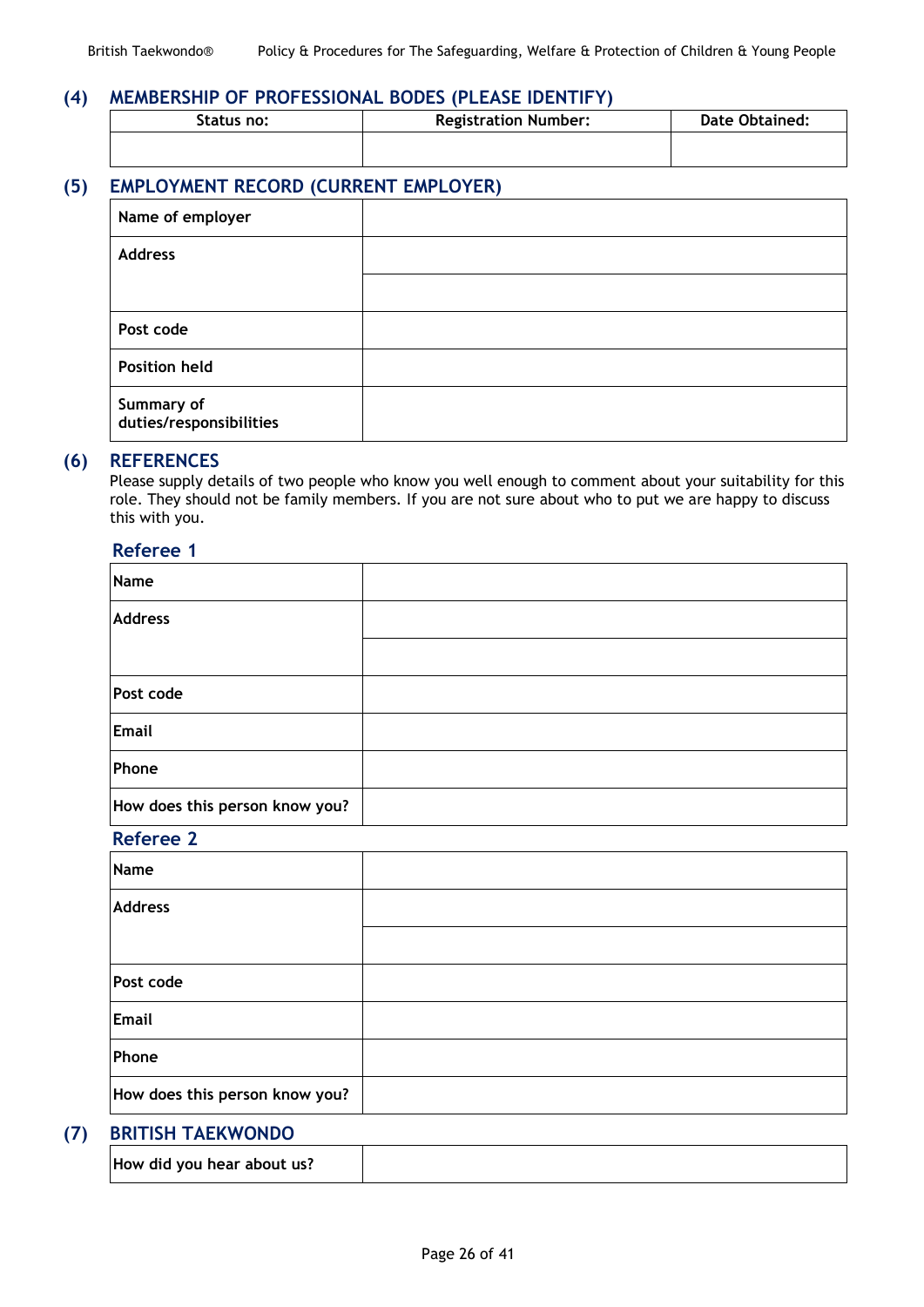### **(8) SPECIAL NEEDS**

| Do you have any particular needs<br>that we should be aware of so as |  |
|----------------------------------------------------------------------|--|
| to best support your<br>volunteering/working with us?                |  |

### **(9) SELF DECLARATION**

The majority of people who want to work or volunteer with children within sport are well motivated, however some individuals are not appropriate to work with children. British Taekwondo and its clubs take every effort to screen out and discourage those who are not suitable from joining.

To help us keep our clubs safe places for children, young people and families, we ask that you declare you (under the provisions of the Rehabilitation of Offenders Act 1974) you should declare all convictions including 'spent' convictions.

#### **Please complete the section below. (Circle Yes or No.)**

| Have you ever been convicted of a criminal offence, caution, reprimand or<br>warning, including spent convictions? | <b>YES</b> | NO |
|--------------------------------------------------------------------------------------------------------------------|------------|----|
| Have you any pending criminal charges?                                                                             | <b>YES</b> | NO |
| Have you ever been cautioned?                                                                                      | <b>YES</b> | NO |
| Are you a person known to any social care services department as being an actual<br>or potential risk to children? | YES        | NO |
| Have you had a disciplinary sanction (from a sport, or other organisation) relating<br>to child abuse?             | YFS        | NΟ |

If you have answered **YES** to any of the above you must give details on a separate sheet of paper.

Applicants who are offered deployment may be subject to a criminal record check from the Criminal Records Bureau (CRB) before the appointment is confirmed. This will include details of cautions, reprimands or final warnings as well as convictions (even if spent). The disclosure of an offence will not necessarily bar you from volunteering with us but if you do not tell us about any offence this may put your deployment at risk. A copy of the CRB or SCRB (Scotland only) code of practice is available on request.

#### **(10) DECLARATION**

The information provided on this form will be used in the recruitment and selection process and may be disclosed to all those relevant people. It will also form the basis of your confidential personnel record if you are the successful candidate. This application form will be destroyed after six months if you are unsuccessful. Please sign and date this declaration in the space provided below.

I certify that, to the best of my belief, the information I have supplied is true and complete and that I possess all qualifications listed on this form. I confirm that I do not object to the information on this form being transferred onto computer for the purpose of anonymous statistical reporting.

I understand that any false information or failure to disclose relevant medical details, criminal convictions or prosecution pending may disqualify me from employment or render me liable to summary dismissal.

| Date: |  |
|-------|--|
|       |  |
|       |  |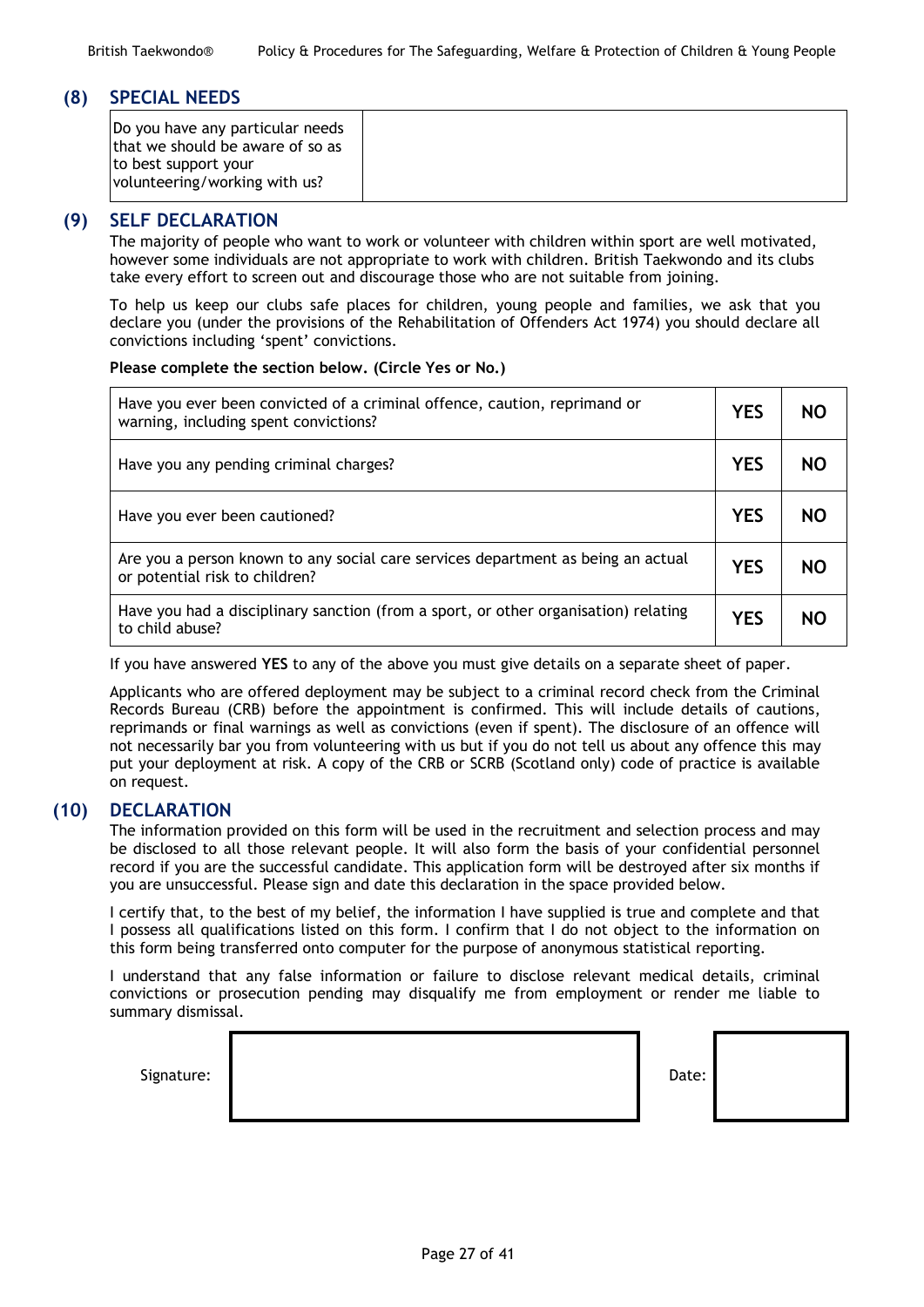# **APPENDIX 2: CONFIDENTIAL REFERENCE FORM**

<span id="page-30-0"></span>*The following person has expressed an interest in working for British Taekwondo.*

If you are happy to complete this reference, any information will be treated with due confidentiality and in accordance with relevant legislation and guidance. Information will only be shared with the person conducting the assessment of the candidate's suitability for the post, if he/she is offered the position in question. We would appreciate you being extremely candid, open and honest in your evaluation of this person.

|    | 1. How long have you known this person?                                                      |      |         |      |                  |                  |
|----|----------------------------------------------------------------------------------------------|------|---------|------|------------------|------------------|
| 2. | In what capacity do you know them?                                                           |      |         |      |                  |                  |
|    | 3. What attributes does this person have<br>that would make them suited to this<br>work?     |      |         |      |                  |                  |
|    | 4. Please rate this person on the<br>following. (Please tick one box for<br>each statement.) | Poor | Average | Good | <b>Very Good</b> | <b>Excellent</b> |
|    | Responsibility                                                                               |      |         |      |                  |                  |
|    | Maturity                                                                                     |      |         |      |                  |                  |
|    | Self-motivation                                                                              |      |         |      |                  |                  |
|    | Can motivate others                                                                          |      |         |      |                  |                  |
|    | <b>Energy</b>                                                                                |      |         |      |                  |                  |
|    | <b>Trustworthiness</b>                                                                       |      |         |      |                  |                  |
|    | Reliability                                                                                  |      |         |      |                  |                  |

| This post involves substantial access to children.                                                                                                                                                                                                |            |    |
|---------------------------------------------------------------------------------------------------------------------------------------------------------------------------------------------------------------------------------------------------|------------|----|
| As an organisation committed to the welfare and protection of children, we are<br>anxious to know if you have any reason at all to be concerned about this applicant<br>being in contact with children and young people. If you have, circle Yes. | <b>YES</b> | NO |
| If you have answered YES we will contact you in confidence.                                                                                                                                                                                       |            |    |

Please print your name and sign below.

| <b>Print Name</b> |                 |
|-------------------|-----------------|
| Position          | (if applicable) |
| Organisation      | (if applicable) |
| Signed            |                 |
| <b>Date</b>       |                 |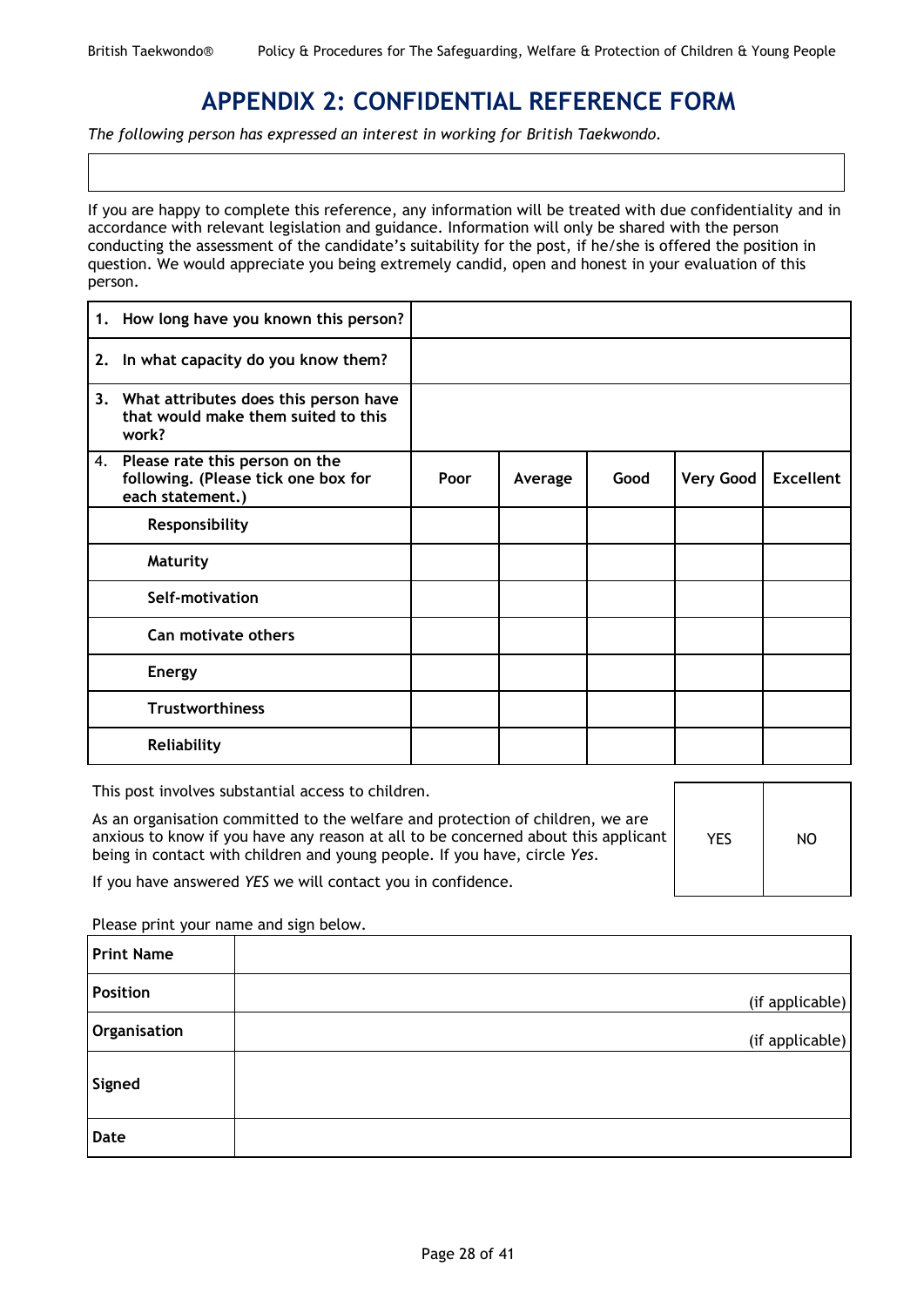# <span id="page-31-0"></span>**APPENDIX 3: SAMPLE CONSENT FORM FOR THE USE OF PHOTOGRAPHS OR VIDEO (PARENTS AND CHILDREN)**

British Taekwondo recognises the need to ensure the welfare and safety of all young people in sport.

In accordance with our Safeguarding policy we will not permit photographs, video or other images of young people to be taken without the consent of their parents/carers and children.

The (*Club or organisation*) will follow the guidance for the use of photographs a copy of which is available from (*insert name*)

The (*Club or organisation*) will take all steps to ensure these images are used solely for the purposes they are intended. If you become aware that these images are being used inappropriately you should inform (*Club or organisation*) immediately.

I (*parent/carer*) consent to (*club/organisation*) photographing or videoing (*insert name*)

Date:

I (*insert name of child*) consent to *(Club or organisation)* photographing or videoing my involvement in (*sport*)

Date: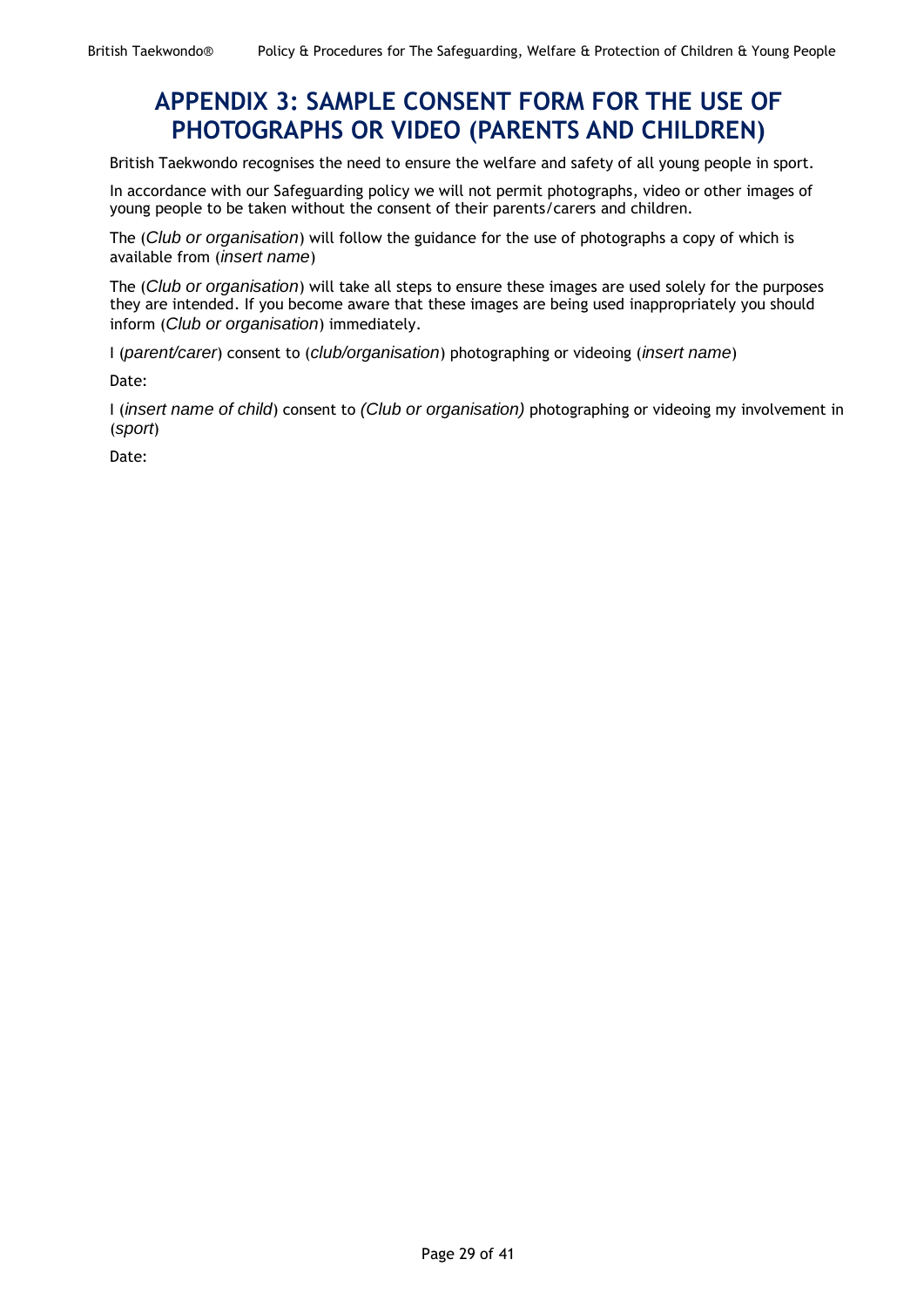# **APPENDIX 4: INCIDENT REPORT FORM**

<span id="page-32-0"></span>Please complete the information below and send a copy to the Safeguarding Lead Officer.

### **(1) CHILD'S DETAILS**

| Child's Name                       |  |
|------------------------------------|--|
| <b>Address</b>                     |  |
|                                    |  |
| <b>Post Code</b>                   |  |
| Date of Birth                      |  |
| Disability/Special Needs           |  |
| Ethnicity                          |  |
| Club that the child attends        |  |
| Date of incident/report/disclosure |  |
| Time & Venue                       |  |

### **(2) THIRD PARTY STATEMENT**

**If concerns were passed on by a third party, supply their details below and record what was said on a separate page.**

| Name             |  |
|------------------|--|
| <b>Address</b>   |  |
|                  |  |
| Post code        |  |
| Telephone number |  |

#### **(3) CHILD'S STATEMENT**

If the child/young person made a direct disclosure, describe the circumstances and record what the child said (using their own words). Continue on a separate sheet if necessary.

If concerns arise from your observations/actions, give details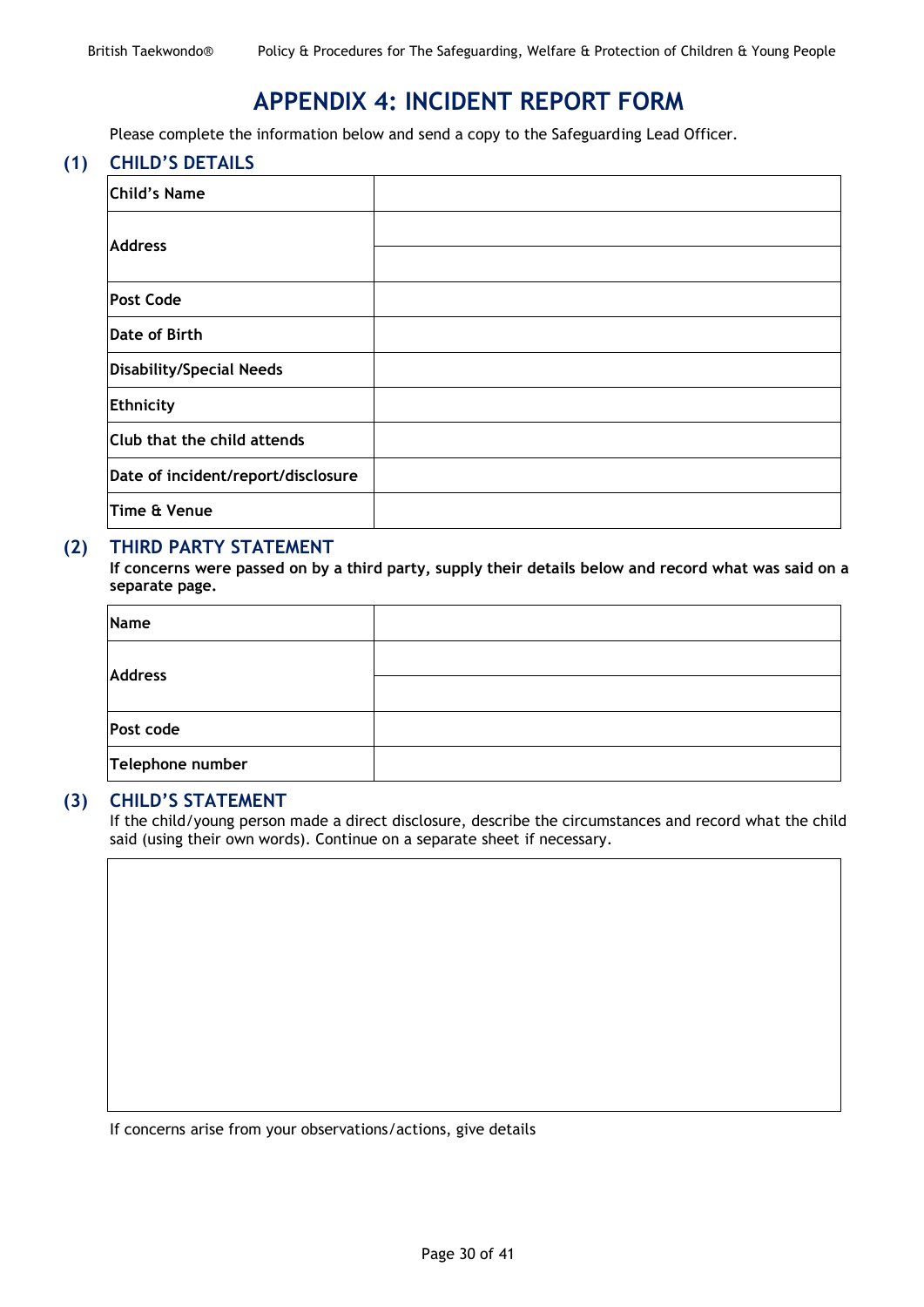### **(4) DETAILS OF ALLEGED ABUSER**

| Name           |  |
|----------------|--|
| <b>Address</b> |  |
|                |  |
| Post code      |  |
| Phone number   |  |

### **(5) WITNESS**

(Add details of others witnesses on a separate sheet if necessary.)

| Name           |  |
|----------------|--|
| <b>Address</b> |  |
|                |  |
| Post code      |  |
| Phone number   |  |

### **(6) ACTION TAKEN**

Include name, role, agency and contact number for person(s) with whom this information has been shared, including parents, and any agreed actions. (Continue on a separate sheet if necessary.)

| Name                      |  |
|---------------------------|--|
| Role                      |  |
| Relationship to the child |  |
| Phone number              |  |
| Action                    |  |

### **(7) YOUR DETAILS**

| Your name                 |  |
|---------------------------|--|
| Role                      |  |
| Relationship to the child |  |
| <b>Address</b>            |  |
| Post code                 |  |
| Phone number              |  |
| Signature                 |  |
| Date                      |  |

Please ensure confidentiality and share your concerns on a strict need-to-know basis, and only in order to -protect this child or other children. You may wish to seek reassurance by discussing your concerns with someone outside your club. The NSPCC provides a free, 24-hour service on 0808-800 5000.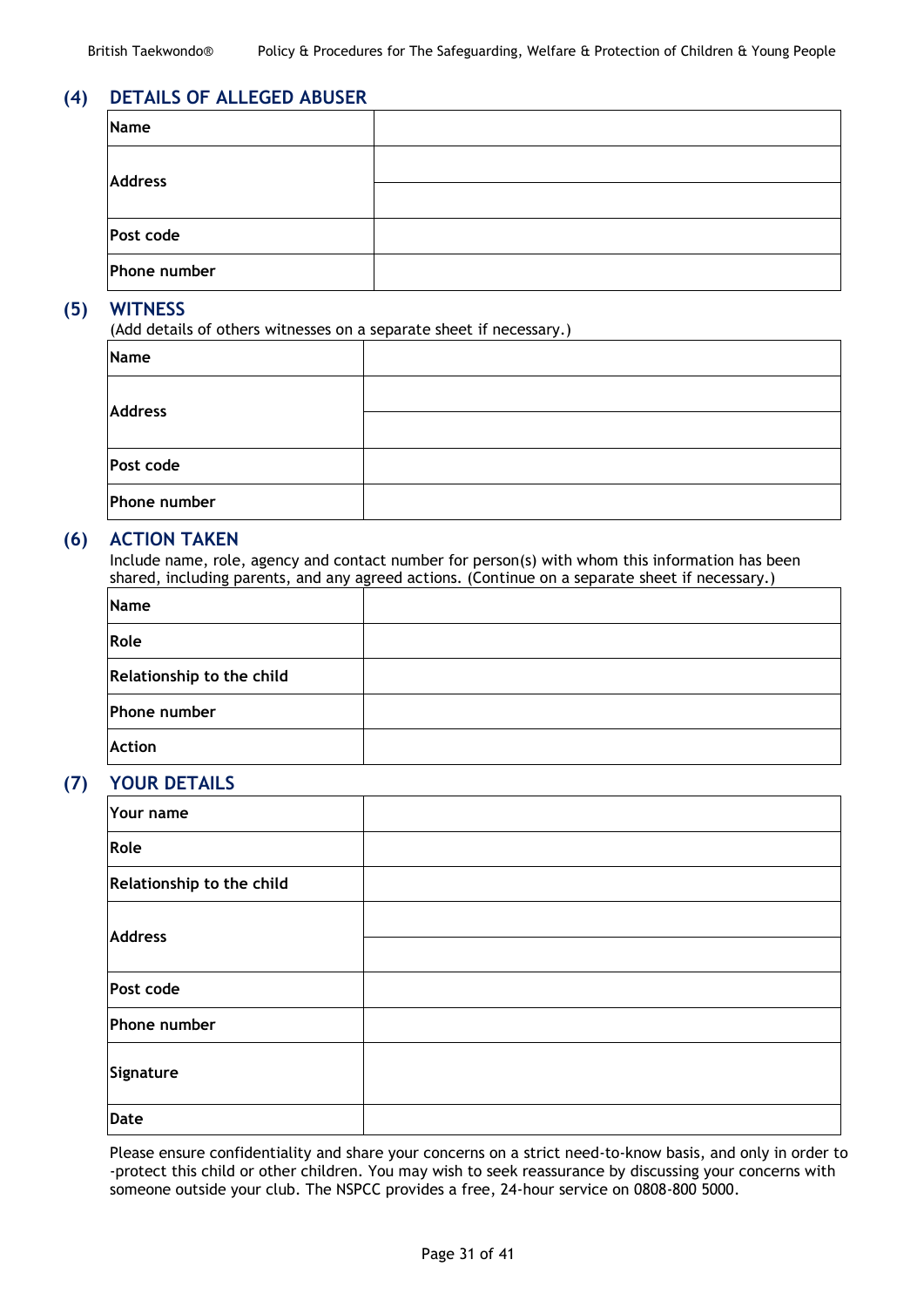# <span id="page-34-0"></span>**APPENDIX 5: TASK DESCRIPTION FOR THE ROLE OF THE CLUB WELFARE OFFICER**

# **WORKING CONTEXT**

The role of the club welfare officer is crucial in ensuring that the organisation's approach to children's welfare and protection works in practice. This level of role and responsibilities applies to all British Taekwondo clubs and the club welfare officer should have a formal role on the club's management committee.

The club welfare officer acts as the first point of contact for anyone in the club (staff, volunteer, parents or children) who has a concern about a child and about poor practice or possible abuse towards children.

The club welfare officer therefore needs to be perceived as being approachable and as having a childfocused approach.

The club welfare officer does not need to be a child protection 'expert'. That is the role of the statutory services (Police and social services). Ideally, they should have a background in working with children, e.g., teachers, child-minders, social workers, police child protection team officers and child health workers.

The club welfare officer needs to be supported by their club management committee who will adopt British Taekwondo's safeguarding policy and procedures. The club welfare officer is provided with basic safeguarding awareness training through British Taekwondo and/or one of its partners.

# **CORE VALUES AND PRINCIPLES**

- The welfare of children in sport is the paramount consideration
- Children and young people have the right to participate in sport in a safe environment
- Working in partnership with parents/carers, children and young people
- The importance of listening to the child's voice and promoting forums where they can be listened to
- Sharing information and confidentiality
- Commitment to standards of good practice as outlined in the organisation's code of practice
- Commitment to equity and anti-discriminatory practice.

# **CORE KNOWLEDGE, SKILLS AND TASKS**

### **Knowledge**

- Basic knowledge of core legislation, government guidance and national framework for child protection
- Basic knowledge of role and responsibilities of statutory agencies and local safeguarding children boards
- Local arrangements for managing child protection and reporting procedures
- Behaviour which is harmful to children; thresholds of 'poor practice'; 'abusive behaviour'
- British Taekwondo's role and responsibilities
- British Taekwondo's policies and procedures related to safeguarding and child protection
- Awareness of equalities issues and child protection
- How abusers target and groom organisations in order to abuse children
- Best practice in prevention

### **Skills**

- Basic administration: maintaining records
- Basic advice and support provision
- Child focused approach
- Communication
- Ability to promote organisation's policy, procedures and resources
- Ability to provide information about local resources

### **Tasks**

- Assist BT to fulfil its responsibilities to safeguard children and young people at club level.
- Assist BT to implement its safeguarding plan at club level.
- First point of contact for staff, volunteers, parents and children/young people where concerns about children's welfare, poor practice or child abuse are identified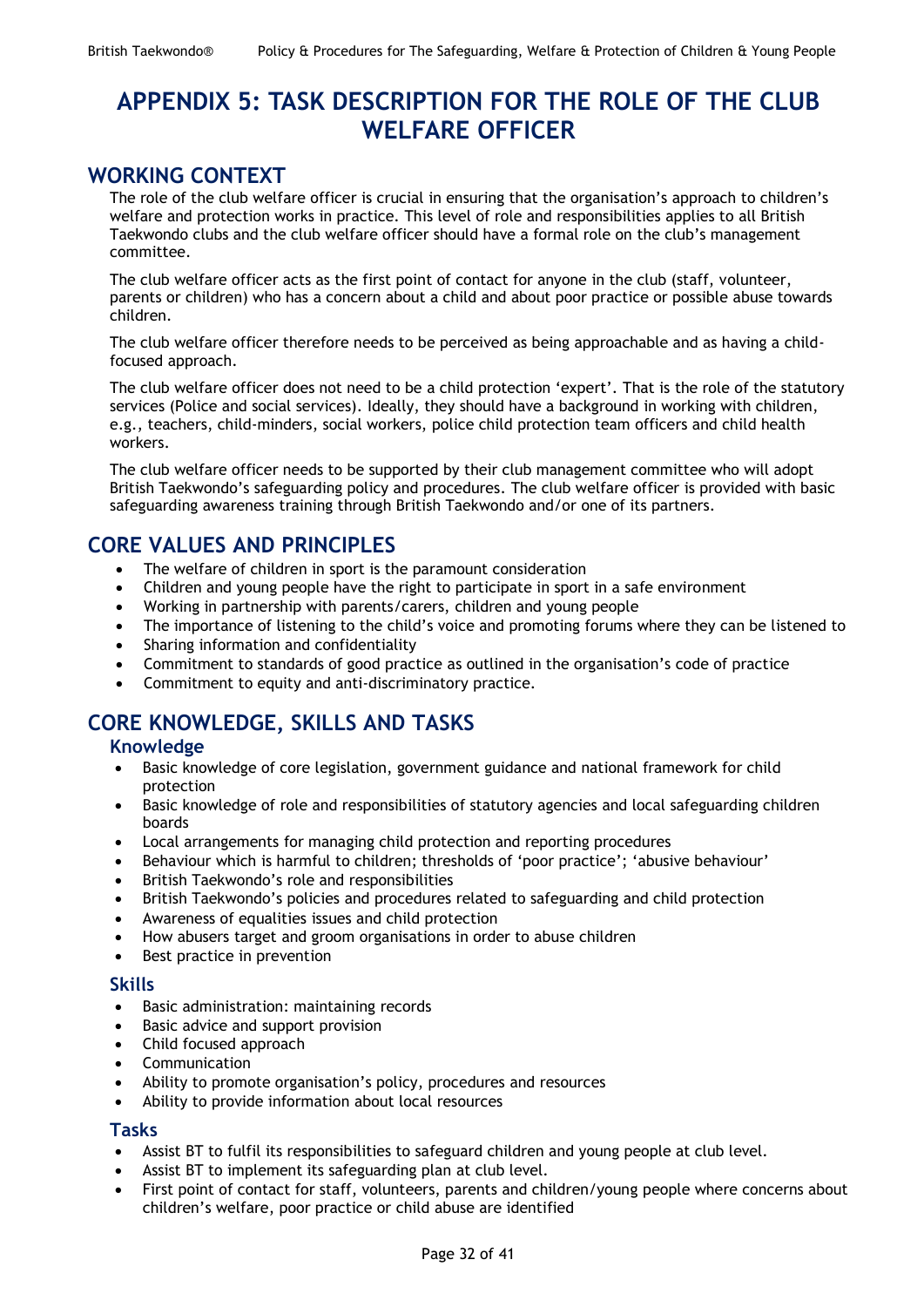- First point of contact with BT's Safeguarding Lead Officer
- Implement BT's reporting and recording procedures
- Maintain contact details for local social services, police, know how to obtain Local Safeguarding Children Board guidelines
- Promote the organisation's best practice guidance/code of conduct within the club
- Sit on the club's management committee
- Promote and ensure adherence to the BT's training plan
- Promote and ensure confidentiality is maintained
- Promote anti-discriminatory practice.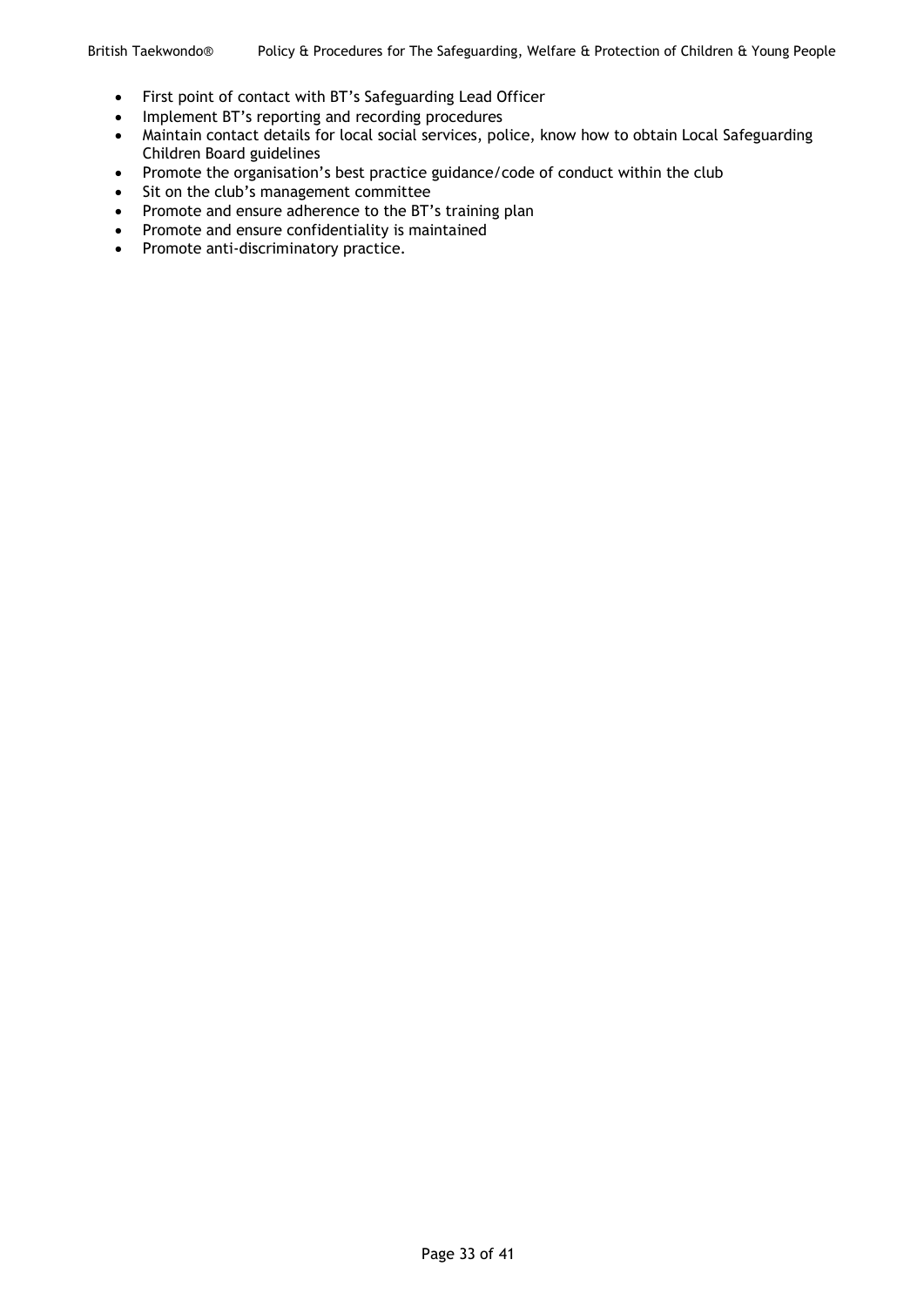# **ADDITIONAL GUIDELINES (1)**

### <span id="page-36-1"></span><span id="page-36-0"></span>**RECRUITMENT, SUPERVISION AND TRAINING FOR STAFF AND VOLUNTEERS**

The majority of people who want to work or volunteer with children within sport are well-motivated and without them clubs and organisations could not operate. Unfortunately some individuals are not appropriate to work with children. It is therefore essential that British Taekwondo and its clubs have effective recruitment and selection procedures for staff and volunteers to help screen out and discourage those who are not suitable from joining and to help send out a message that British Taekwondo and its clubs are safe places for children, young people and families. Through the recruitment process, we expect staff and volunteers to:

- Take and maintain British Taekwondo membership
- Adhere to the code of conduct
- Complete an application form.
- Confirm their identity.
- Attend an interview.
- Agree to references and screening checks being undertaken.
- Have an induction and trial period.
- Be supervised.
- Receive appraisals and training.

### **Step 1: Complete an application form**

The application form asks for specific information including:

- The name and address of the applicant.
- Previous paid or voluntary experience working with children, young people or in a sports club. If the applicant provides an incorrect or misleading answer, you are entitled to ask for more information and can choose to end the appointment process, if necessary.
- Reasons they want to work/volunteer at the club. Giving them an opportunity to explain how other work experience, that may not be directly relevant, has given them transferable skills or understanding that will be useful to the role.
- Applicants in eligible roles will need to declare any past criminal convictions or cases pending against them. They will need to sign a statement that they believe there is no reason why they would be unsuitable to work with children or young people.

The form should be supported by two essential documents.

- Job/role description Draw up a clear and concise description of the job (for paid staff) or role (for volunteers). This should include a summary of the main purpose of the position and a list of tasks. If you are unsure, check with people who have previously done the work or with British Taekwondo about what should go into the description.
- Person specification Draw up a short list of 'essential' and 'desirable' qualities, experience and skills that the ideal candidate would have.

### **Step 2: Identification**

You should see at least two pieces of documentation that confirm the identity and address of the applicant. One of these should include a photo, ideally a driving licence or passport. Additional acceptable forms of identification are bank statements or utility bills.

### **Step 3: The interview**

- At least two people should make up the interview panel, though three is preferable. The panel should reflect the nature of the club and its members.
- If you include parents or children and young people on the interview panel you will need to think carefully about how they are included, how you prepare them and how much influence in the decision-making process they will have.
- Everyone on the panel should be properly prepared and have previous experience and/or training in recruitment and selection. Courses are available from various agencies including local volunteer centres, please check the internet.
- Agree a format for the interview and questions in advance.
- Questions should be relevant to the job/role description and be fair and open. The same questions should be asked of all candidates.
- Ask questions to draw out attitudes towards children and young people and values around protecting children and young people.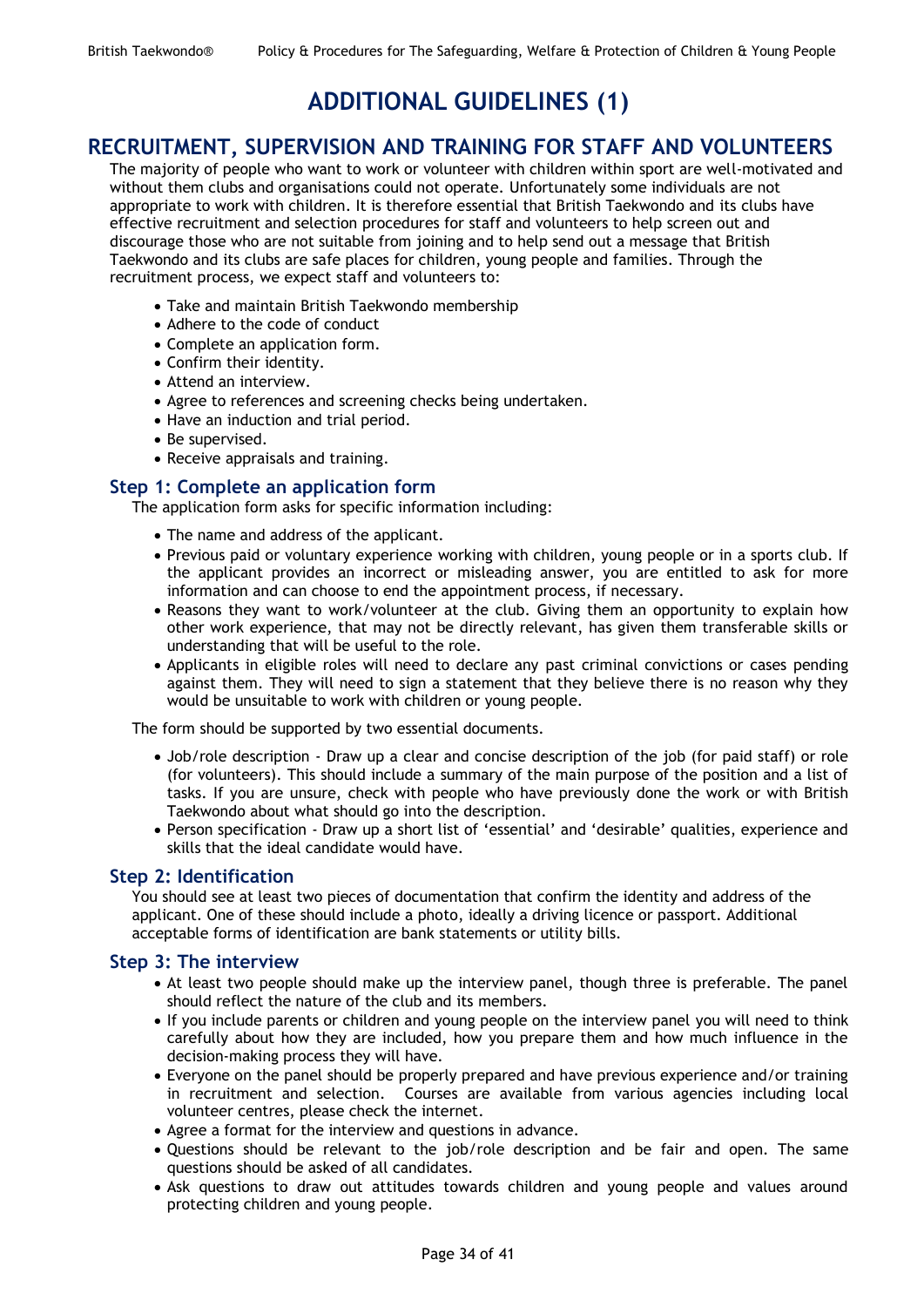- Ask the candidate if they have a criminal record. If the answer is yes, ask if the conviction affects their suitability to work with children and young people. Details about convictions should only be requested from people invited to interview.
- Candidates should be told in writing that relevant convictions will be discussed at the interview in order to assess job-related risks.
- Explain about references, and the appropriate checks that need to be undertaken (see below), agree what will happen next and when you expect to be in touch again and confirm that you have the correct contact details.

Remember, interviews are not the only way of finding out whether a candidate is suitable. Role plays or group exercises, for example, can assess how people interact with others.

Be aware of the following common mistakes made in interviews:

- Be aware of your own reactions to the candidate's age, sex, accent, appearance or personality.
- Make sure you do not make a personal decision about a candidate's suitability too early on in the interview.

### **Step 4: References and Screening**

Applicants should provide references from:

- the last employer; and
- an organisation that has knowledge of the person's work with children and young people.

If an applicant has not worked with children before, ensure you ask if the referee has any concerns about the applicant working with this group of people. You don't want to exclude them consideration based on their lack of experience.

- A referee should not be a family member.
- The referee should know the applicant in a professional capacity or from within the local community.
- Ensure that you ask how long the referee has known the applicant.
- Include a contact number and make it clear that referees can contact you to discuss any worries or queries that they may have.
- Always follow-up referees with a phone call or email to make sure they are genuine and to give them the opportunity to say something that they might not have included in their written reference.

An example of a reference form is included in Appendix 2.

There are two ways of finding out whether or not a potential worker has ever been convicted of a criminal offence:

- Ask the applicant, in the application form and in the interview.
- British Taekwondo, on behalf of its clubs and members, will apply for the appropriate criminal records check, IF the applicant is undertaking a role that requires it.

Potentially good people are being turned down because they declared minor or irrelevant offences that took place a long time ago.

- Is the conviction relevant to the job?
- How serious is the offence?
- Does the candidate have a pattern of offending behaviours?
- Have the applicant's circumstances changed?
- What are the circumstances surrounding the offence?

You can always say "no" to an unsuitable candidate. It is best if you can lead applicants to come to this conclusion on their own. If this does not work, it is important to tell applicants exactly why you think they are not suitable for the work.

There are significant changes taking place which affect the recruitment, employment and deployment of staff and volunteers. British Taekwondo will regularly check the government website [www.isa.homeoffice.gov.uk](http://www.isa.homeoffice.gov.uk/) and ensure that you are kept informed of the most up to date guidance. This will be communicated to members via our website, newsletters and emails.

### **Step 5: Induction and trial period**

Induction is initial training given to someone who starts a new post. It will give workers knowledge about working safely and effectively with children and young people, information about the organisation, including its purpose, values and services and an understanding of how their work fits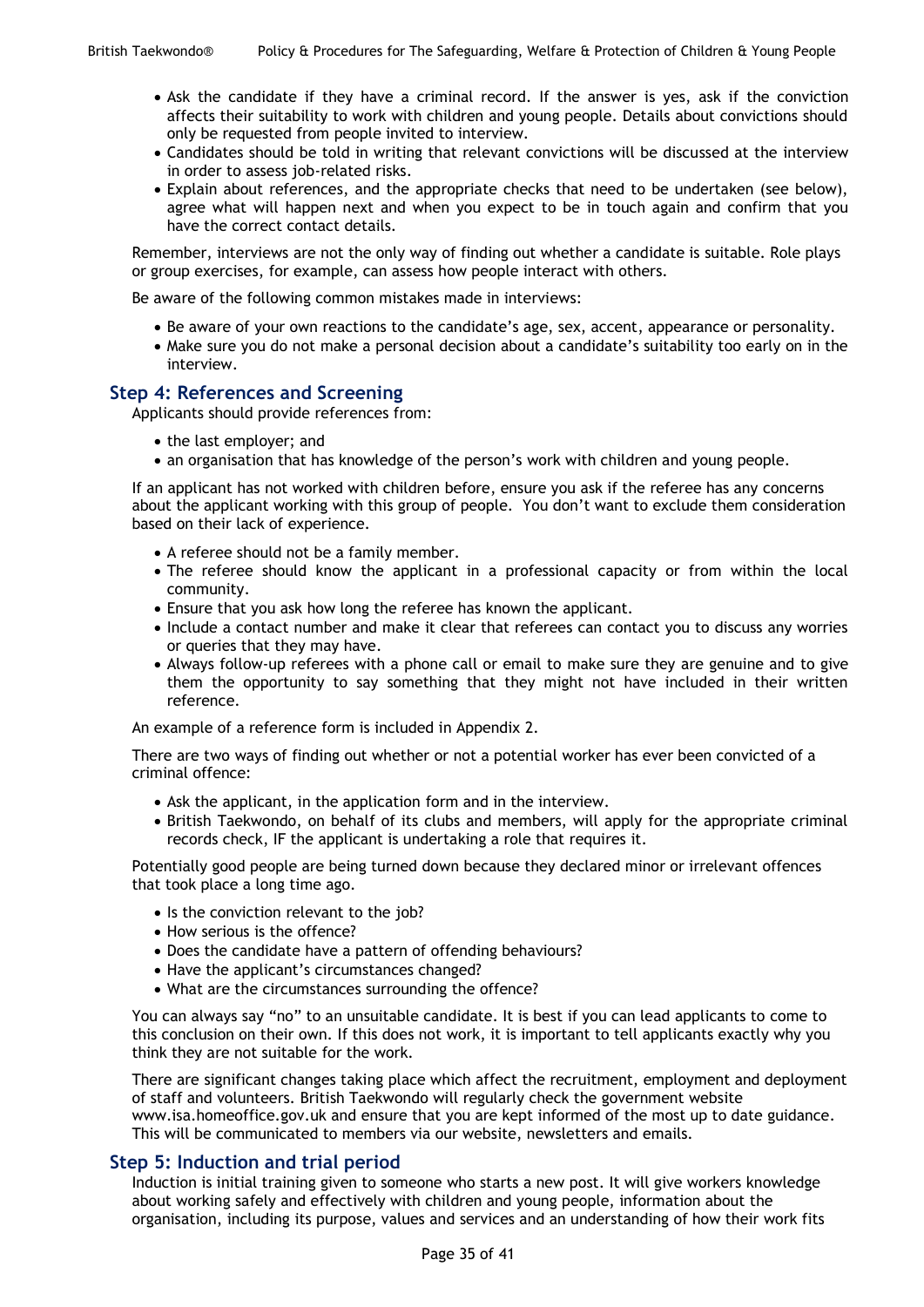into the wider work of the organisation.

An induction should include:

- the role, responsibilities and expectations of the job and its limitations;
- the structure, history and values of the organisation and the services it provides;
- the organisation's policies and procedures, including its safeguarding and Safeguarding policies; explanation of the code of conduct and the implications if it is not adhered to;
- meetings with other staff and volunteers;
- the skills needed for the work and resources, including training, available to support the worker.

A trial period (or probationary period) is a length of time given to a person in a new post to see if he or she and the organisation are compatible. If the trial period doesn't work out, the organisation can release the person. Trial periods also allow the staff member or volunteer to decide if the job meets expectation. Paid and voluntary appointments usually have a trial period, often three months, which can be extended if there are concerns on either side. Only confirm an appointment if you are satisfied that the person is suitable.

### **Step 6: Supervision**

This is a time for workers to reflect on their own development and issues which affect their work, including concerns in the workplace. It will enable problems to be shared and dealt with at an early stage. Paid workers should have supervision once a month. Because the people who volunteer usually have little extra time on their hands, it is sometimes more difficult to arrange formal supervision. However, this is not an excuse for supervision not taking place at all.

Volunteers should know who their supervisor or support person is. If working with a large number of volunteers, it may be appropriate to run group supervision as well as individual supervision. Individual supervision should be held at least once every three months. Supervision of volunteers can include a quick conversation after a session where any particular needs can be followed up.

The relevant supervisor could also drop in on a session to see how it is going and get a feel for any difficulties, problems or achievements that are happening.

### **Step 7: Appraisal and training**

Appraisals should take place once or twice a year. They provide an opportunity to look in more detail at how workers feel and allow for discussion on career development. It allows the supervisor and worker to raise any concerns that may have built up over a period of time. It also provides an opportunity to review any changes in the personal circumstances of the worker, for example, family or health problems. Appraisals can provide an opportunity to check that workers feel confident about using policies and procedures and to identify training gaps and a programme or course that will meet the worker's training needs.

Workers undertaking specialist roles, for example, interviewing, need to be provided with appropriate training.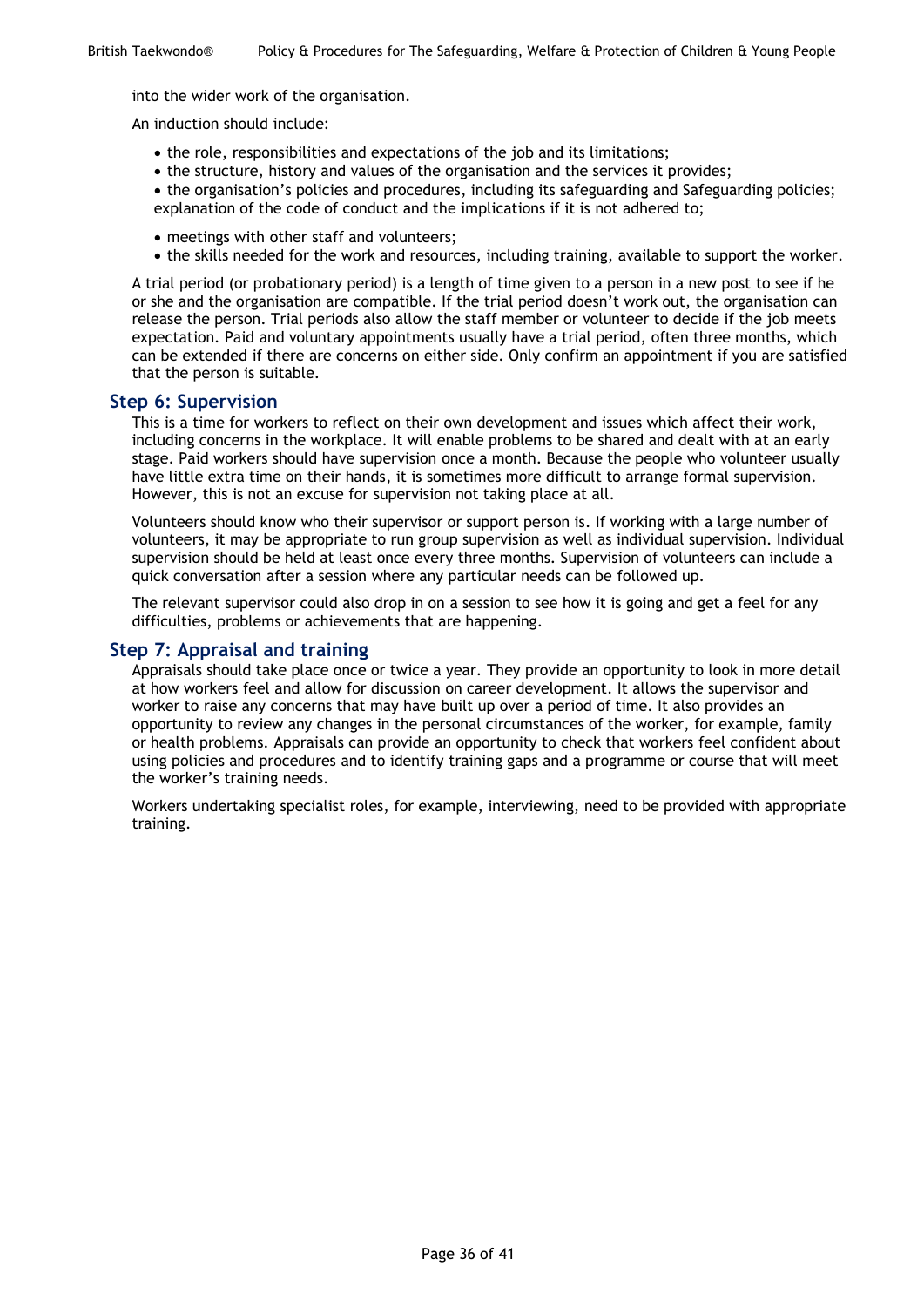# **ADDITIONAL GUIDELINES (2)**

# <span id="page-39-0"></span>**USING MODERN TECHNOLOGY RESPONSIBLY**

### **Photography / Filming**

Parents/carers, clubs and British Taekwondo may want to celebrate the achievements of their players through photographs or videos.

While we do not advocate the banning of photography and the use of images and videos, we do recommend that appropriate and proportionate safeguards should be in place to ensure a safe sporting environment for children and young people. This will help to ensure that all necessary steps are taken to protect children and young people from the inappropriate use of their images in resources and media publications, on the internet and elsewhere. This applies whether images are taken using cameras, mobile phones or any other equipment.

Unfortunately there have been concerns about the risks posed directly and indirectly to children and young people through the use of images (photographs and videos) on sports websites, social networks and other publications. Images can be used as a means of identifying children when associated with personal information: *e.g., this is X who lives at y; X is a member of the z sports club and likes a certain music grou*p.

This information can make a child vulnerable to an individual who may wish to contact and start to 'groom' that child for abuse, online (e.g., through websites or social networking) or through direct contact in the off-line, 'real' world. Information placed on the internet has also been used by estranged parents (e.g., in adoption or domestic violence circumstances) to identify, trace and cause significant difficulties for children. Secondly the content of photographs can itself be inappropriate, or be used or adapted for inappropriate use. There is evidence of inappropriate or adapted material finding its way onto sites showing child abuse images and of inappropriate images being shared between groups of offenders.

British Taekwondo is aware of the potential risks and aims to reduce the potential for misuse of images by adopting the following principles:

- The interests and welfare of children taking part in sporting activities is paramount.
- Children and their parents/carers have a right to decide whether their images are taken and how these may be used.
- Children and their parents/carers must provide written consent for their images to be taken and used.
- Consent is only meaningful when the club or organisation ensures that children and their parents/carers understand the nature of potential risks associated with the intended type, use and distribution of the images.

### **Easy rules to remember are:**

- Where possible, do not include the name of a child whose image is being used.
- If naming a child or group of children in an image, only use their first names, as this will reduce the ris**k** of inappropriate, unsolicited attention from people within and outside Taekwondo.
- Avoid the inclusion of other detailed information about individual children.
- Ask for the child's permission to use their image. This ensures that they are aware of the way the image is to be used to represent the sport.
- Ask for parental written and signed permission to use an image of a young person. This ensures that parents are aware of where and how the image of their child will be used to represent the club, event or sport (e.g., in a sports magazine, on a website, or on Facebook). Ensure that parents understand the nature of the potential risks associated with the intended use of the image/s.
- Be clear about how and for how long images will be securely stored (including how access to the images, associated consents and other information will be controlled).
- Only use images of children in suitable dress/kit (including required or recommended safety wear such as shin pads, gum shields and so on) to reduce the risk of inappropriate use.
- Images should positively reflect young people's involvement in the activity (e.g., showing smiling participants rather than anxious or unhappy ones) and promote the best aspects of the sport.

If you are commissioning a professional photographer or inviting the press to an event, it is important that they understand your expectations of them in relation to child protection. You should:

 provide a clear brief about what is considered appropriate in terms of their behaviour and the content of the photography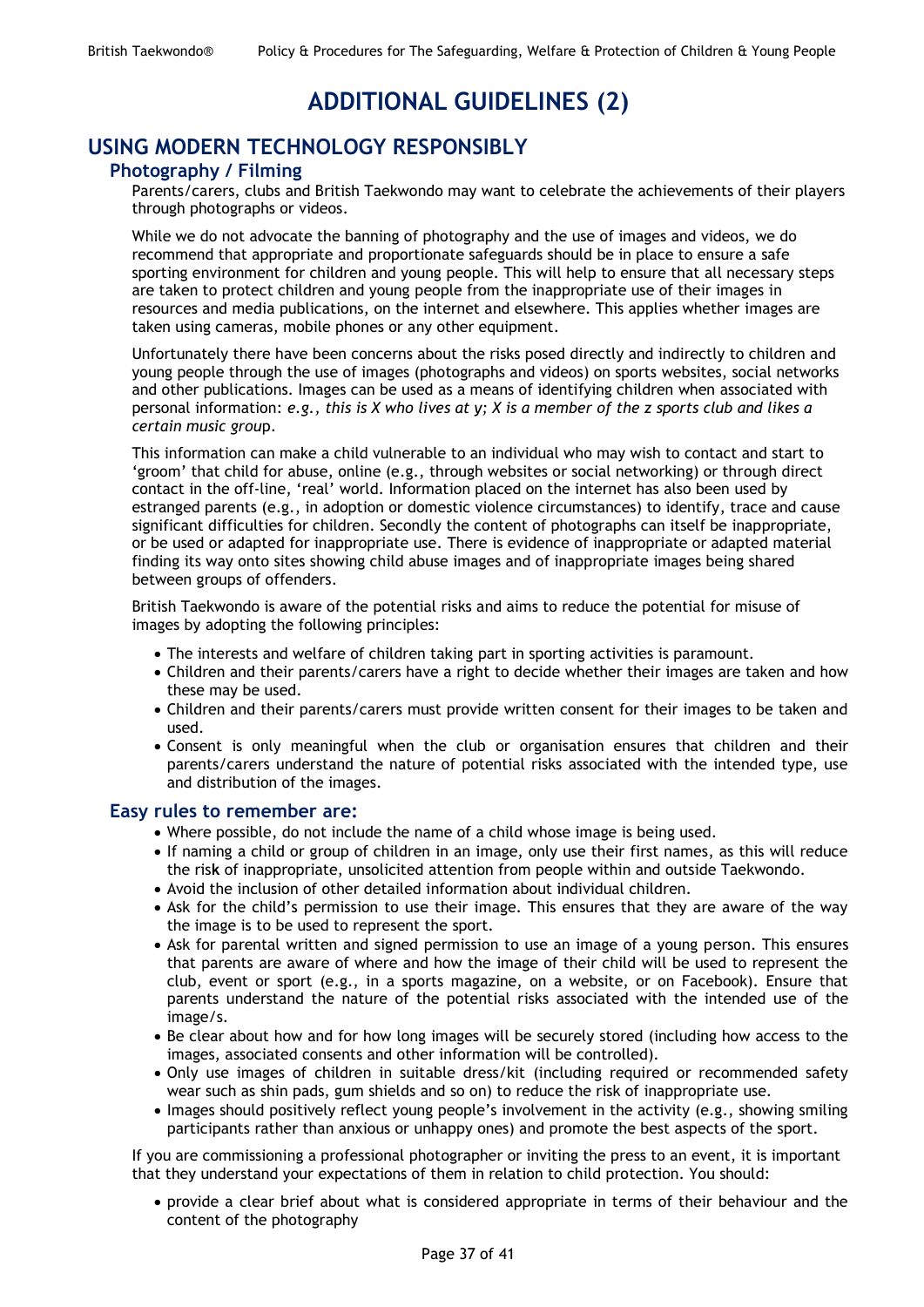- issue them with identification which they must display at all times
- inform players and parents that a photographer will be present at the event and ensure they consent in writing to filming and/or photography and to its publication
- do not allow photographers unsupervised access to children or young people or one-to-one photo sessions during the event
- do not approve photo sessions outside the events or at a player's home.
- You must obtain permission for the filming/photographs to be taken both from the subjects and their parents/carers.

### **Videoing as a coaching aid**

Video can be a legitimate coaching aid for club coaches and teachers. However, if it is used make sure that children and their parents/carers give consent, understand that it is part of the coaching programme and how and where it is going to be used. Make sure that the films are then stored safely.

We have included a photograph & video usage form at appendix 3.

### **Text and Email Messaging**

With so many children owning web enabled mobile phones it makes sense to use text and email messaging to keep them informed of news, activities and forthcoming events, not only is it cheap, but it is one of the most direct forms of communication as most young people have mobile phones with them at all times.

British Taekwondo supports the use of text and email messaging when used responsibly by staff and volunteers as it can help to:

- attract more people to sessions, events and clubs.
- improve retention rates.
- signpost young people to high quality sessions to help them develop.

However there are safeguarding risks associated with sending text and email messages, including:

- inappropriate access to, use or sharing of personal details
- unwanted contact with children by adults and young people with poor intentions
- text and email bullying
- being sent offensive or otherwise inappropriate materials
- grooming for sexual abuse
- direct contact and actual abuse
- misinterpretation of adult communication with young people
- potential investigations by internal/statutory agencies
- potential disciplinary action

These guidelines will help to ensure that effective safeguarding measures are put in place to protect children, young people, staff and volunteers and minimise risk.

- Only staff and volunteers who have been through relevant safeguarding training and checks (e.g., enhanced level DBS Checks and references) should use and have access to the text messaging system.
- Messages should relate solely to Taekwondo and club activities. Staff and volunteers are considered to be in 'positions of trust' and messages should reflect the professional relationship with players.
- The number of staff and volunteers with access to the system and young people's personal contact details, to a practical minimum. Personal data are most likely to be maintained at a club level by the person responsible for membership, for the purposes of text and email messages, ensure that one phone number and one email address is used consistently. Contact details should be stored in either a locked secure cabinet or on an electronic system which is password protected.
- Written consent must be obtained prior to sending the young person text or email messages. For young people aged 15 or under, specific consent must be obtained from their parents. While young people aged 16 and over can give their own consent. Parents should, in either case, be offered the option to be copied into any text their child will be sent.
- Text messages, whenever possible, should be sent via a bundle to a group of young people i.e. the same message is sent to several young people involved with a particular activity or programme. This presents fewer opportunities for misuse and abuse than personal, one-to-one texting arrangements. However it may sometimes be necessary for coaches to contact players on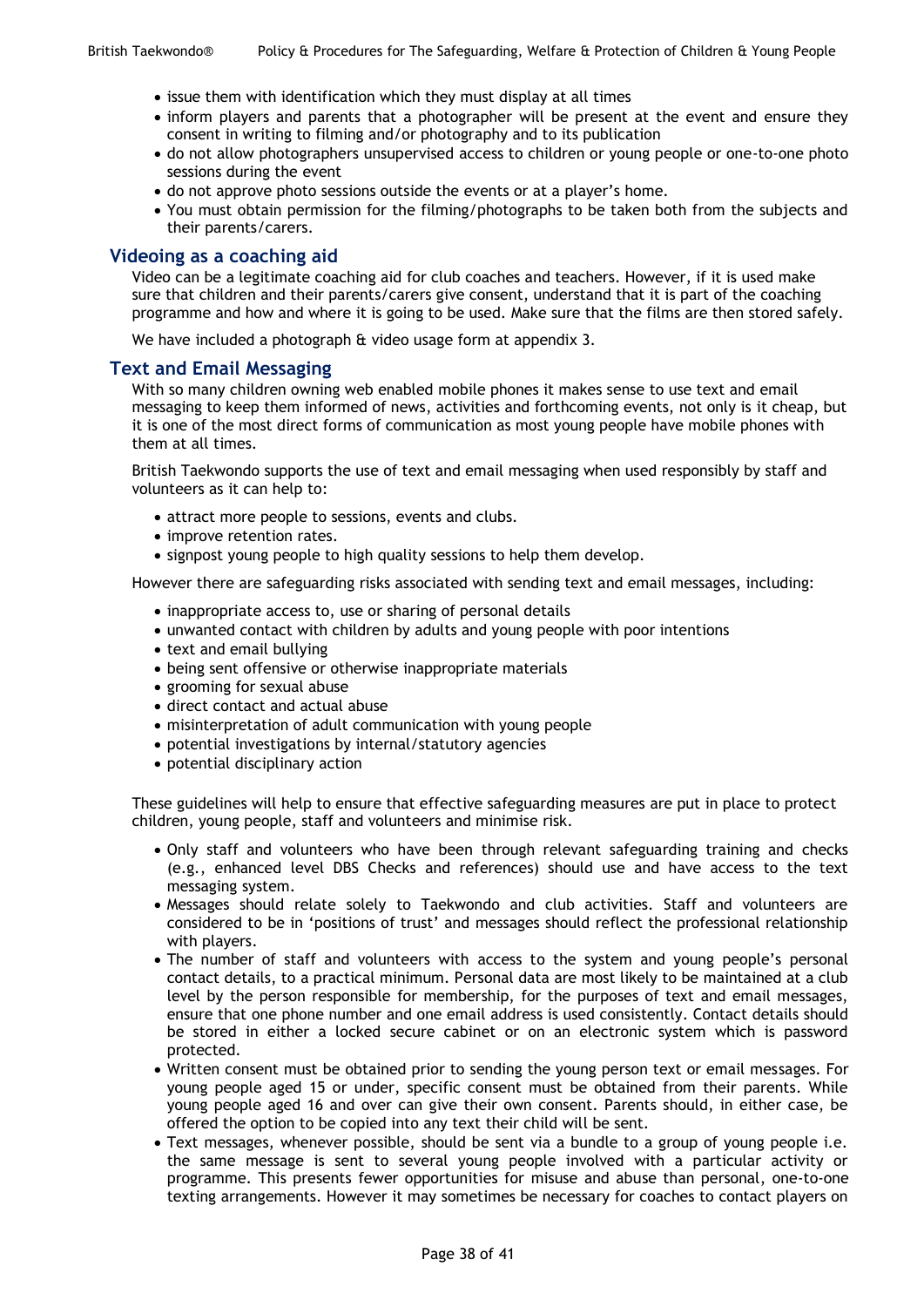an individual basis. For example the coach of an elite player who is not part of a group may need to pass on information about practical training arrangements or feedback on competition results.

- Messages sent must make it clear to the person receiving it, which organisation has sent the message, rather than simply giving the mobile phone number that the system uses to send the message.
- Messages should include a sentence at the bottom which provides young people with the opportunity to unsubscribe from receiving any further text messages.
- Messages must never contain offensive, abusive or inappropriate language, references or attachments.
- All messages sent and received should be copied to the club welfare officer who will ensure that the messaging system is being used appropriately and is able to respond to any concerns arising. In the event of any breaches of this protocol, the club welfare officer can initiate appropriate Safeguarding and disciplinary procedures.
- Where possible, it should be used as a one-way communication channel, however if young people need to respond, his/her parents and club welfare officer should be copied into the message.

### **Website and Social Media (including Facebook, Bebo and Twitter)**

Your organisation may have a website or use social media to engage with its members and promote its activities. While these tools can be used effectively to reach a much wider audience and provide speed of response, it also brings potential risks to children and young people online, including sexual exploitation, online grooming and cyber-bullying. This set of guidelines will help your club get the most from the internet:

#### **Understand the safety aspects including what is acceptable and unacceptable behaviour on a social networking service**

Become familiar with user interactive services before setting up your sports presence on a social networking or other interactive service. This should specifically include privacy and safety tools, the terms of service (the terms of service usually contain what is acceptable and unacceptable behaviour) and how users can contact the service if they should have a concern or complaint.

#### **Follow relevant legislation and good practice guidance**

Whether you are creating and managing the sites yourself, or engaging a specialist company, remember:

- To follow the service providers 'terms of service'
- Many social networking sites have set 13 years of age as the minimum age limit to be registered user.
- Children under the age of 13 should not be targeted for advertising purposes.
- Specialist companies can collect information for advertising purposes.
- The home office has published good practice guidelines on chat, instant messaging, web based services, moderation, safe search and social networking services and other user interactive services.
- The collection and use of personal data falls within the data protection act 1998.
- Moderators of the sites should be subject to the normal safe recruitment processes.

### **Report online concerns about possible abuse**

In addition to referral to British Taekwondo's Safeguarding Lead Officer, concerns arising online should be reported to Child Exploitation and Online Protection Centre (www.ceop.police.uk) and the Police (telephone101). Law enforcement agencies and the service provider may need to take urgent steps to locate the child and/or remove the content from the internet. In the UK, illegal sexual child abuse images should be reported to the Internet Watch Foundation at www.iwf.org .

Concerns about inappropriate content or behaviour which potentially breaches the terms of service should be reported to the service provider.

#### **Decide how the webpage/profile will be managed**

Decide who will have responsibility for the setting up, management and moderation (overseeing, reviewing and responding to posted content) of the webpage/profile. This includes the content you upload to appear, what you accept to be linked to your webpage/profile and the communication or interaction with users. This person is most likely to have online contact with younger users, interacting with the webpage/profile; therefore there should be some level of accountability and support from the organisation. This person should be appropriately vetted and receive recognised safeguarding or Safeguarding training. Training should also address online safeguarding issues, including what warning signs to look out for.

If you are engaging a social media or moderation company to manage and moderate your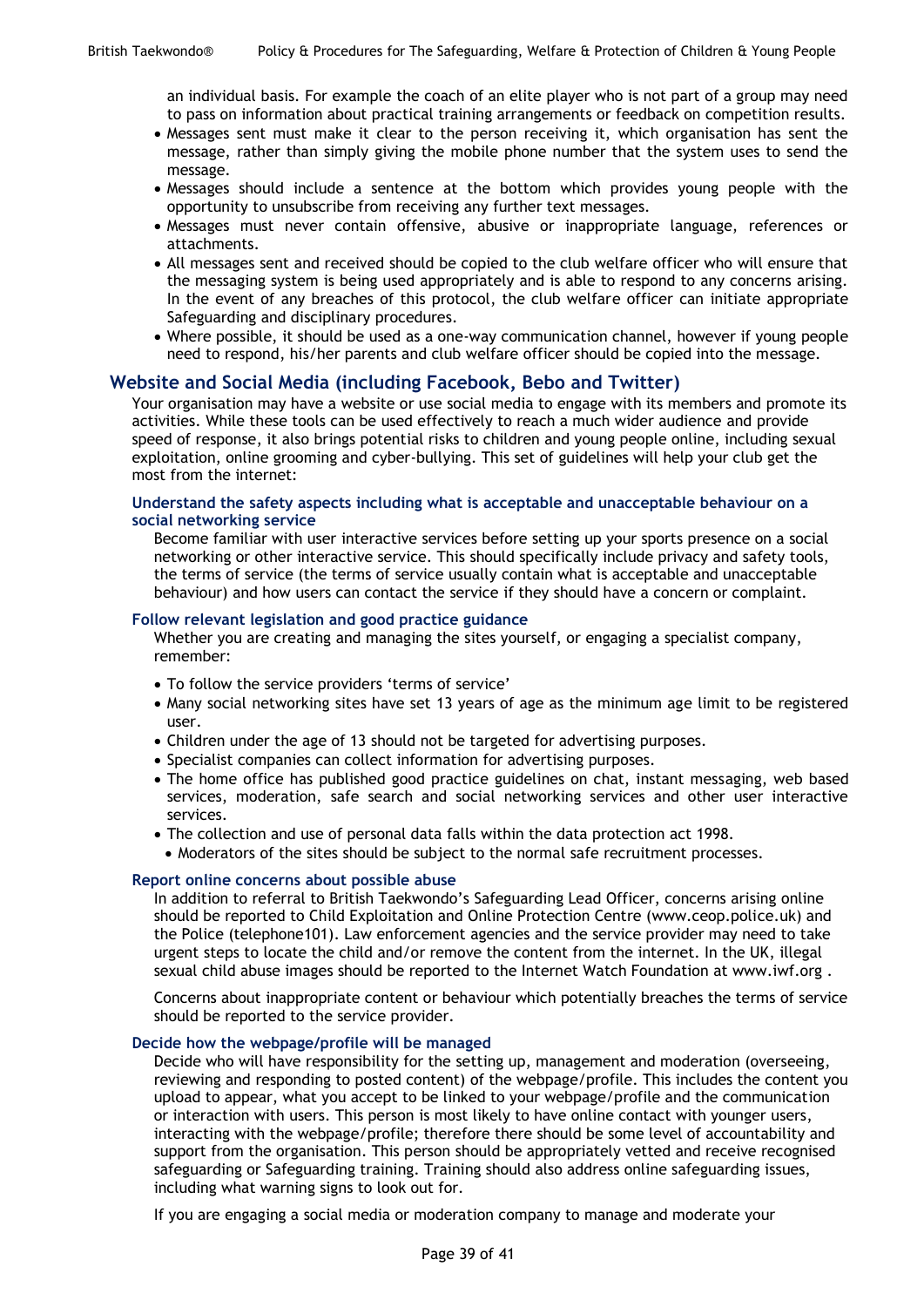webpage/profile it is important that the designated person for safeguarding children also has responsibility for the management and moderation of the webpage/profile to ensure that any online safeguarding concerns are handled in line with your existing safeguarding policies and procedures.

#### **Registration or 'signing up' your sports club/organisation**

Choose an appropriate email address to register/set up a profile/account. This requires an email address: use an official sports organisation email address rather than a personal email address (e.g., joebloggs@taekwondo.co.uk rather than joebloggs@hotmail.com). This will reduce the risk of the establishment of impostor or fake profiles and is important in relation to any liability or risk for an individual/employee required to set up the profile on behalf of the organisation. Similarly ensure that only organisational rather than personal email addresses are made available on or through a profile.

Keep the log-in details to the account (including the password to the account and webpage/profile) secure within your sport organisation. This will reduce the risk of the sports webpage/profile being hacked into.

#### **Privacy and safety settings**

Consider each of the privacy and safety settings available across all aspects of the services, i.e. photos, blog entries, image galleries, and set the appropriate level of privacy taking into consideration your target audience and who you wish to see the content. Failing to set appropriate privacy levels could result in messages which are defamatory, libellous or obscene appearing on your profile before you have a chance to remove it. This may result in significant personal distress, risk to the reputation of the individual, the sport and/or the organisation and require the intervention of the organisation, the service providers and possibly the police.

You may wish to check a user profile before accepting them. Do not accept friend requests from children under the minimum age for the service (usually 13 years). Report underage users to the service provider and to the young person's parents (perhaps via the organisation's designated person).

Check the 'accept comment' setting. This allows a user to approve or pre moderate a comment from another user, usually a 'friend', before it appears on their webpage/profile. Ensure that all messages are checked before they appear on your sports webpage/profile to ensure that any inappropriate messages are blocked and if necessary reported to the service provider. This may not be possible with all social networking services. You may wish to contact the prospective service provider to establish if steps could be taken to adjust the privacy and safety settings for your needs.

#### **Ensure that staff, volunteers and players are aware of the need to protect their privacy online**

Make sure everyone is aware of the need to protect their own privacy online. They should understand the risks in posting and sharing content which may damage their reputation before they link their webpage/profile to the sports profile.

#### **Address safety when adding content to your webpage/profile**

Add information about how to contact your sport organisation including a website address, if available. Also include offline contact details for your club and any information on membership of a sports association. This allows users to contact your organisation directly and verify your sports organisation offline.

Feature details of your organisation's social networking webpage/profile on your sports website. A webpage/profile address on a social networking service is sometimes referred to as the URL. This helps users to easily locate your organisation's presence online and reduce the risk of locating the wrong webpage/profile including any fake profiles. Do not target children and young people who are likely to be under the minimum requirement age for the social networking service in any promotion of the sports webpage/profile

Consider promoting safe and responsible use of social networking to your sports audience online. This could include uploading safety videos, messages or links onto the sports webpage/profile. Provide links to safety and support organisations on the profile, or better still accept these organisations as 'Friends' so that they appear on the sport webpage/profile in the 'Friends' section.

Extra care should be taken when advertising events and competitions online, especially where information about users, including children and young people is collected. In these circumstances you will need to follow the legal requirements concerning the collection of personal information, as set out in the Data Protection Act 1998.